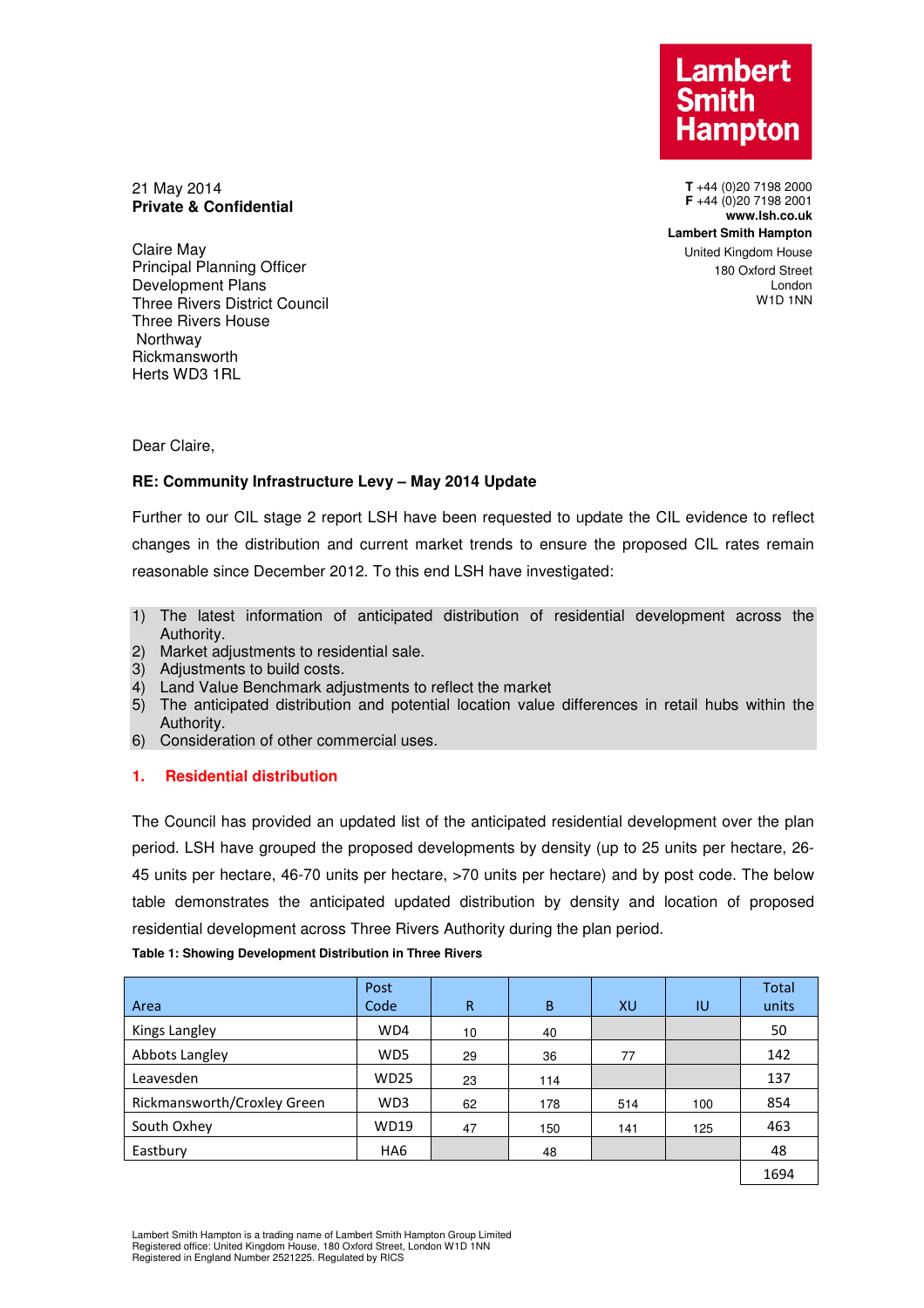It would appear from the revised distribution of proposed development that it is now not anticipated any new development will be delivered in WD18 (Tolpits) and that Rickmansworth/Croxley Green has seen an increase in anticipated development over the plan period. It is important to consider the type and distribution of development when considering a reasonable CIL to ensure the resultant CIL rate reflects the type of development anticipated and ensures that regional variation is taken into account.

# **2.** M**arket values**

As part of the stage 2 review LSH identified an average rate per sqm metre for sale values in each of the post code areas identified to contain residential development within the Authority taking account of the values achieved at a finer grain analysis within each post code (eg. WD3 3, WD3 4, WD 6, WD 7 etc). To ensure that the resulting average values were brought up to date LSH applied the Land Registry sales index to the various post code values. The results are summarised in the table below where the appropriate Land Registry Sales Index has been applied over a 19 month period.

| Location              | Post             |               |         | Anticipate<br><b>Sales</b> |
|-----------------------|------------------|---------------|---------|----------------------------|
|                       | code             | <b>Oct-12</b> | Apr-14  | <b>Inflation</b>           |
| <b>Kings Langley</b>  | WD4              | £3,383        | £3,717  | 9%                         |
| <b>Abbots Langley</b> | W <sub>D</sub> 5 | £3,448        | £3,823  | 10%                        |
| Leavesden             | <b>WD25</b>      | £3,372        | £3,721  | 9%                         |
| Rickmansworth/Croxley |                  |               |         |                            |
| Green                 | WD <sub>3</sub>  | £4,017        | £4,750  | 15%                        |
| South Oxhey           | <b>WD19</b>      | £2,832        | £2,950  | 4%                         |
| Eastbury              | HA <sub>6</sub>  | £4,350        | £4,960  | 12%                        |
| <b>Tolpits</b>        | <b>WD18</b>      | £2,898        | $_{-*}$ |                            |

#### **Table 2: Land Registry Sales Index Inflation since October 2012**

\*Not assessed due to lack of anticipated residential development.

## **3. Build costs**

LSH reasonably updated the proposed build cost for development through applying the RICS BCIS build costs Index for the period, as it is regarded as a reliable indicator for market trends in build costs. The BCIS All Cost Index suggests costs have increased by c. 3% over those applied in the stage 2 CIL analysis 2012. LSH did, however, note that on a local level it is anticipated that build costs in WD3/HA6 are higher than elsewhere in the authority. This is primarily a result of the market and specification/type of houses being built in this area.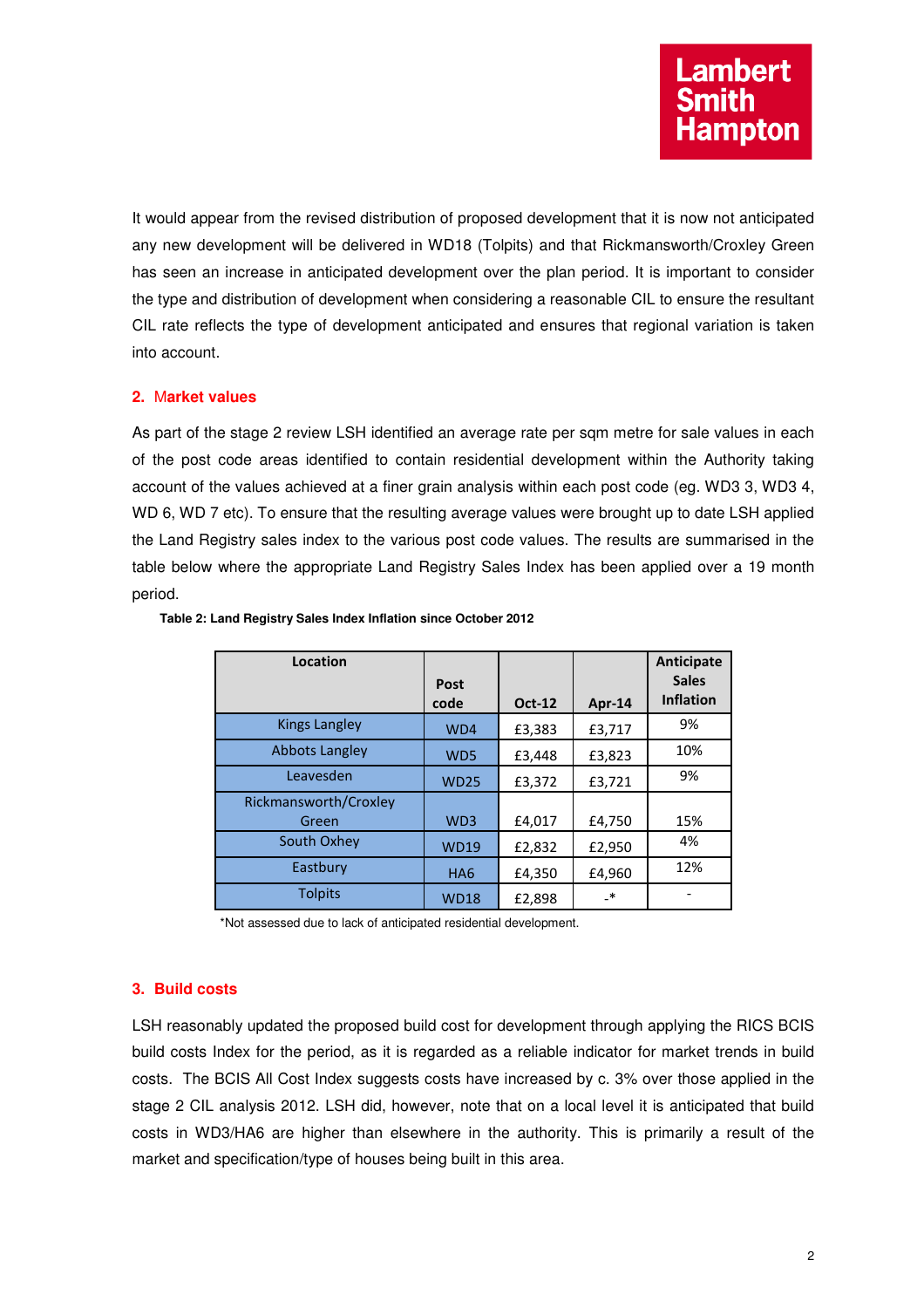| Date    | Date    | index | <b>Status</b> | On year | Percentage<br>Change on<br>Quarter |
|---------|---------|-------|---------------|---------|------------------------------------|
|         |         |       |               |         |                                    |
| Q4 2012 | Q4 2012 | 310   | Firm          | 0.30%   | 0.00%                              |
| Q1 2013 | Q1 2013 | 314   | Firm          | 1.30%   | 1.30%                              |
| Q2 2013 | Q2 2013 | 314   | Firm          | 1.30%   | 0.00%                              |
| Q3 2013 | Q3 2013 | 313   | Firm          | 1%      | $-0.30%$                           |
| Q4 2013 | Q4 2013 | 314   | Firm          | 1.30%   | 0.30%                              |
| Q1 2014 | Q1 2014 | 315   | Provisional   | 0.30%   | 0.30%                              |
| Q2 2014 | Q2 2014 | 317   | Forecast      | 1.00%   | 0.60%                              |

 **Table 1: BCIS Build Cost Indices – Inflation from 2012 - 2014** 

**Table 2: showing applied cost in £psm for houses and flats excluding WD3/HA6** 

| Date         | <b>Build Cost</b><br><b>Residential</b><br>houses £psm | <b>Build Cost</b><br><b>Residential</b><br>flats £psm |
|--------------|--------------------------------------------------------|-------------------------------------------------------|
| 2012 figures | 1,022                                                  | 1,195                                                 |
| Q4 2012      | 1,022                                                  | 1,195                                                 |
| Q1 2013      | 1,035                                                  | 1,211                                                 |
| Q2 2013      | 1,035                                                  | 1,211                                                 |
| Q3 2013      | 1,032                                                  | 1,207                                                 |
| Q4 2013      | 1,035                                                  | 1,211                                                 |
| Q1 2014      | 1,038                                                  | 1,214                                                 |
| Q2 2014      | 1,045                                                  | 1,221                                                 |

It can be seen from the above table that the application of the BCIS Index to the original build costs for houses and flats (2012 figures) results in slightly higher build costs of £1,045psqm and £1,221psqm respectively, which have been used in the CIL calculations for WD4, WD5, WD19, WD25.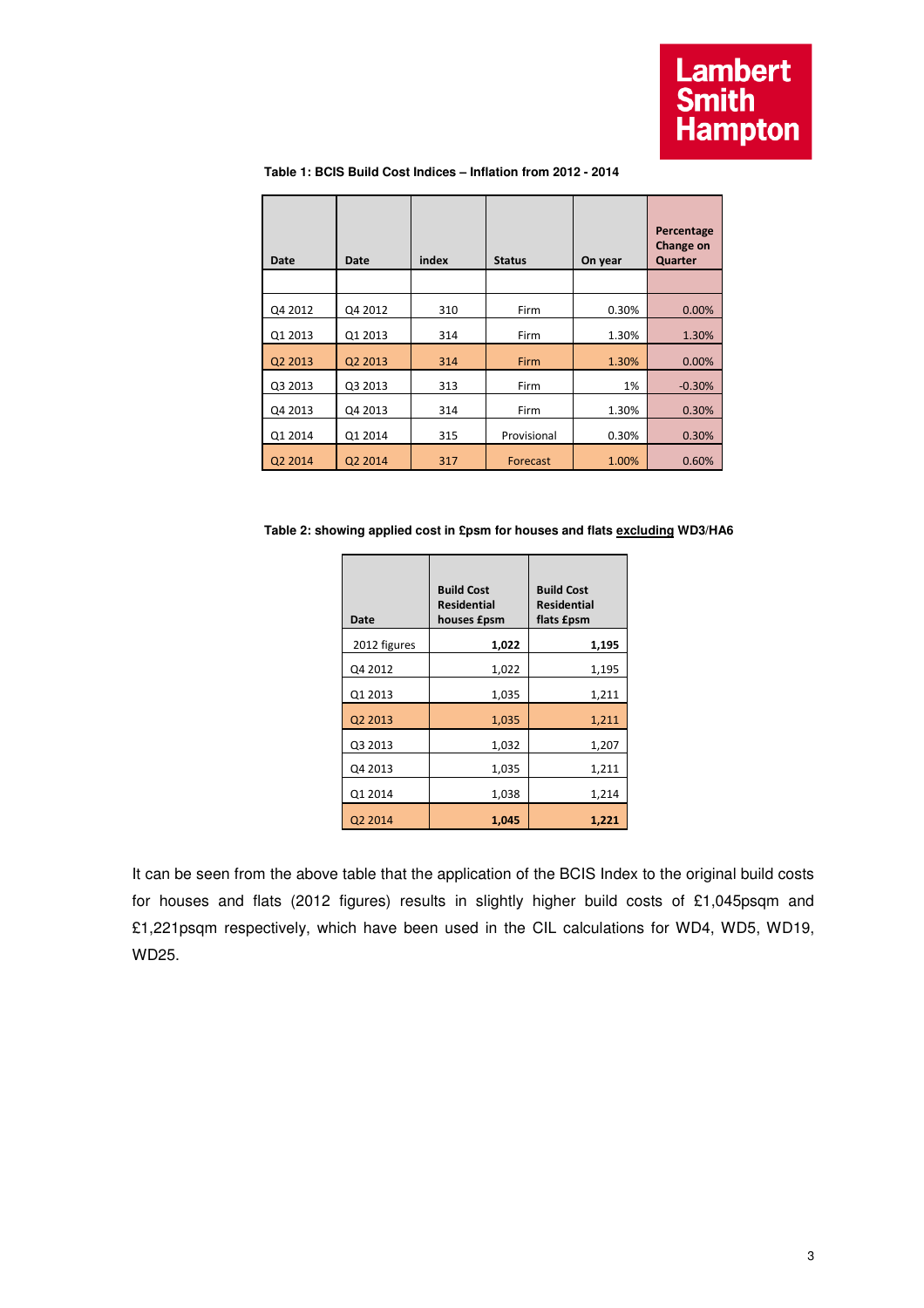The table below shows the higher build costs for the WD3 and HA6 areas:

| Date<br>Q2 2014 | <b>Build Cost</b><br>Residential<br>houses <i>fpsm</i> | <b>Build Cost</b><br><b>Residential</b><br>flats £psm |
|-----------------|--------------------------------------------------------|-------------------------------------------------------|
| 25 units        | £1,080                                                 |                                                       |
| 40 units        | £1,125                                                 |                                                       |
| 70 units        | £1,125                                                 | £1,355                                                |
| 100 units       |                                                        | £1,362                                                |

## **Table 3: showing applied cost in £psqm for WD3/HA6 as at Q2 2014**

# **Land Value benchmarks**

It is reasonable to conclude that land values will have also increased over the same period, although there are no published land value indices currently available for the location and period. Therefore, LSH estimated land values, using the same residual tool used at Stage 2 in association with land value sale evidence, by applying the new sales values and adjusted build costs identified above to a basic land value residual tool – excluding CIL, but including a full Section 106 contribution equalling circa £6,500 per unit and 45% affordable housing. The below table sets out the methodology use to estimate land value inflation Kings Langley for a 25 unit scheme.

### **Table 4: Methodology to estimate land value inflation for Kings Langley**

|       | 3717<br>Sales Value per Sqm   |        |            |       |
|-------|-------------------------------|--------|------------|-------|
|       | RESIDENTIAL LAND VALUE 1 acre |        |            |       |
|       | $E$ /sqft                     | £      | 345        |       |
|       | <b>NIA</b>                    |        | 10,117.36  | 25    |
|       | Affordable                    |        | 45%        |       |
|       | Income                        | £      | 2,467,875  |       |
|       |                               |        |            |       |
| £97   | <b>Build cost</b>             | £      | 1,086,492  |       |
| 12%   | <b>Professional Fees</b>      | £      | 130,379    |       |
|       |                               |        |            |       |
| 15%   | Sec 106                       | £      | 162,974    | 6,519 |
| 2.0%  | Marketing                     | £<br>£ | 49,357     |       |
| 1.25% | Agents/Legal Fees             |        | 30,848     |       |
| 5%    | Contingency                   | £      | 60,844     |       |
| 7%    | Interest                      | £      | 53,231     |       |
|       |                               |        |            |       |
|       | Cost                          | £      | 1,574,126  |       |
|       |                               |        |            |       |
|       |                               |        |            |       |
| 20%   | Profit on Cost                | £      | 314,825.18 |       |
|       |                               |        |            |       |
|       | AND VALUE (LV)                |        | 578,924    |       |
|       |                               |        |            |       |
|       | LV per Hec                    |        | 1,430,521  |       |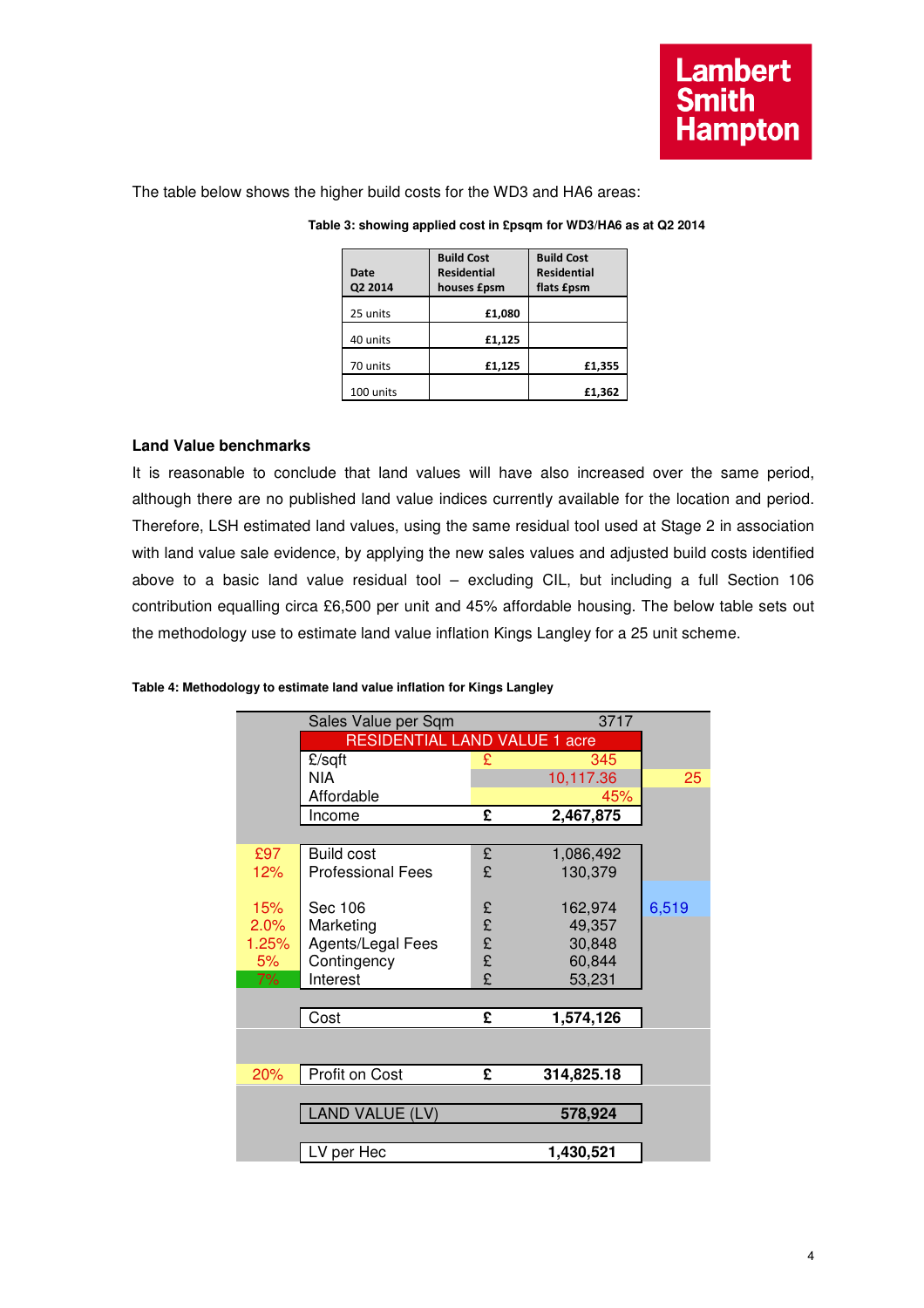Through applying this methodology, LSH were able to conclude that land values have increased between 25% and 30% over the last 19 months. These results are consistent with RICS commentary on anticipated land value growth in the South East (excluding London) over the same period. The table overleaf sets out the updated land value benchmarks LSH propose should be applied to the CIL analysis for residential development. It should be noted that if developers profit were to increase this will have an effect on land values, all else being equal it will see the land values reduce. Therefore LSH conclude that they have allowed for a reasonable value to enable a competitive return to the land owner and the developer, although the split of this may vary from scheme to scheme.

| Area                        | Post Code | R          | B          | XU         | IU         |
|-----------------------------|-----------|------------|------------|------------|------------|
| Kings Langley               | WD4       | £1,430,000 | £2,250,000 |            |            |
| Abbots Langley              | WD5       | £1,540,000 | £2,470,000 | £1,700,000 |            |
| Leavesden                   | WD25      | £1,420,000 | £2,274,000 |            |            |
| Rickmansworth/Croxley Green | WD3       | £2,330,000 | £3,450,000 | £2,700,000 | £2,500,000 |
| South Oxhey                 | WD19      | £1,190,000 | £1,230,000 | £1,250,000 | £1,500,000 |
| Eastbury                    | HA6       |            | £4,220,000 |            |            |

**Table 5: Updated applied Land Value Benchmark** 

## **CIL update**

Following investigations into inflation in sales, land and build costs LSH applied the updated assumptions to the CIL model to estimate the impact on potential CIL contributions for the various areas of the authority anticipating residential development over the plan period. It would appear that the increase in sales values is to some extent off-set by the additional costs. However, it would appear there has been an overall increase in potential CIL rates across the Authority over the last 19 months. Individual viability assessments demonstrating how these values have been calculated are attached in Appendix 1.

| Table 6: Showing Calculated CIL Rate and Distribution by Area |  |  |
|---------------------------------------------------------------|--|--|
|---------------------------------------------------------------|--|--|

|                             |                 | Estimated CIL rate and proportion of development by<br>post code |            |           |           |  |
|-----------------------------|-----------------|------------------------------------------------------------------|------------|-----------|-----------|--|
|                             | Post            |                                                                  |            |           |           |  |
| Area                        | Code            | R                                                                | B          | XU        | 1U        |  |
| Kings Langley               | WD4             | 126 (20%)                                                        | 144 (80%)  |           |           |  |
| Abbots Langley              | WD <sub>5</sub> | 128 (20%)                                                        | 125(25%)   | 122 (55%) |           |  |
| Leavesden                   | <b>WD25</b>     | 133(17%)                                                         | 136 (83%)  |           |           |  |
| Rickmansworth/Croxley Green | WD3             | 182(7%)                                                          | 200 (21%)  | 196 (60%) | 207 (12%) |  |
| South Oxhey                 | <b>WD19</b>     | $0(10\%)$                                                        | 17 (32%)   | 0(30%)    | 0(27%)    |  |
| Eastbury                    | HA <sub>6</sub> |                                                                  | 203 (100%) |           |           |  |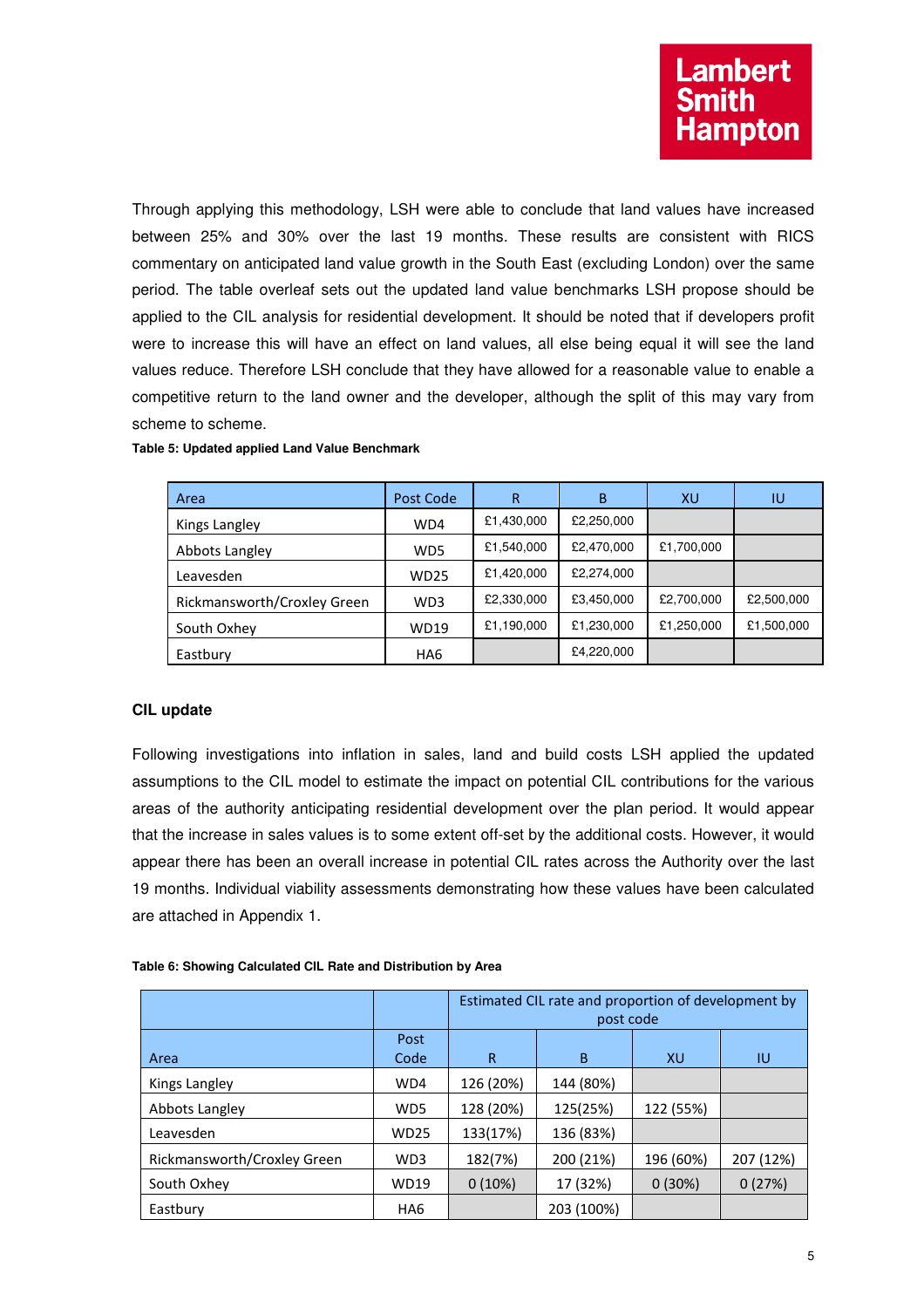Whilst viability appears to be improved across the authority, 67% of South Oxhey remains unable to viably support a CIL payment. This would appear to be primarily a result of house prices in this area not increasing faster than build costs. It would appear that 80% of anticipated development in Kings Langley would be able to support a CIL contribution of up to £144 psqm; while 83% in Leavesden and 45% in Abbots Langley could support a CIL up to £125 psqm. In Rickmansworth/Croxley Green and Eastbury 93% and 100% of development appears to be able to support up to £200 psqm. The below table sets out the overall CIL rate achievable in each of the post codes compared to that presented in Stage 2 taking account of values achieved in the various density bands.

|                |                  | Stage 2 CIL (£/sqm) | Stage 2 update | % of total  |
|----------------|------------------|---------------------|----------------|-------------|
| Area           | <b>Post Code</b> |                     |                | development |
| Kings Langley  | WD4              | £133                | £140           | 3%          |
| Abbots Langley | WD <sub>5</sub>  | £120                | £124           | 8%          |
| Leavesden      | <b>WD25</b>      | £130                | £135           | 8%          |
| Rickmansworth/ |                  | £180                | £197           | 50%         |
| Croxley Green  | WD3              |                     |                |             |
| South Oxhey    | WD19             | £0                  | £0             | 27%         |
| Eastbury       | HA <sub>6</sub>  | £191                | £203           | 3%          |

|  | Table 7: Showing updates to Area CIL Rates |  |  |  |
|--|--------------------------------------------|--|--|--|
|  |                                            |  |  |  |

In the Stage 2 CIL analysis in 2012, post codes were aggregated together to create three residential CIL bands for Three Rivers, based on the above average CIL rates LSH have recalibrated these bands based on development distribution between the post codes, as set out in the table below:

#### **Table 8: Showing updated Potential CIL Rate Bands**

| <b>CIL Rate Band</b> | <b>AREA</b>                           | 2012 CIL rate | Updated potential | Growth                   |
|----------------------|---------------------------------------|---------------|-------------------|--------------------------|
|                      |                                       |               | CIL rates         |                          |
|                      | WD3, HA6                              | £180 per sqm  | £197              | 9.5%                     |
|                      | WD4, WD5, WD25,                       | £120 per sqm  | £131              | 9.2%                     |
|                      | WD <sub>18</sub> and WD <sub>19</sub> | Zero CIL      | £0                | $\overline{\phantom{0}}$ |

It would appear therefore that the residential CIL rates could increase by c.9.2-9.5% over those identified in 2012. However, during recent CIL examinations, focus has frequently been given to development opportunities on the marginality of viability. To address the issue of marginal development, Inspectors have considered it appropriate in some instances to reduce the proposed CIL rates to allow an element of buffering.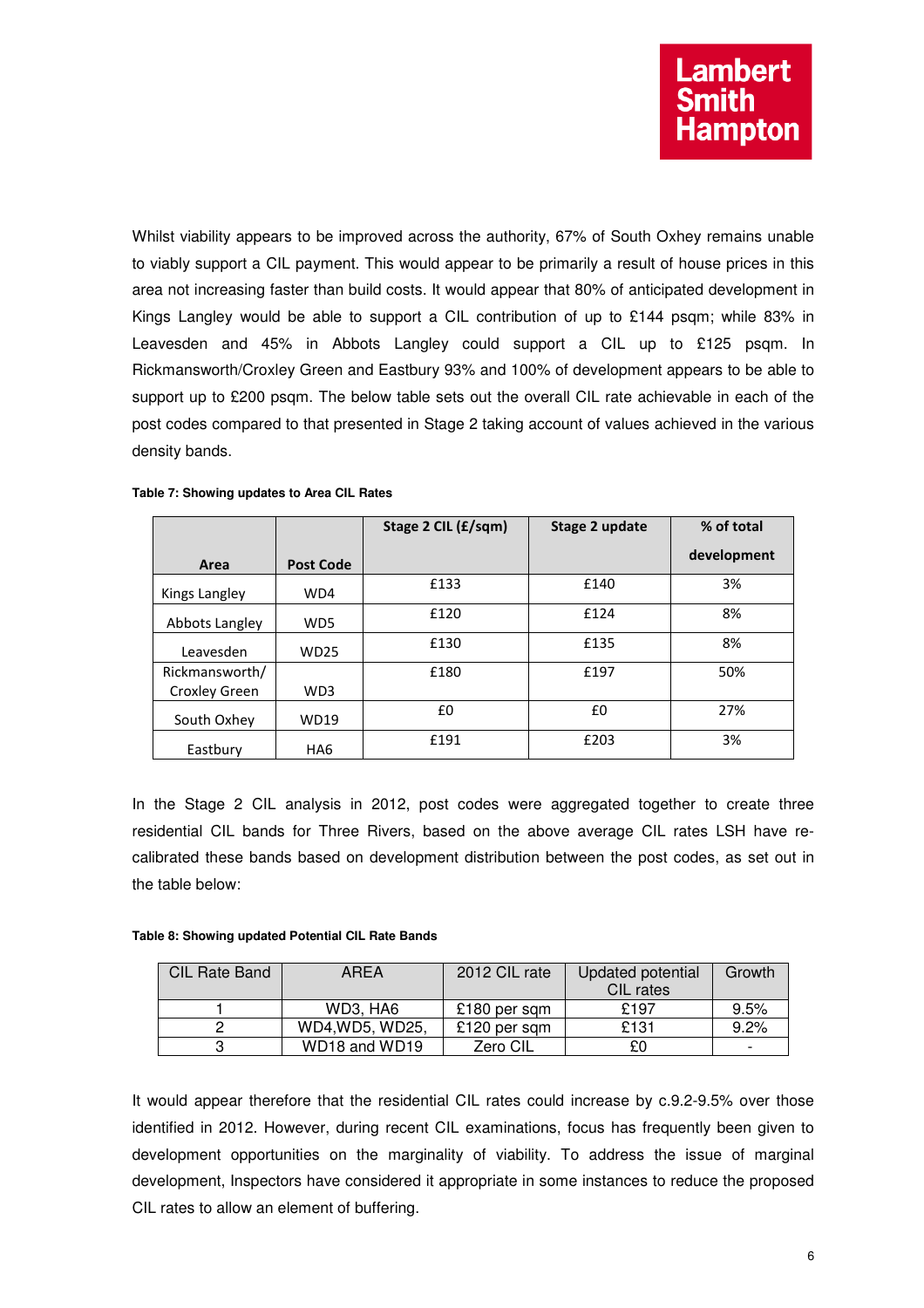The impact of this is to enable a wider amount of schemes to be more viable and to ensure concerns over appropriate and accurate assumptions, such as developer's profits, are accounted for. To this end LSH would recommend that the Council continue to propose the CIL rates identified 2012 and allow the potential CIL growth over the last 19 months to help improve the delivery of marginal development opportunities.

# Retail CIL Rates

The Council are aware that the proposed Retail CIL rate reflects the approach taken in Stage 1 of the CIL review. This identified that there appears to be a general difference in the occupant and size of retail units depending where and what they are; i.e a superstore was both significantly larger and will have a stronger covenant than a corner shop. To this end LSH advised a range of retail CIL depending on unit size ranging from £84-170 psqm. In the stage 2 review it was proposed that retail uses be incorporated in band 2 at £120 psqm and band 3 at £0 psqm.

Taking on board the comments relating to potential occupants and size, LSH were requested to undertake a more detail analysis of current retail stock in 6 core retail hubs within the authority to ensure that reasonable consideration had been given to current size and occupancy. These hubs were:

- Chorleywood
- **Croxley Green**
- Rickmansworth
- Abbots Langley
- South Oxhey
- Mill End

LSH collected research on all retail units in these locations (Appendix 3) and were able to idenfity that the average property size equated to circa 90 sqm, however rents and therefore land values appeared to vary between hubs. The below table demonstrates the results of our research into average rents and appropriate land values in each of the various hubs: **Table 9: Showing Average Retail Rents and Land Values** 

| Summary table   | Average Size of unit<br>sqm | Average Rent Epsm | Land Value Benchmark (p hec) |
|-----------------|-----------------------------|-------------------|------------------------------|
|                 |                             |                   |                              |
| Chorleywood     | 90                          | 274               | £1,428,000                   |
|                 |                             |                   |                              |
| Croxley Green   | 90                          | 276               | £1,428,000                   |
|                 |                             |                   |                              |
| Rickmansworth   | 90                          | 466               | £2,914,000                   |
|                 |                             |                   |                              |
| Abbotts Langley | 90                          | 296               | £1,425,500                   |
|                 |                             |                   |                              |
| South Oxhey     | 90                          | 193               | 815,000<br>£                 |
|                 |                             |                   |                              |
| Mill End        | 90                          | $\ast$            | $\ast$                       |

\*No available evidence. Estimated based on Chorleywood/Croxley Green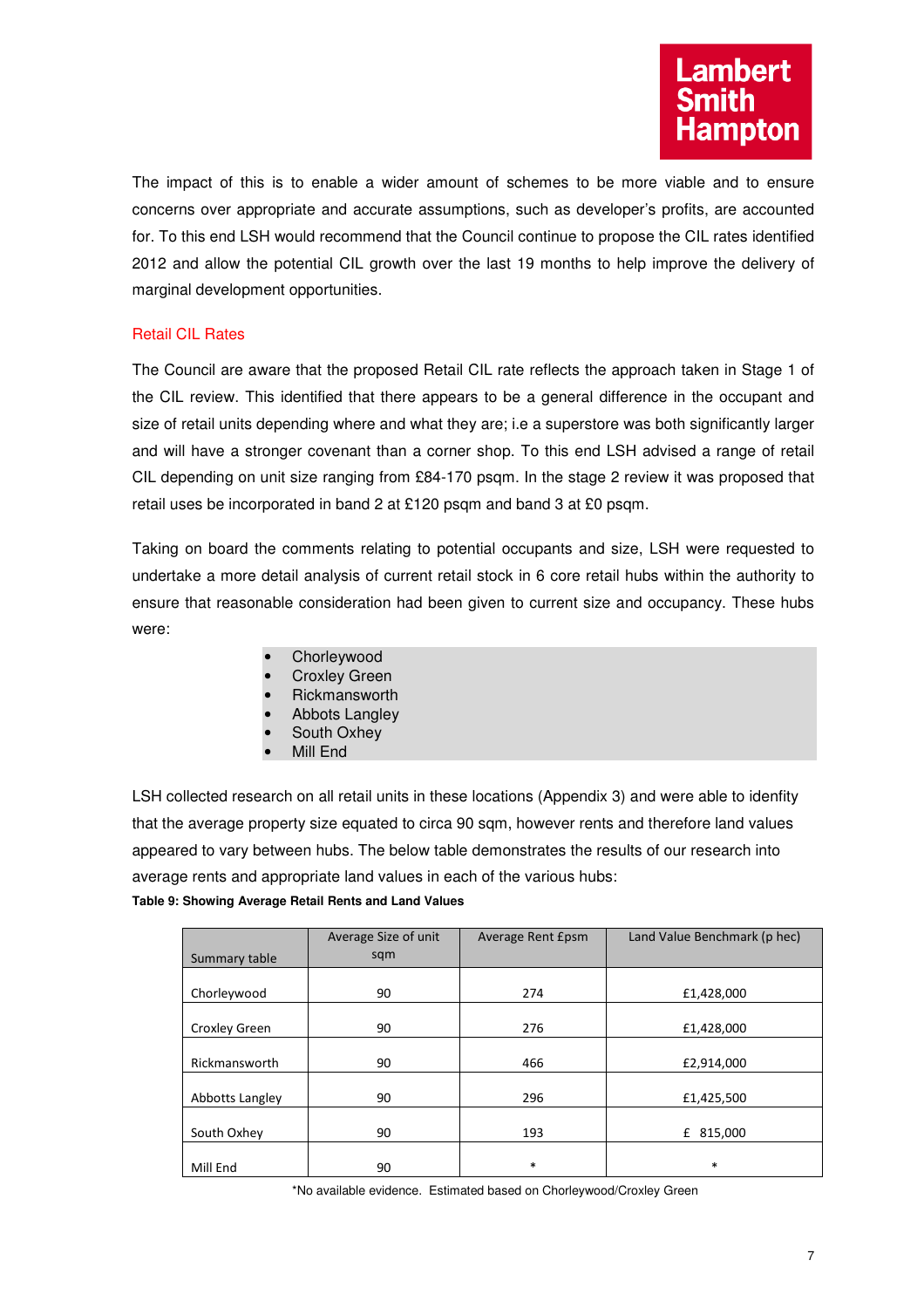

Based upon this evidence, LSH ran a CIL analysis for each hub (Appendix 2). The potential CIL generated appears to be reasonably correlated to the anticipated rent in each hub. It can be seen that Rickmansworth generates the highest CIL value (£93 psqm), whilst South Oxhey the lowest (£30psqm). The overall potential average CIL rate for all retail hubs would appear to be c. £64 psqm as set out in the table below, however to again allow some buffering LSH would propose the Retail in WD19 is similarly set at a zero CIL rate to that of retail in the area and the CIL rate for all other areas is set at £60 psqm .

| <b>Summary table</b>  |   | <b>Est CIL</b><br>£psqm |
|-----------------------|---|-------------------------|
| Chorleywood           | £ | 66                      |
| <b>Croxley Green</b>  | £ | 66                      |
| Rickmansworth         | £ | 96                      |
| <b>Abbots Langley</b> | £ | 70                      |
| South Oxhey           | f | 30                      |
| Mill End              | £ | 60                      |
|                       |   |                         |
| Proposed              |   |                         |

|  |  | Table 10: Summary Table calculating Retail CIL Rate by Retail hub. |
|--|--|--------------------------------------------------------------------|
|--|--|--------------------------------------------------------------------|

## Non- Residential evidence update

LSH concludes that there is limited additional evidence/data regarding other commercial uses in the Authority, therefore LSH propose that the rates proposed in the Stage 2 report remain, with Hotel and Care homes set at £120 psqm, which previously made an allowance for reasonable buffering, whilst other uses remain at £0 psqm,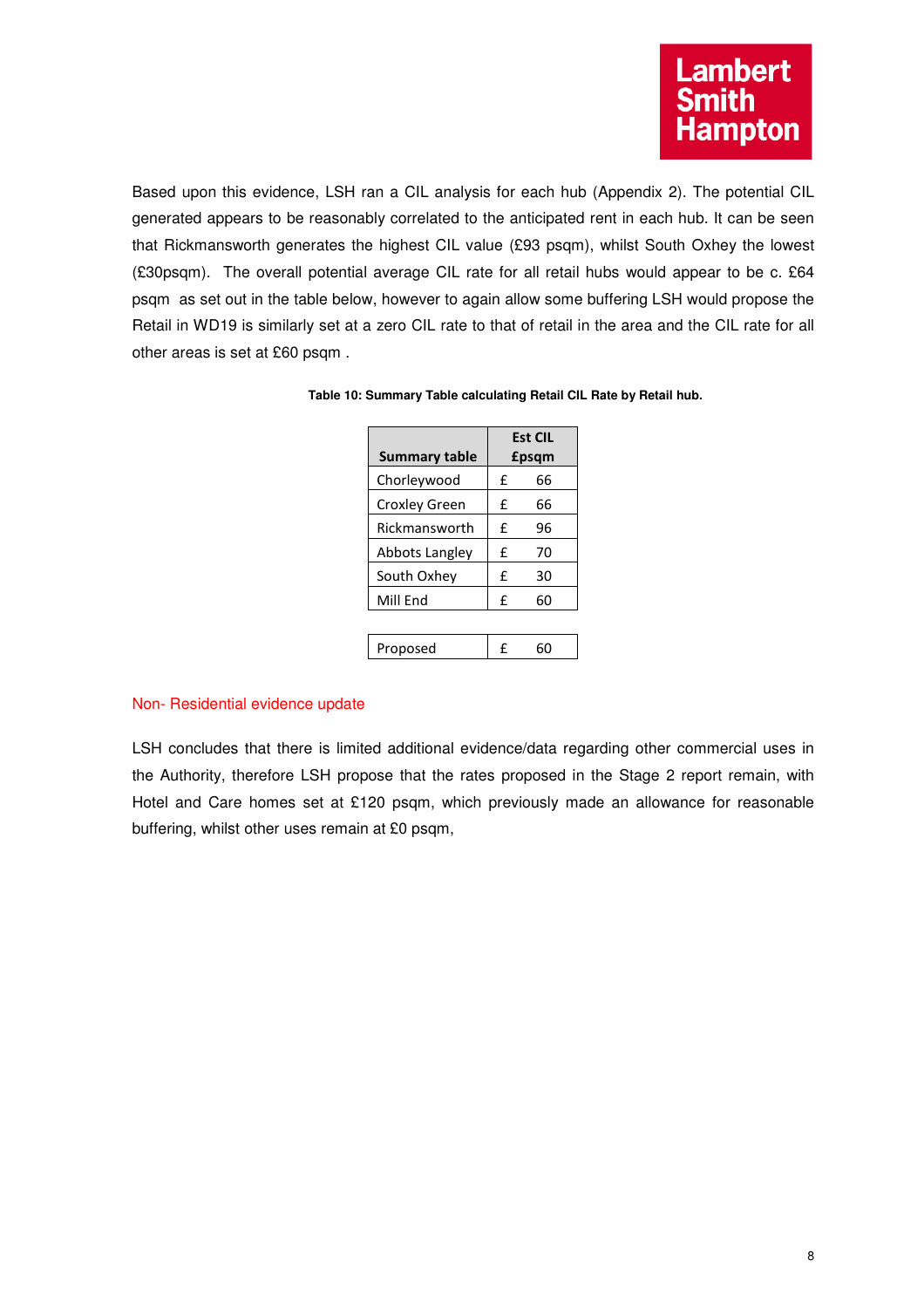## **Conclusion**

In conclusion, LSH deem that the proposed CIL rates identified in the Stage 2 report, with the exception of retail, remain appropriate and make allowances for additional viability of marginal developments across the authority. With the increase in anticipated development within Band 1, it is anticipated that the overall contribution of potential CIL will have increased over that achieved from the development distribution proposed at the time of the Stage 2 report (2012). LSH however, consider that after finer grain analysis of the retail distribution within the authority that it may be more appropriate to reduce the retail CIL rate to £60 psqm (band 4) in all areas other than WD19, where it should be included in Band 3.

### **Table 11: Proposed CIL bands**

| <b>CIL Rate Band</b> | AREA                                  | Proposed Residential CIL Rate |
|----------------------|---------------------------------------|-------------------------------|
|                      | WD3, HA6                              | £180 per sqm                  |
|                      | WD4, WD5, WD25                        | £120 per sqm                  |
|                      | WD <sub>18</sub> and WD <sub>19</sub> | Zero CIL                      |
| 4                    | Retail Hubs other than in WD19        | £60 psqm                      |



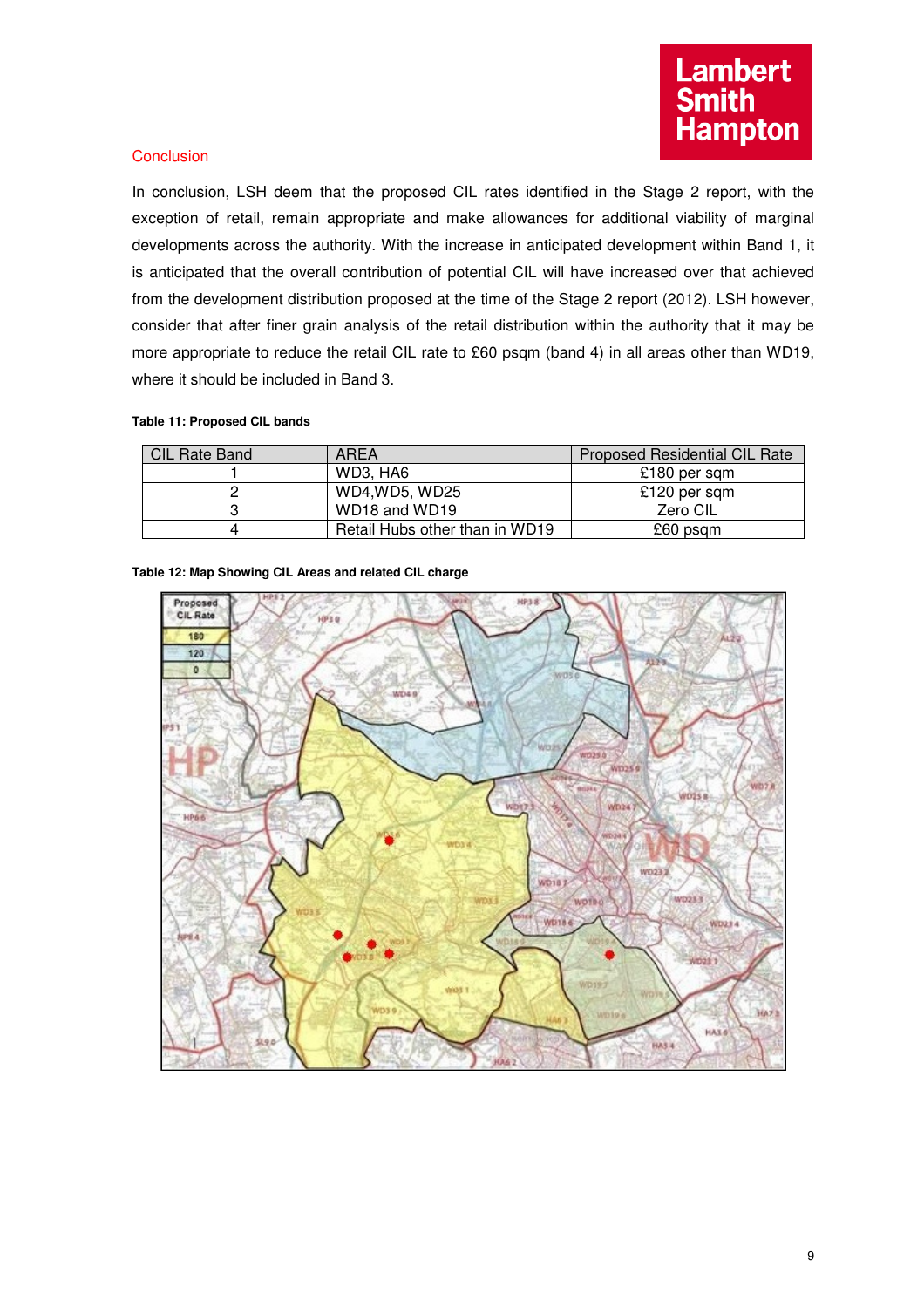The below table sets out the conclusions of Stage 2 updated assessment for commercial property:

|                       | Achievable CIL Rate       | Proposed CIL Band |  |  |  |  |  |  |  |
|-----------------------|---------------------------|-------------------|--|--|--|--|--|--|--|
|                       | Proposed CIL rate (£/sqm) |                   |  |  |  |  |  |  |  |
| Office                | £0                        | 3(£0)             |  |  |  |  |  |  |  |
| Industrial            | £0                        | 3(£0)             |  |  |  |  |  |  |  |
| Hotel                 | £145                      | $2$ (£120)        |  |  |  |  |  |  |  |
| Private Care Home     | £165                      | $2$ (£120)        |  |  |  |  |  |  |  |
| Other Commercial uses | £0                        | 3 <sub>(£0)</sub> |  |  |  |  |  |  |  |

## **Table 13: Conclusions of Stage 2 Updated Assessment for Commercial Property**

We trust that the above information provides you with a suitable explanation of our approach and conclusions following review of the Stage 2 2012 outputs.

Yours sincerely,

**James Brierley** MA (Oxon) MRICS **Director**  Planning & Development Consultancy Lambert Smith Hampton DL: +44 (0)20 7198 2282 E: jbrierley@lsh.co.uk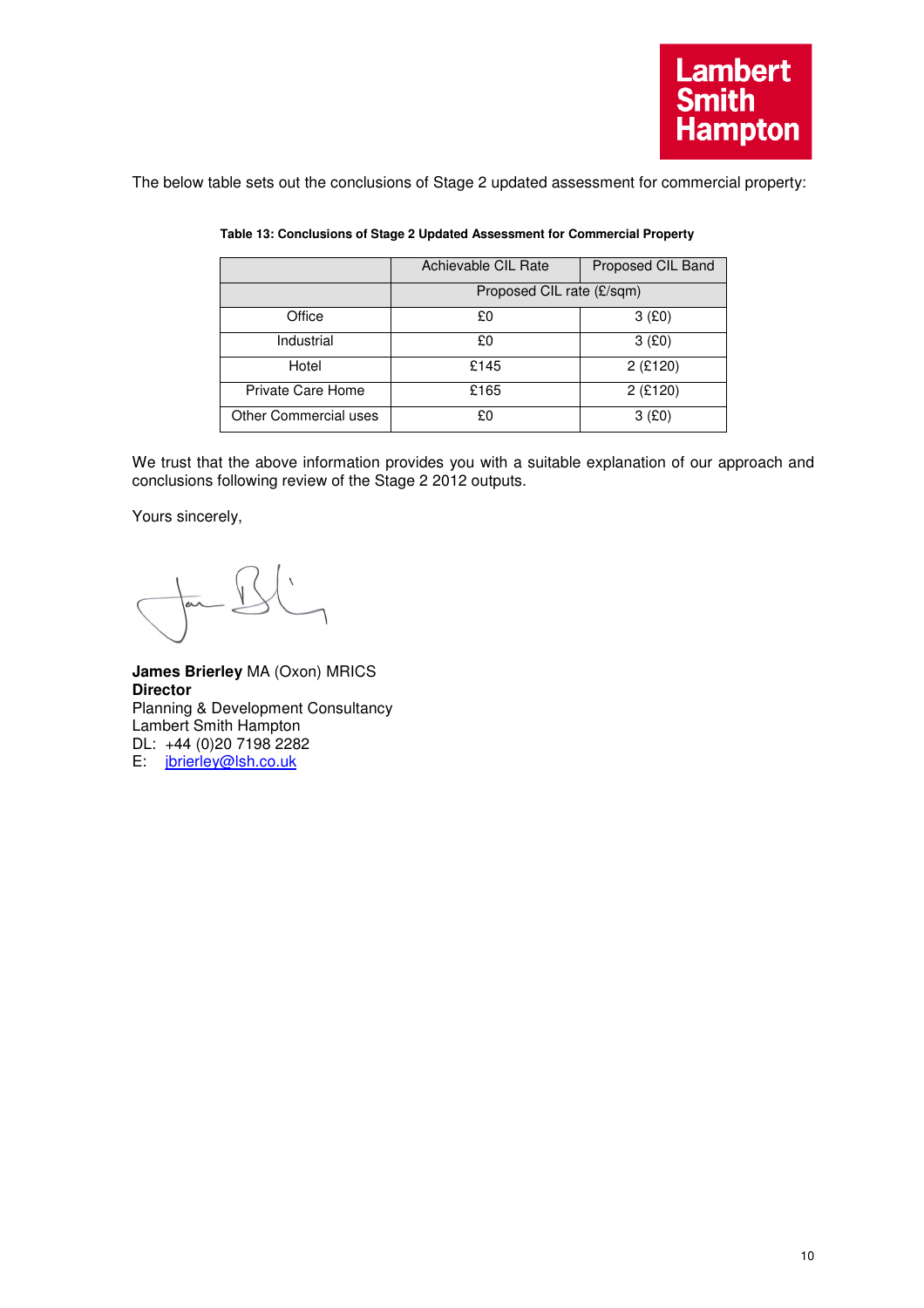Lambert<br>Smith<br>Hampton

# **Appendix 1: Residential**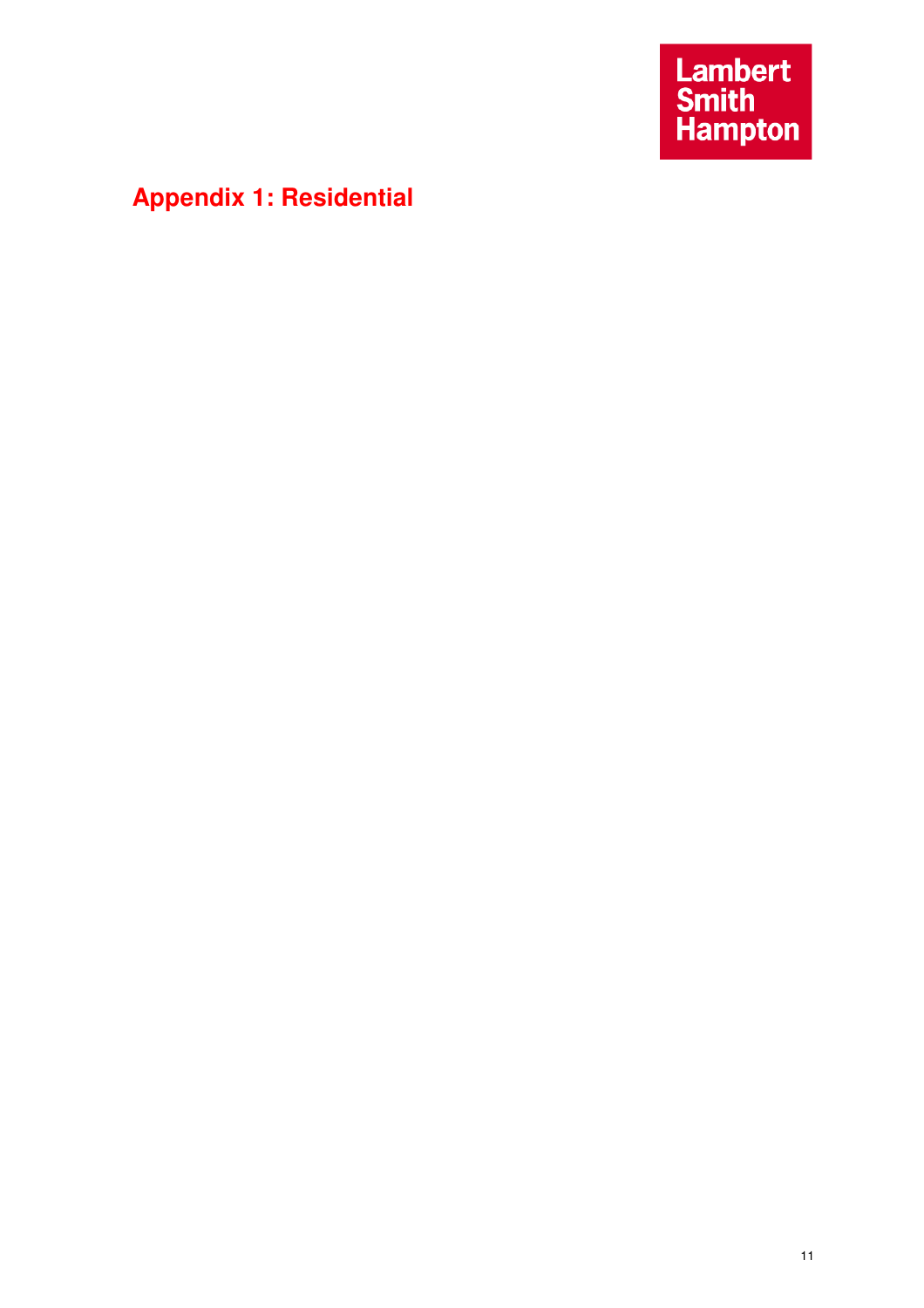| <b>Scheme Name</b><br><b>Local Authority</b>                                                                                        |                                                                                                 |                                              | CIL Stage 2 Update 2014<br><b>Three Rivers</b>                 |                                      |                     |      |                                    | <b>TEST</b><br><b>SCHEME</b>       | <b>Three Rivers</b><br>25 units                                                                                       | WD4                                                                                  |
|-------------------------------------------------------------------------------------------------------------------------------------|-------------------------------------------------------------------------------------------------|----------------------------------------------|----------------------------------------------------------------|--------------------------------------|---------------------|------|------------------------------------|------------------------------------|-----------------------------------------------------------------------------------------------------------------------|--------------------------------------------------------------------------------------|
| <b>TOTAL RESIDENTIAL UNITS</b><br>Developable Hectares<br><b>LAND VALUE BENCHMARK</b>                                               |                                                                                                 | 25<br>$\overline{1}$<br>1,430,000            | Per Hec<br>25<br>2.74<br>£/sqm                                 | Per Acre<br>-9<br>Acres<br>£ 578,713 |                     |      | <b>CIL RATE</b>                    | Achievable CIL<br>£<br>126         | Maximum CIL<br>£<br>126                                                                                               | Lambert<br><b>Smith</b><br><b>Hampton</b>                                            |
| Affordable Housing Percentage %<br>Affordable tennure 1<br>Affordable tennure 2<br>Affordable tennure 3<br>AFF/sqft<br>Social Grant |                                                                                                 | 45%<br>70%<br>0%<br>30%<br>100%<br><b>NO</b> | no Grant<br>£<br>860<br>£<br>1,300<br>£<br>2,500<br>1,352<br>£ | Plus Grant<br>1,300<br>÷             |                     |      |                                    |                                    | GDV<br><b>Residual Cost</b><br>Residual Return (Cost)<br><b>Residual Profit</b><br>Residual Land Value<br>RLV per hec | 6,300,281<br>4,024,246<br>$\mathbf{S}$<br>14.2%<br>572,641<br>1,430,000<br>1,430,000 |
| Exisiting Sqft on Site %<br>Non Residential Space in Scheme 9                                                                       |                                                                                                 | 0%<br>0%                                     | CIL GIA<br>1,306                                               |                                      |                     |      |                                    |                                    | Benchmark Land Value<br>Benchmark per Hec<br><b>LSH CIL CALCULATOR</b>                                                | 1.430.000<br>£<br>£<br>1,430,000                                                     |
| <b>REVENUE/BUILD COST</b>                                                                                                           |                                                                                                 |                                              |                                                                |                                      |                     |      |                                    |                                    |                                                                                                                       |                                                                                      |
| No Beds<br>Private Apartments                                                                                                       | Av. Unit (Sqm)<br>67                                                                            | Rev £/Sqm<br>$3,903$ £                       | <b>Build Cost</b>                                              | Mix<br>$0\%$                         | Net to Gross<br>85% |      | <b>PD Units</b><br>$\mathbf 0$     | <b>PD NIA</b>                      | PD Revenue<br>£                                                                                                       | PD Build Cost<br>١£                                                                  |
| Private Houses                                                                                                                      | 95<br>Rent                                                                                      | 3.717<br>Yield                               |                                                                | 55%                                  | 100                 |      | 14<br>Ground units                 | 1,306                              | 331<br>4.85<br><b>Ground Rev</b>                                                                                      | 1,365,031                                                                            |
| <b>Ground Rent</b>                                                                                                                  | 100                                                                                             | 5.5%                                         |                                                                |                                      | GIA<br>1,306        | 100% | $\mathbf 0$<br>T PD Units<br>14    | TOTAL PD NIA<br>1.306              | <b>Total PD Revenue</b><br>4,855,331                                                                                  | Total PD build cost<br>1,365,031                                                     |
| No Beds                                                                                                                             | Av.Unit (Sqm)                                                                                   | Rev £/Sqm   Build Cost                       |                                                                | Mix                                  | Gross to Net        |      | <b>AF Units</b>                    | AF NIA                             | AF Revenue                                                                                                            | <b>AF Build Cost</b>                                                                 |
| Affordable Apartments<br>Affordable Houses                                                                                          | 67<br>95                                                                                        | 1.352<br>1,352                               | £<br>1,097<br>ç                                                | 0%<br>45%                            | 85%<br>100%         |      | $\circ$<br>11                      | 1,069                              | 1,444,950                                                                                                             | 1,172,686                                                                            |
|                                                                                                                                     |                                                                                                 |                                              |                                                                |                                      | GIA<br>1,069        |      | T AF Units<br>11                   | <b>Total AF NIA</b><br>1,069 £     | Affordable Revenue<br>1,444,950                                                                                       | <b>Standard Cost</b><br>1,172,686<br>ç                                               |
| <b>CODE LEVEL</b>                                                                                                                   | 4                                                                                               |                                              |                                                                |                                      |                     |      | 25                                 | $2,375$ £                          | $6,300,281$ £                                                                                                         | 101,509<br>£<br>2,639,226                                                            |
| <b>OTHER USE</b><br>Supermarket                                                                                                     | Rent psqm / Rooms (£)<br>£                                                                      | Yield (%)<br>0.0%                            | GIA                                                            | <b>NIA</b><br>0%                     | <b>Build Cost</b>   |      |                                    | <b>NIA</b>                         | <b>REVENUE</b><br>£                                                                                                   | COST<br>۱ç                                                                           |
| <b>Shops</b><br>Community                                                                                                           | £<br>ç                                                                                          | 0.0%<br>0.0%                                 |                                                                | 0%<br>0%                             |                     |      |                                    |                                    | £<br>$\cdot$<br>$\mathbf{f}$                                                                                          | ١£<br>$\sim$<br>$\sim$                                                               |
| Care Home<br>Hotel<br>Community                                                                                                     | £<br>£<br>÷                                                                                     | 0.0%<br>0.0%<br>0.0%                         |                                                                | 0%<br>85%<br>0%                      |                     |      |                                    |                                    | £<br>$\sim$<br>ç<br>$\cdot$                                                                                           | ç<br>١£<br>$\sim$<br>١£<br>$\sim$                                                    |
|                                                                                                                                     | £<br>£                                                                                          | 0.0%<br>0.0%                                 |                                                                | 0%<br>0%                             |                     |      |                                    |                                    | £<br>£                                                                                                                | Ē<br>١£                                                                              |
|                                                                                                                                     |                                                                                                 |                                              |                                                                |                                      | 2,375               |      |                                    | $2,375$ £                          | $\mathcal{L}$<br>$6,300,281$ £                                                                                        | 2,639,226                                                                            |
| <b>SITE COSTS</b>                                                                                                                   |                                                                                                 |                                              |                                                                |                                      |                     |      |                                    |                                    |                                                                                                                       |                                                                                      |
| Professional Fees                                                                                                                   | 12%                                                                                             |                                              |                                                                |                                      |                     |      |                                    | PD+COM<br>175,985                  | <b>AF</b><br>140,722 £                                                                                                | <b>Site Costs</b><br>316,707                                                         |
| Abnormals/Externals<br>Marketing                                                                                                    | 15%<br>3%<br>1.75%                                                                              |                                              |                                                                |                                      |                     |      |                                    | 219,981<br>145,660<br>25,287       | 175,903 £<br>43,349 £                                                                                                 | 395,884<br>189,008<br>25,287                                                         |
| <b>Disposal Fees</b><br>Contingency                                                                                                 |                                                                                                 |                                              |                                                                |                                      |                     |      |                                    | 73,327<br>640,239                  | 58,634<br>418,608                                                                                                     | 131,961<br>1,058,847                                                                 |
| SECTION 106<br>Residential S106                                                                                                     | Per unit<br>1,000                                                                               | By Sqm<br>11                                 |                                                                |                                      |                     |      |                                    | Section 106<br>13,750              | Section 106<br>11,250 £                                                                                               | Section 106<br>25,000                                                                |
| Commercial S.106                                                                                                                    |                                                                                                 | 11                                           |                                                                |                                      |                     |      | TOTAL 106                          | $\mathbf{c}$<br>13,750             | 11,250                                                                                                                | 25,000                                                                               |
| CIL<br><b>CIL RATE</b>                                                                                                              | CIL SQM                                                                                         | CIL psqm                                     |                                                                |                                      |                     |      |                                    | <b>CIL</b>                         | CIL                                                                                                                   | <b>CIL</b>                                                                           |
|                                                                                                                                     | $1,306$ £                                                                                       | 126                                          |                                                                |                                      |                     |      | <b>TOTAL CIL</b>                   | 165,087<br>$\mathbf{f}$<br>165,087 |                                                                                                                       | 165,087<br>۱£<br>165,087                                                             |
|                                                                                                                                     | <b>FINANCE COSTS</b>                                                                            |                                              |                                                                |                                      |                     |      |                                    | 2,285,616 £<br>Π£                  | 1,602,544 £                                                                                                           | 3,888,160                                                                            |
|                                                                                                                                     |                                                                                                 |                                              |                                                                |                                      |                     |      |                                    |                                    |                                                                                                                       | <b>Finance Cost</b>                                                                  |
| Finance Costs<br><b>PROFIT</b>                                                                                                      | 7%                                                                                              |                                              |                                                                |                                      |                     |      |                                    | E<br>79,997 £                      | 56,089 £                                                                                                              | 136,086                                                                              |
|                                                                                                                                     |                                                                                                 |                                              |                                                                |                                      |                     |      |                                    |                                    |                                                                                                                       | <b>TOTAL PROFIT</b>                                                                  |
| Private Profit on Cost<br>Affordable Contractor on cost                                                                             | 20%<br>6%                                                                                       |                                              |                                                                |                                      |                     |      |                                    | 473,123                            | 99,517.98 £<br>¢                                                                                                      | 473,123<br>99,518<br>572,641<br>Ι£                                                   |
| <b>LAND PURCHASE</b>                                                                                                                |                                                                                                 |                                              |                                                                |                                      |                     |      |                                    |                                    |                                                                                                                       |                                                                                      |
| <b>GROSS LAND VALUE</b><br>Land Interest                                                                                            | 1,703,395<br>7%                                                                                 |                                              |                                                                |                                      |                     |      |                                    |                                    |                                                                                                                       | <b>Land Cost</b><br>59,619<br>۱ç                                                     |
| <b>Stamp Duty</b><br>VAT on Stamp<br>Purchase Fees                                                                                  | 4.80%<br>0.80%<br>1.50%                                                                         |                                              |                                                                |                                      |                     |      |                                    |                                    |                                                                                                                       | 89,428<br>13,627<br>25,551<br>£                                                      |
| <b>Additional Fees</b>                                                                                                              | 5%                                                                                              |                                              |                                                                |                                      |                     |      |                                    |                                    |                                                                                                                       | 85,170<br>١£                                                                         |
| <b>RESIDUAL LAND VALUE</b>                                                                                                          | Note: Blue assumptions on Data Input Sheet<br>Black assumptions are based on formula/input page |                                              |                                                                |                                      |                     |      | Equals Viable                      |                                    |                                                                                                                       | £<br>1,430,000<br>Lambert<br>Smith<br>Hampton                                        |
|                                                                                                                                     |                                                                                                 |                                              |                                                                |                                      |                     |      | Equals Non Viable<br>Variable Cell |                                    |                                                                                                                       |                                                                                      |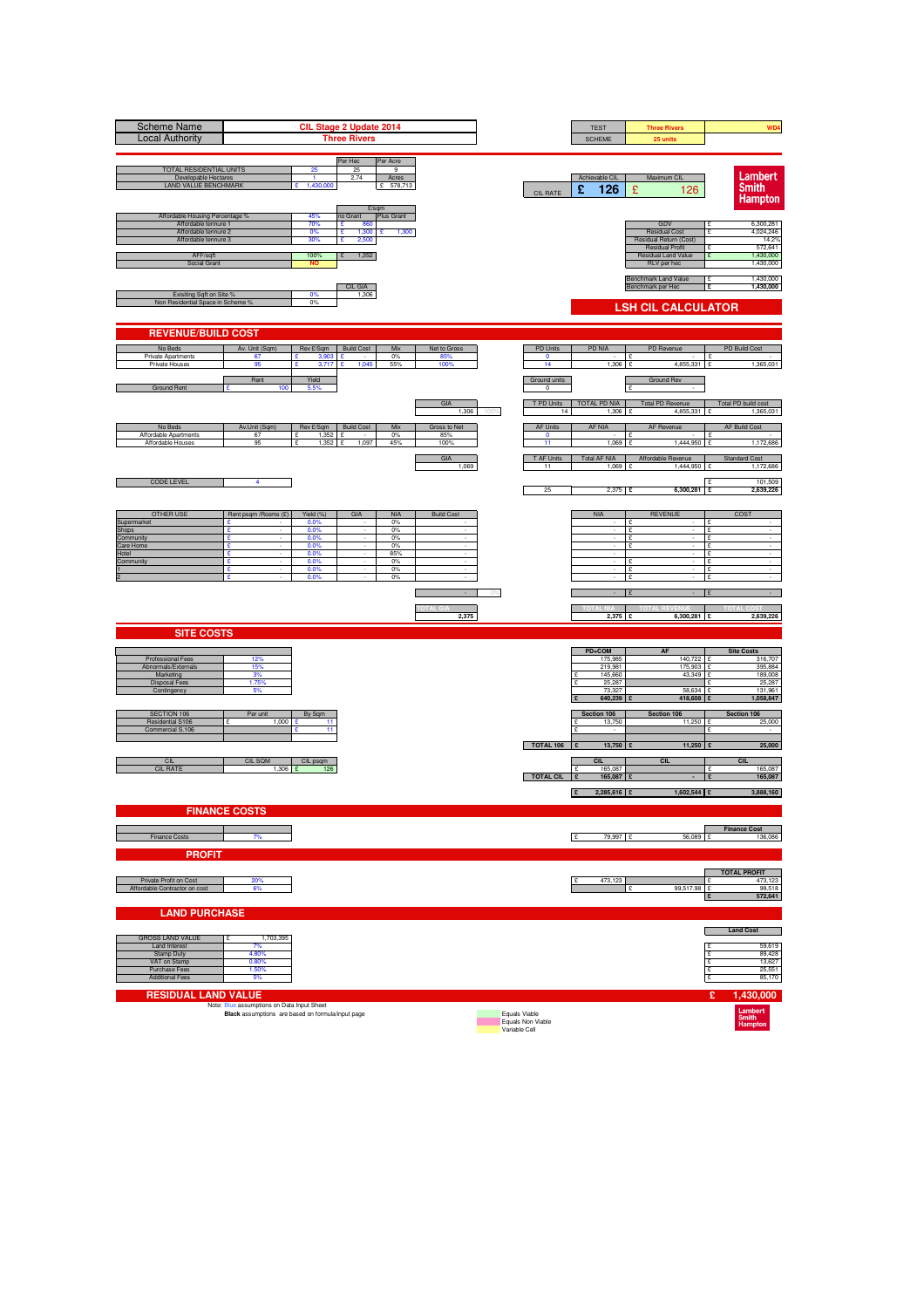| <b>Scheme Name</b><br><b>Local Authority</b>                                                                                        |                                                                                                 |                                              | CIL Stage 2 Update 2014<br><b>Three Rivers</b>                 |                                      |                     |      |                                                     | <b>TEST</b><br><b>SCHEME</b>       | <b>Three Rivers</b><br>40 units                                                                                       | WD4                                                                                   |
|-------------------------------------------------------------------------------------------------------------------------------------|-------------------------------------------------------------------------------------------------|----------------------------------------------|----------------------------------------------------------------|--------------------------------------|---------------------|------|-----------------------------------------------------|------------------------------------|-----------------------------------------------------------------------------------------------------------------------|---------------------------------------------------------------------------------------|
| TOTAL RESIDENTIAL UNITS<br>Developable Hectares<br><b>LAND VALUE BENCHMARK</b>                                                      |                                                                                                 | 40<br>$\blacktriangleleft$<br>2,250,000      | Per Hec<br>40<br>2.74<br>£/sqm                                 | Per Acre<br>15<br>Acres<br>£ 910,563 |                     |      | <b>CIL RATE</b>                                     | Achievable CIL<br>£<br>144         | Maximum CIL<br>£<br>144                                                                                               | Lambert<br><b>Smith</b><br><b>Hampton</b>                                             |
| Affordable Housing Percentage %<br>Affordable tennure 1<br>Affordable tennure 2<br>Affordable tennure 3<br>AFF/sqft<br>Social Grant |                                                                                                 | 45%<br>70%<br>0%<br>30%<br>100%<br><b>NO</b> | no Grant<br>£<br>860<br>£<br>1,300<br>£<br>2,500<br>1,352<br>£ | Plus Grant<br>1,300<br>÷             |                     |      |                                                     |                                    | GDV<br><b>Residual Cost</b><br>Residual Return (Cost)<br><b>Residual Profit</b><br>Residual Land Value<br>RLV per hec | 10,080,450<br>6,476,514<br>$\mathbf{S}$<br>14.3%<br>923,769<br>2,250,000<br>2,250,000 |
| Exisiting Sqft on Site %<br>Non Residential Space in Scheme 9                                                                       |                                                                                                 | 0%<br>0%                                     | CIL GIA<br>2,090                                               |                                      |                     |      |                                                     |                                    | Benchmark Land Value<br>Benchmark per Hec<br><b>LSH CIL CALCULATOR</b>                                                | 2,250,000<br>£<br>2,250,000<br>£                                                      |
| <b>REVENUE/BUILD COST</b>                                                                                                           |                                                                                                 |                                              |                                                                |                                      |                     |      |                                                     |                                    |                                                                                                                       |                                                                                       |
| No Beds                                                                                                                             | Av. Unit (Sqm)                                                                                  | Rev £/Sqm                                    | <b>Build Cost</b>                                              | Mix                                  | Net to Gross        |      | <b>PD Units</b>                                     | <b>PD NIA</b>                      | PD Revenue                                                                                                            | PD Build Cost                                                                         |
| Private Apartments<br>Private Houses                                                                                                | 67<br>95                                                                                        | $3,903$ £<br>3.717                           |                                                                | $0\%$<br>55%                         | 85%<br>100          |      | $\bullet$<br>22                                     | 2,090                              | £<br>7.768.530                                                                                                        | Ι£<br>2,184,050                                                                       |
| <b>Ground Rent</b>                                                                                                                  | Rent<br>100                                                                                     | Yield<br>5.5%                                |                                                                |                                      |                     |      | Ground units<br>$\mathbf 0$                         |                                    | <b>Ground Rev</b>                                                                                                     |                                                                                       |
|                                                                                                                                     |                                                                                                 |                                              |                                                                |                                      | GIA<br>2,090        | 100% | T PD Units<br>22                                    | TOTAL PD NIA<br>2.090              | <b>Total PD Revenue</b><br>7,768,530                                                                                  | Total PD build cost<br>2,184,050                                                      |
| No Beds<br>Affordable Apartments                                                                                                    | Av.Unit (Sqm)<br>67                                                                             | Rev £/Sqm   Build Cost<br>1.352              |                                                                | Mix<br>0%                            | Gross to Net<br>85% |      | <b>AF Units</b>                                     | AF NIA                             | AF Revenue                                                                                                            | <b>AF Build Cost</b>                                                                  |
| Affordable Houses                                                                                                                   | 95                                                                                              | 1,352                                        | £<br>1,097<br>ç                                                | 45%                                  | 100%                |      | $\circ$<br>18                                       | 1,710                              | 2,311,920                                                                                                             | 1,876,298                                                                             |
|                                                                                                                                     |                                                                                                 |                                              |                                                                |                                      | GIA<br>1,710        |      | T AF Units<br>18                                    | <b>Total AF NIA</b><br>1,710 £     | Affordable Revenue<br>2,311,920 £                                                                                     | <b>Standard Cost</b><br>1,876,298                                                     |
| <b>CODE LEVEL</b>                                                                                                                   | 4                                                                                               |                                              |                                                                |                                      |                     |      | 40                                                  | $3,800$ £                          | 10,080,450 £                                                                                                          | 162,414<br>4,222,761                                                                  |
| <b>OTHER USE</b>                                                                                                                    | Rent psqm / Rooms (£)                                                                           | Yield (%)                                    | GIA                                                            | <b>NIA</b>                           | <b>Build Cost</b>   |      |                                                     | <b>NIA</b>                         | <b>REVENUE</b>                                                                                                        | COST                                                                                  |
| Supermarket<br><b>Shops</b>                                                                                                         | £<br>£                                                                                          | 0.0%<br>0.0%                                 |                                                                | 0%<br>0%                             |                     |      |                                                     |                                    | £<br>£<br>$\overline{\phantom{a}}$                                                                                    | ۱ç<br>Ŀ<br>$\sim$                                                                     |
| Community<br>Care Home                                                                                                              | ç<br>£                                                                                          | 0.0%<br>0.0%                                 |                                                                | 0%<br>0%                             |                     |      |                                                     |                                    | $\mathbf{f}$<br>£                                                                                                     | $\sim$<br>ç                                                                           |
| Hotel<br>Community                                                                                                                  | £<br>÷<br>£                                                                                     | 0.0%<br>0.0%<br>0.0%                         |                                                                | 85%<br>0%<br>0%                      |                     |      |                                                     |                                    | $\sim$<br>ç<br>$\cdot$<br>£                                                                                           | ١£<br>$\sim$<br>١£<br>$\sim$<br>Ē                                                     |
|                                                                                                                                     | £                                                                                               | 0.0%                                         |                                                                | 0%                                   |                     |      |                                                     |                                    | £                                                                                                                     | ١£                                                                                    |
|                                                                                                                                     |                                                                                                 |                                              |                                                                |                                      |                     |      |                                                     |                                    |                                                                                                                       |                                                                                       |
| <b>SITE COSTS</b>                                                                                                                   |                                                                                                 |                                              |                                                                |                                      | 3,800               |      |                                                     | 3,800 £                            | 10,080,450 £                                                                                                          | 4,222,761                                                                             |
|                                                                                                                                     |                                                                                                 |                                              |                                                                |                                      |                     |      |                                                     | PD+COM                             | <b>AF</b>                                                                                                             | <b>Site Costs</b>                                                                     |
| Professional Fees<br>Abnormals/Externals                                                                                            | 12%<br>15%                                                                                      |                                              |                                                                |                                      |                     |      |                                                     | 281,576<br>351,970                 | 225,156 £<br>281,445                                                                                                  | 506,731<br>633,414                                                                    |
| Marketing<br><b>Disposal Fees</b>                                                                                                   | 3%<br>1.75%                                                                                     |                                              |                                                                |                                      |                     |      |                                                     | 233,056<br>40,459                  | 69,358 £                                                                                                              | 302,414<br>40,459                                                                     |
| Contingency                                                                                                                         |                                                                                                 |                                              |                                                                |                                      |                     |      |                                                     | 117,323<br>1,024,383               | 93,815<br>669,773                                                                                                     | 211,138<br>1,694,156                                                                  |
| SECTION 106<br>Residential S106                                                                                                     | Per unit<br>1,000                                                                               | By Sqm<br>11                                 |                                                                |                                      |                     |      |                                                     | Section 106<br>22,000              | Section 106<br>18,000                                                                                                 | Section 106<br>40,000                                                                 |
| Commercial S.106                                                                                                                    |                                                                                                 | 11                                           |                                                                |                                      |                     |      | TOTAL 106                                           | $\mathbf{c}$<br>22,000             | 18,000                                                                                                                | 40,000                                                                                |
| CIL                                                                                                                                 | CIL SQM                                                                                         | CIL psqm                                     |                                                                |                                      |                     |      |                                                     | <b>CIL</b>                         | <b>CIL</b>                                                                                                            | <b>CIL</b>                                                                            |
| <b>CIL RATE</b>                                                                                                                     | $2,090$ £                                                                                       | 144                                          |                                                                |                                      |                     |      | <b>TOTAL CIL</b>                                    | 300,584<br>$\mathbf{f}$<br>300,584 |                                                                                                                       | 300,584<br>$\mathbf{r}$<br>300,584                                                    |
|                                                                                                                                     |                                                                                                 |                                              |                                                                |                                      |                     |      |                                                     | 3,693,431 £<br>Π£                  | 2,564,070 £                                                                                                           | 6,257,502                                                                             |
|                                                                                                                                     | <b>FINANCE COSTS</b>                                                                            |                                              |                                                                |                                      |                     |      |                                                     |                                    |                                                                                                                       |                                                                                       |
| Finance Costs                                                                                                                       | 7%                                                                                              |                                              |                                                                |                                      |                     |      |                                                     | E<br>129,270 £                     | 89,742 £                                                                                                              | <b>Finance Cost</b><br>219,013                                                        |
| <b>PROFIT</b>                                                                                                                       |                                                                                                 |                                              |                                                                |                                      |                     |      |                                                     |                                    |                                                                                                                       |                                                                                       |
| Private Profit on Cost                                                                                                              | 20%                                                                                             |                                              |                                                                |                                      |                     |      |                                                     | 764,540                            |                                                                                                                       | <b>TOTAL PROFIT</b><br>764,540                                                        |
| Affordable Contractor on cost                                                                                                       | 6%                                                                                              |                                              |                                                                |                                      |                     |      |                                                     |                                    | 159,228.77 £<br>¢                                                                                                     | 159,229<br>923,769<br>Ι£                                                              |
| <b>LAND PURCHASE</b>                                                                                                                |                                                                                                 |                                              |                                                                |                                      |                     |      |                                                     |                                    |                                                                                                                       |                                                                                       |
| <b>GROSS LAND VALUE</b>                                                                                                             | 2,680,167                                                                                       |                                              |                                                                |                                      |                     |      |                                                     |                                    |                                                                                                                       | <b>Land Cost</b>                                                                      |
| Land Interest<br><b>Stamp Duty</b>                                                                                                  | 7%<br>4.80%                                                                                     |                                              |                                                                |                                      |                     |      |                                                     |                                    |                                                                                                                       | 93,806<br>۱ç<br>140,709                                                               |
| VAT on Stamp<br>Purchase Fees<br><b>Additional Fees</b>                                                                             | 0.80%<br>1.50%<br>5%                                                                            |                                              |                                                                |                                      |                     |      |                                                     |                                    |                                                                                                                       | 21,441<br>40,203<br>£<br>134,008<br>١£                                                |
| <b>RESIDUAL LAND VALUE</b>                                                                                                          |                                                                                                 |                                              |                                                                |                                      |                     |      |                                                     |                                    |                                                                                                                       | £<br>2,250,000                                                                        |
|                                                                                                                                     | Note: Blue assumptions on Data Input Sheet<br>Black assumptions are based on formula/input page |                                              |                                                                |                                      |                     |      | Equals Viable<br>Equals Non Viable<br>Variable Cell |                                    |                                                                                                                       | Lambert<br>Smith<br>Hampton                                                           |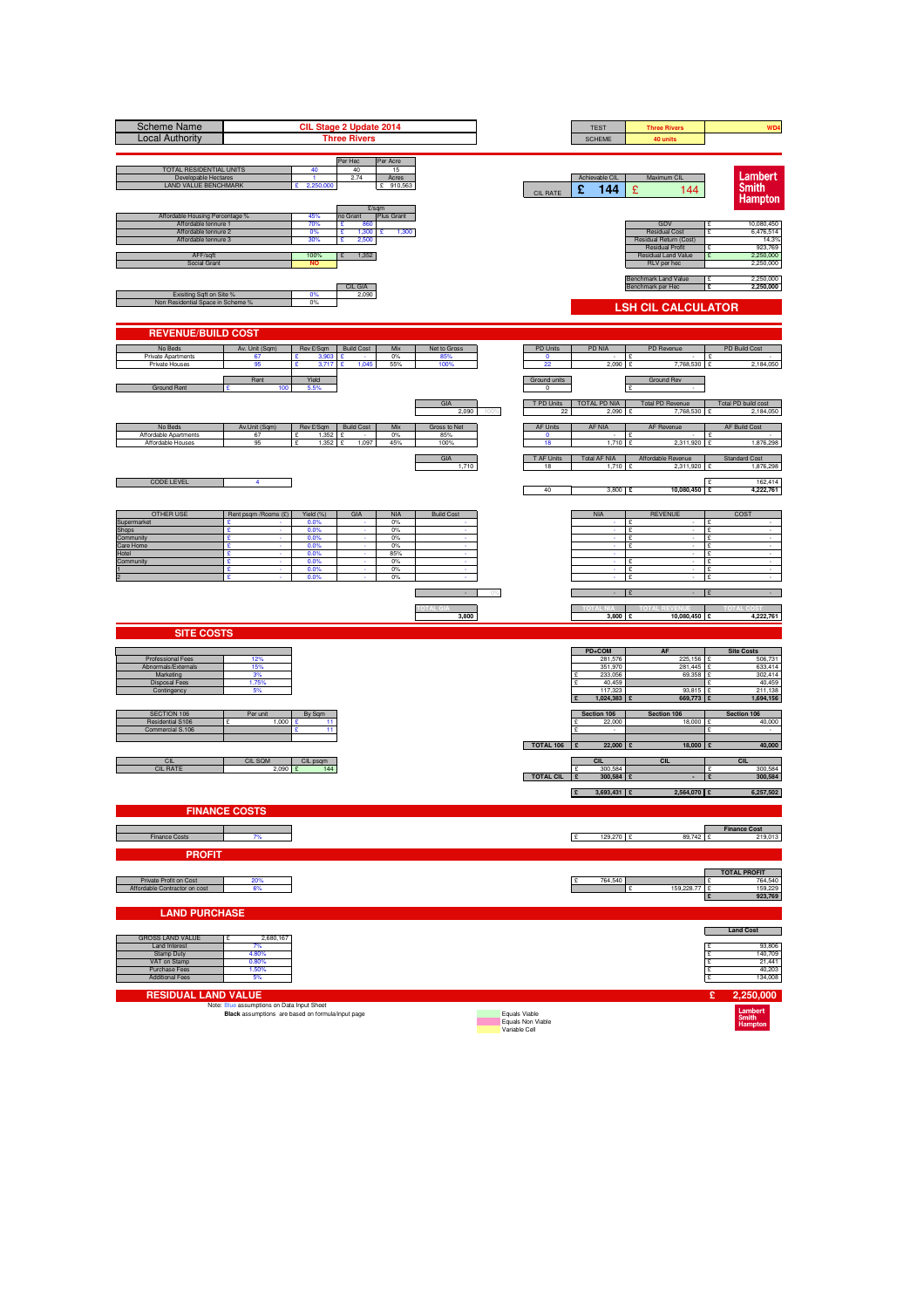| <b>Scheme Name</b><br><b>Local Authority</b>                                                                                        |                                                   |                                              | CIL Stage 2 Update 2014<br><b>Three Rivers</b>                 |                                      |                             |      |                                                     | <b>TEST</b><br><b>SCHEME</b>            | <b>Three Rivers</b><br>25 units                                                                                       | WD <sub>5</sub>                                                                      |
|-------------------------------------------------------------------------------------------------------------------------------------|---------------------------------------------------|----------------------------------------------|----------------------------------------------------------------|--------------------------------------|-----------------------------|------|-----------------------------------------------------|-----------------------------------------|-----------------------------------------------------------------------------------------------------------------------|--------------------------------------------------------------------------------------|
| <b>TOTAL RESIDENTIAL UNITS</b><br>Developable Hectares<br><b>LAND VALUE BENCHMARK</b>                                               |                                                   | 25<br>$\overline{1}$<br>1,540,000            | Per Hec<br>25<br>2.74<br>E/sqm                                 | Per Acre<br>-9<br>Acres<br>£ 623,229 |                             |      | <b>CIL RATE</b>                                     | Achievable CIL<br>£<br>128              | Maximum CIL<br>£<br>128                                                                                               | Lambert<br><b>Smith</b><br><b>Hampton</b>                                            |
| Affordable Housing Percentage %<br>Affordable tennure 1<br>Affordable tennure 2<br>Affordable tennure 3<br>AFF/sqft<br>Social Grant |                                                   | 45%<br>70%<br>0%<br>30%<br>100%<br><b>NO</b> | no Grant<br>£<br>860<br>£<br>1,300<br>£<br>2,500<br>1,352<br>£ | Plus Grant<br>1,300<br>÷             |                             |      |                                                     |                                         | GDV<br><b>Residual Cost</b><br>Residual Return (Cost)<br><b>Residual Profit</b><br>Residual Land Value<br>RLV per hec | 6,438,744<br>4,030,439<br>$\mathbf{S}$<br>14.2%<br>573,879<br>1,540,000<br>1,540,000 |
| Exisiting Sqft on Site %<br>Non Residential Space in Scheme 9                                                                       |                                                   | 0%<br>0%                                     | CIL GIA<br>1,306                                               |                                      |                             |      |                                                     |                                         | Benchmark Land Value<br>Benchmark per Hec<br><b>LSH CIL CALCULATOR</b>                                                | 1.540.000<br>£<br>£<br>1,540,000                                                     |
| <b>REVENUE/BUILD COST</b>                                                                                                           |                                                   |                                              |                                                                |                                      |                             |      |                                                     |                                         |                                                                                                                       |                                                                                      |
| No Beds<br>Private Apartments<br>Private Houses                                                                                     | Av. Unit (Sqm)<br>67<br>95                        | Rev £/Sqm<br>4,014 $E$                       | <b>Build Cost</b>                                              | Mix<br>$0\%$<br>55%                  | Net to Gross<br>85%<br>100  |      | <b>PD Units</b><br>$\mathbf 0$<br>14                | <b>PD NIA</b><br>1,306                  | PD Revenue<br>£<br>4.993<br>,794                                                                                      | PD Build Cost<br>١£<br>1,365,031                                                     |
| <b>Ground Rent</b>                                                                                                                  | Rent<br>100                                       | Yield<br>5.5%                                |                                                                |                                      |                             |      | Ground units<br>$\mathbf 0$                         |                                         | <b>Ground Rev</b>                                                                                                     |                                                                                      |
|                                                                                                                                     |                                                   |                                              |                                                                |                                      | GIA<br>1,306                | 100% | T PD Units<br>14                                    | TOTAL PD NIA<br>1.306                   | <b>Total PD Revenue</b><br>4.993.794                                                                                  | Total PD build cost<br>1,365,031                                                     |
| No Beds<br>Affordable Apartments<br>Affordable Houses                                                                               | Av.Unit (Sqm)<br>67<br>95                         | Rev £/Sqm   Build Cost<br>1.352<br>1,352     | £<br>1,097<br>ç                                                | Mix<br>0%<br>45%                     | Gross to Net<br>85%<br>100% |      | <b>AF Units</b><br>$\circ$<br>11                    | AF NIA<br>1,069                         | AF Revenue<br>1,444,950                                                                                               | <b>AF Build Cost</b><br>1,172,686                                                    |
|                                                                                                                                     |                                                   |                                              |                                                                |                                      | GIA<br>1,069                |      | T AF Units<br>11                                    | <b>Total AF NIA</b><br>1,069 £          | Affordable Revenue<br>1,444,950                                                                                       | <b>Standard Cost</b><br>1,172,686<br>ç                                               |
| <b>CODE LEVEL</b>                                                                                                                   | 4                                                 |                                              |                                                                |                                      |                             |      | 25                                                  | $2,375$ £                               | 6,438,744                                                                                                             | 101,509<br>2,639,226                                                                 |
| <b>OTHER USE</b><br>Supermarket                                                                                                     | Rent psqm / Rooms (£)<br>£                        | Yield (%)<br>0.0%                            | GIA                                                            | <b>NIA</b><br>0%                     | <b>Build Cost</b>           |      |                                                     | <b>NIA</b>                              | <b>REVENUE</b><br>£                                                                                                   | COST<br>۱ç                                                                           |
| <b>Shops</b><br>Community<br>Care Home                                                                                              | £<br>ç<br>£                                       | 0.0%<br>0.0%<br>0.0%                         |                                                                | 0%<br>0%<br>0%                       |                             |      |                                                     |                                         | £<br>$\cdot$<br>$\mathbf{f}$<br>£                                                                                     | ١£<br>$\sim$<br>$\sim$<br>ç                                                          |
| Hotel<br>Community                                                                                                                  | £<br>÷<br>£<br>£                                  | 0.0%<br>0.0%<br>0.0%<br>0.0%                 |                                                                | 85%<br>0%<br>0%<br>0%                |                             |      |                                                     |                                         | $\sim$<br>ç<br>$\cdot$<br>£<br>£                                                                                      | ١£<br>$\sim$<br>١£<br>$\sim$<br>Ē<br>١£                                              |
|                                                                                                                                     |                                                   |                                              |                                                                |                                      |                             |      |                                                     |                                         | $\mathcal{L}$                                                                                                         |                                                                                      |
| <b>SITE COSTS</b>                                                                                                                   |                                                   |                                              |                                                                |                                      | 2,375                       |      |                                                     | $2,375$ £                               | 6,438,744 £                                                                                                           | 2,639,226                                                                            |
|                                                                                                                                     | 12%                                               |                                              |                                                                |                                      |                             |      |                                                     | PD+COM                                  | <b>AF</b><br>140,722 £                                                                                                | <b>Site Costs</b>                                                                    |
| Professional Fees<br>Abnormals/Externals<br>Marketing<br><b>Disposal Fees</b>                                                       | 15%<br>3%<br>1.75%                                |                                              |                                                                |                                      |                             |      |                                                     | 175,985<br>219,981<br>149,814<br>25,287 | 175,903 £<br>43,349 £                                                                                                 | 316,707<br>395,884<br>193,162<br>25,287                                              |
| Contingency                                                                                                                         |                                                   |                                              |                                                                |                                      |                             |      |                                                     | 73,327<br>644,393                       | 58,634<br>418,608                                                                                                     | 131,961<br>1,063,001                                                                 |
| SECTION 106<br>Residential S106<br>Commercial S.106                                                                                 | Per unit<br>1,000                                 | By Sqm<br>11<br>11                           |                                                                |                                      |                             |      |                                                     | Section 106<br>13,750<br>$\mathbf{c}$   | Section 106<br>11,250 £                                                                                               | Section 106<br>25,000                                                                |
| CIL                                                                                                                                 | CIL SQM                                           | CIL psqm                                     |                                                                |                                      |                             |      | TOTAL 106                                           | 13,750<br><b>CIL</b>                    | 11,250<br>CIL                                                                                                         | 25,000<br><b>CIL</b>                                                                 |
| <b>CIL RATE</b>                                                                                                                     | $1,306$ £                                         | 128                                          |                                                                |                                      |                             |      | <b>TOTAL CIL</b>                                    | 166,917<br>$\mathbf{f}$<br>166,917      |                                                                                                                       | 166,917<br>۱£<br>166,917                                                             |
|                                                                                                                                     | <b>FINANCE COSTS</b>                              |                                              |                                                                |                                      |                             |      |                                                     | 2,291,600 £<br>Π£                       | 1,602,544 £                                                                                                           | 3,894,144                                                                            |
| Finance Costs                                                                                                                       | 7%                                                |                                              |                                                                |                                      |                             |      |                                                     | E<br>80,206 £                           | 56,089 £                                                                                                              | <b>Finance Cost</b><br>136,295                                                       |
| <b>PROFIT</b>                                                                                                                       |                                                   |                                              |                                                                |                                      |                             |      |                                                     |                                         |                                                                                                                       |                                                                                      |
| Private Profit on Cost<br>Affordable Contractor on cost                                                                             | 20%<br>6%                                         |                                              |                                                                |                                      |                             |      |                                                     | 474,361                                 | 99,517.98 £<br>¢                                                                                                      | <b>TOTAL PROFIT</b><br>474,361<br>99,518<br>573,879<br>Ι£                            |
| <b>LAND PURCHASE</b>                                                                                                                |                                                   |                                              |                                                                |                                      |                             |      |                                                     |                                         |                                                                                                                       |                                                                                      |
| <b>GROSS LAND VALUE</b><br>Land Interest<br><b>Stamp Duty</b>                                                                       | 1,834,425<br>7%<br>4.80%                          |                                              |                                                                |                                      |                             |      |                                                     |                                         |                                                                                                                       | <b>Land Cost</b><br>64,205<br>۱ç<br>96,307                                           |
| VAT on Stamp<br>Purchase Fees<br><b>Additional Fees</b>                                                                             | 0.80%<br>1.50%<br>5%                              |                                              |                                                                |                                      |                             |      |                                                     |                                         |                                                                                                                       | 14,675<br>27,516<br>£<br>91,721<br>١£                                                |
| <b>RESIDUAL LAND VALUE</b>                                                                                                          | Note: Blue assumptions on Data Input Sheet        |                                              |                                                                |                                      |                             |      |                                                     |                                         |                                                                                                                       | £<br>1,540,000                                                                       |
|                                                                                                                                     | Black assumptions are based on formula/input page |                                              |                                                                |                                      |                             |      | Equals Viable<br>Equals Non Viable<br>Variable Cell |                                         |                                                                                                                       | Lambert<br>Smith<br>Hampton                                                          |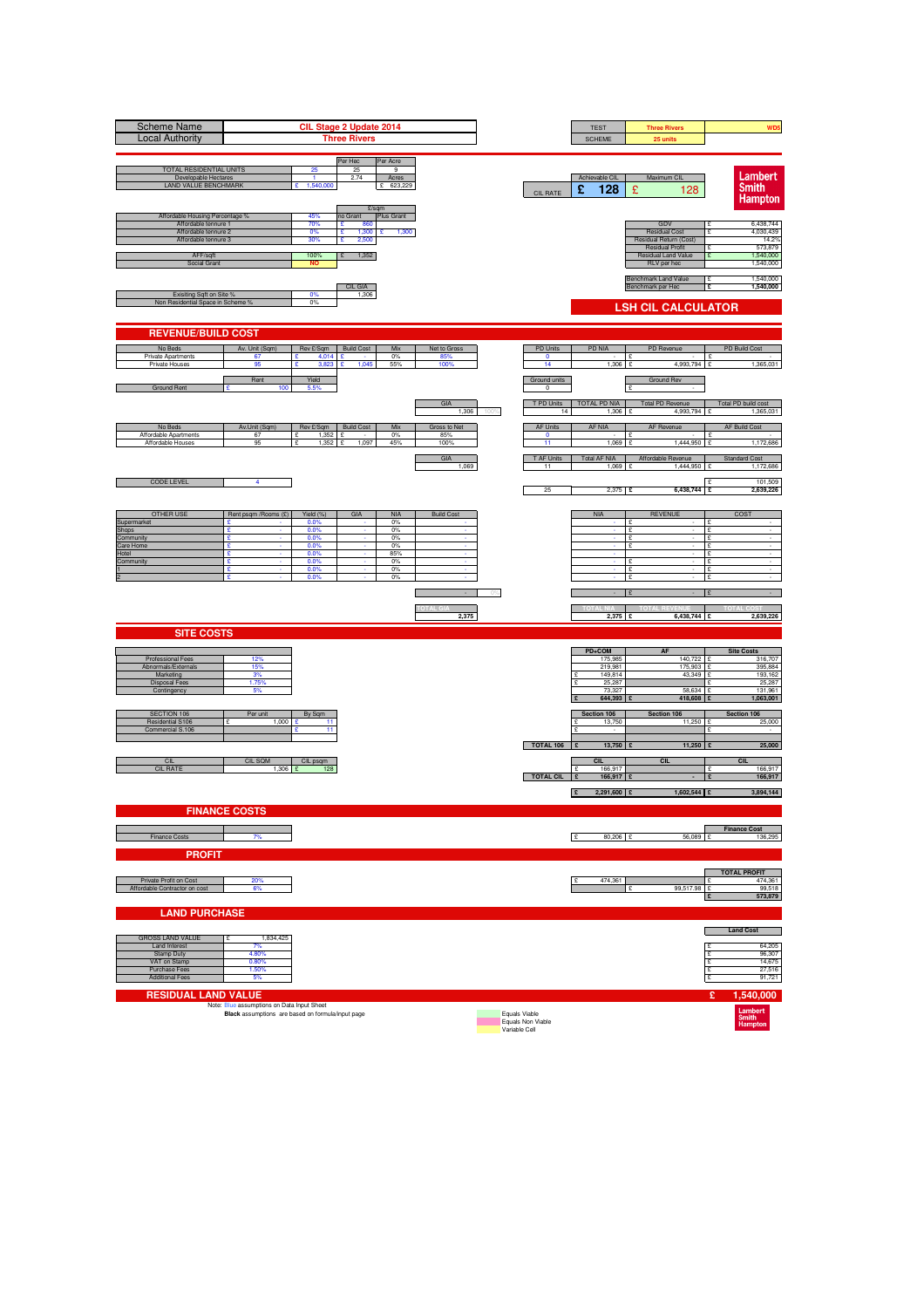| <b>Scheme Name</b><br><b>Local Authority</b>                                                                                        |                                                                                                 |                                              | CIL Stage 2 Update 2014<br><b>Three Rivers</b>                 |                                      |                             |      |                                                     | <b>TEST</b><br><b>SCHEME</b>                                              | <b>Three Rivers</b><br>40 units                                                                                       | WD <sub>5</sub>                                                                        |
|-------------------------------------------------------------------------------------------------------------------------------------|-------------------------------------------------------------------------------------------------|----------------------------------------------|----------------------------------------------------------------|--------------------------------------|-----------------------------|------|-----------------------------------------------------|---------------------------------------------------------------------------|-----------------------------------------------------------------------------------------------------------------------|----------------------------------------------------------------------------------------|
| TOTAL RESIDENTIAL UNITS<br>Developable Hectares<br><b>LAND VALUE BENCHMARK</b>                                                      |                                                                                                 | 40<br>$\overline{1}$<br>2,470,000            | Per Hec<br>40<br>2.74<br>£/sqm                                 | Per Acre<br>15<br>Acres<br>£ 999,595 |                             |      | <b>CIL RATE</b>                                     | Achievable CIL<br>£<br>125                                                | Maximum CIL<br>£<br>125                                                                                               | Lambert<br><b>Smith</b><br><b>Hampton</b>                                              |
| Affordable Housing Percentage %<br>Affordable tennure 1<br>Affordable tennure 2<br>Affordable tennure 3<br>AFF/sqft<br>Social Grant |                                                                                                 | 45%<br>70%<br>0%<br>30%<br>100%<br><b>NO</b> | no Grant<br>£<br>860<br>£<br>1,300<br>£<br>2,500<br>1,352<br>£ | Plus Grant<br>1,300<br>÷             |                             |      |                                                     |                                                                           | GDV<br><b>Residual Cost</b><br>Residual Return (Cost)<br><b>Residual Profit</b><br>Residual Land Value<br>RLV per hec | 10,301,990<br>6,442,747<br>$\mathbf{S}$<br>14.2%<br>917,016<br>2,470,000<br>2,470,000  |
| Exisiting Sqft on Site %<br>Non Residential Space in Scheme 9                                                                       |                                                                                                 | 0%<br>0%                                     | CIL GIA<br>2,090                                               |                                      |                             |      |                                                     |                                                                           | Benchmark Land Value<br>Benchmark per Hec<br><b>LSH CIL CALCULATOR</b>                                                | 2,470,000<br>£<br>2,470,000<br>£                                                       |
| <b>REVENUE/BUILD COST</b>                                                                                                           |                                                                                                 |                                              |                                                                |                                      |                             |      |                                                     |                                                                           |                                                                                                                       |                                                                                        |
| No Beds<br>Private Apartments<br>Private Houses                                                                                     | Av. Unit (Sqm)<br>67<br>95                                                                      | Rev £/Sqm<br>4,014 $E$                       | <b>Build Cost</b>                                              | Mix<br>$0\%$<br>55%                  | Net to Gross<br>85%<br>100  |      | <b>PD Units</b><br>$\bullet$<br>22                  | <b>PD NIA</b><br>2,090                                                    | PD Revenue<br>£<br>7.990.070                                                                                          | PD Build Cost<br>١£<br>2,184,050                                                       |
| <b>Ground Rent</b>                                                                                                                  | Rent<br>100                                                                                     | Yield<br>5.5%                                |                                                                |                                      |                             |      | Ground units<br>$\mathbf 0$                         |                                                                           | <b>Ground Rev</b>                                                                                                     |                                                                                        |
|                                                                                                                                     |                                                                                                 |                                              |                                                                |                                      | GIA<br>2,090                | 100% | T PD Units<br>22                                    | TOTAL PD NIA<br>2.090                                                     | <b>Total PD Revenue</b><br>7,990,070                                                                                  | Total PD build cost<br>2,184,050                                                       |
| No Beds<br>Affordable Apartments<br>Affordable Houses                                                                               | Av.Unit (Sqm)<br>67<br>95                                                                       | Rev £/Sqm   Build Cost<br>1.352<br>1,352     | £<br>1,097<br>ç                                                | Mix<br>0%<br>45%                     | Gross to Net<br>85%<br>100% |      | <b>AF Units</b><br>$\circ$<br>18                    | AF NIA<br>1,710                                                           | AF Revenue<br>2,311,920                                                                                               | <b>AF Build Cost</b><br>1,876,298                                                      |
|                                                                                                                                     |                                                                                                 |                                              |                                                                |                                      | GIA<br>1,710                |      | T AF Units<br>18                                    | <b>Total AF NIA</b><br>1,710 £                                            | Affordable Revenue<br>2,311,920 £                                                                                     | <b>Standard Cost</b><br>1,876,298                                                      |
| <b>CODE LEVEL</b>                                                                                                                   | 4                                                                                               |                                              |                                                                |                                      |                             |      | 40                                                  | $3,800$ £                                                                 | 10,301,990 £                                                                                                          | 162,414<br>4,222,761                                                                   |
| <b>OTHER USE</b><br>Supermarket<br><b>Shops</b>                                                                                     | Rent psqm / Rooms (£)<br>£<br>£                                                                 | Yield (%)<br>0.0%<br>0.0%                    | GIA                                                            | <b>NIA</b><br>0%<br>0%               | <b>Build Cost</b>           |      |                                                     | <b>NIA</b>                                                                | <b>REVENUE</b><br>£<br>£<br>$\overline{\phantom{a}}$                                                                  | COST<br>۱ç<br>١£<br>$\sim$                                                             |
| Community<br>Care Home<br>Hotel                                                                                                     | ç<br>£<br>£<br>÷                                                                                | 0.0%<br>0.0%<br>0.0%                         |                                                                | 0%<br>0%<br>85%                      |                             |      |                                                     |                                                                           | $\mathbf{f}$<br>£<br>$\sim$                                                                                           | $\sim$<br>ç<br>١£<br>$\sim$<br>١£                                                      |
| Community                                                                                                                           | £<br>£                                                                                          | 0.0%<br>0.0%<br>0.0%                         |                                                                | 0%<br>0%<br>0%                       |                             |      |                                                     |                                                                           | ç<br>$\cdot$<br>£<br>£                                                                                                | $\sim$<br>Ē<br>١£                                                                      |
|                                                                                                                                     |                                                                                                 |                                              |                                                                |                                      |                             |      |                                                     |                                                                           |                                                                                                                       |                                                                                        |
| <b>SITE COSTS</b>                                                                                                                   |                                                                                                 |                                              |                                                                |                                      | 3,800                       |      |                                                     | 3,800 £                                                                   | 10,301,990 £                                                                                                          | 4,222,761                                                                              |
| Professional Fees<br>Abnormals/Externals<br>Marketing<br><b>Disposal Fees</b><br>Contingency                                        | 12%<br>15%<br>3%<br>1.75%                                                                       |                                              |                                                                |                                      |                             |      |                                                     | PD+COM<br>281,576<br>351,970<br>239,702<br>40,459<br>117,323<br>1,031,029 | <b>AF</b><br>225,156 £<br>281,445<br>69,358 £<br>93,815<br>669,773                                                    | <b>Site Costs</b><br>506,731<br>633,414<br>309,060<br>40,459<br>211,138<br>1,700,802   |
| SECTION 106<br>Residential S106<br>Commercial S.106                                                                                 | Per unit<br>1,000                                                                               | By Sqm<br>11<br>11                           |                                                                |                                      |                             |      | TOTAL 106                                           | Section 106<br>22,000<br>$\mathbf{c}$<br>22,000                           | Section 106<br>18,000<br>18,000                                                                                       | Section 106<br>40,000<br>40,000                                                        |
| CIL<br><b>CIL RATE</b>                                                                                                              | CIL SQM<br>$2,090$ £                                                                            | CIL psqm<br>125                              |                                                                |                                      |                             |      | <b>TOTAL CIL</b>                                    | <b>CIL</b><br>261,313<br>$\mathbf{f}$<br>261,313<br>3,660,806<br>Π£       | <b>CIL</b><br>2,564,070 £                                                                                             | <b>CIL</b><br>261,313<br>$\mathbf{r}$<br>261,313<br>6,224,876                          |
|                                                                                                                                     | <b>FINANCE COSTS</b>                                                                            |                                              |                                                                |                                      |                             |      |                                                     |                                                                           |                                                                                                                       |                                                                                        |
| Finance Costs                                                                                                                       | 7%                                                                                              |                                              |                                                                |                                      |                             |      |                                                     | E<br>128,128 £                                                            | 89,742 £                                                                                                              | <b>Finance Cost</b><br>217,871                                                         |
| <b>PROFIT</b><br>Private Profit on Cost<br>Affordable Contractor on cost                                                            | 20%<br>6%                                                                                       |                                              |                                                                |                                      |                             |      |                                                     | 757,787                                                                   | 159,228.77 £<br>¢                                                                                                     | <b>TOTAL PROFIT</b><br>757,787<br>159,229<br>917,016<br>Ι£                             |
| <b>LAND PURCHASE</b>                                                                                                                |                                                                                                 |                                              |                                                                |                                      |                             |      |                                                     |                                                                           |                                                                                                                       |                                                                                        |
| <b>GROSS LAND VALUE</b><br>Land Interest<br><b>Stamp Duty</b><br>VAT on Stamp<br>Purchase Fees<br><b>Additional Fees</b>            | 2,942,228<br>7%<br>4.80%<br>0.80%<br>1.50%<br>5%                                                |                                              |                                                                |                                      |                             |      |                                                     |                                                                           |                                                                                                                       | <b>Land Cost</b><br>102,978<br>۱ç<br>154,467<br>23,538<br>44,133<br>£<br>147,111<br>١£ |
| <b>RESIDUAL LAND VALUE</b>                                                                                                          | Note: Blue assumptions on Data Input Sheet<br>Black assumptions are based on formula/input page |                                              |                                                                |                                      |                             |      | Equals Viable<br>Equals Non Viable<br>Variable Cell |                                                                           |                                                                                                                       | £<br>2,470,000<br>Lambert<br>Smith<br>Hampton                                          |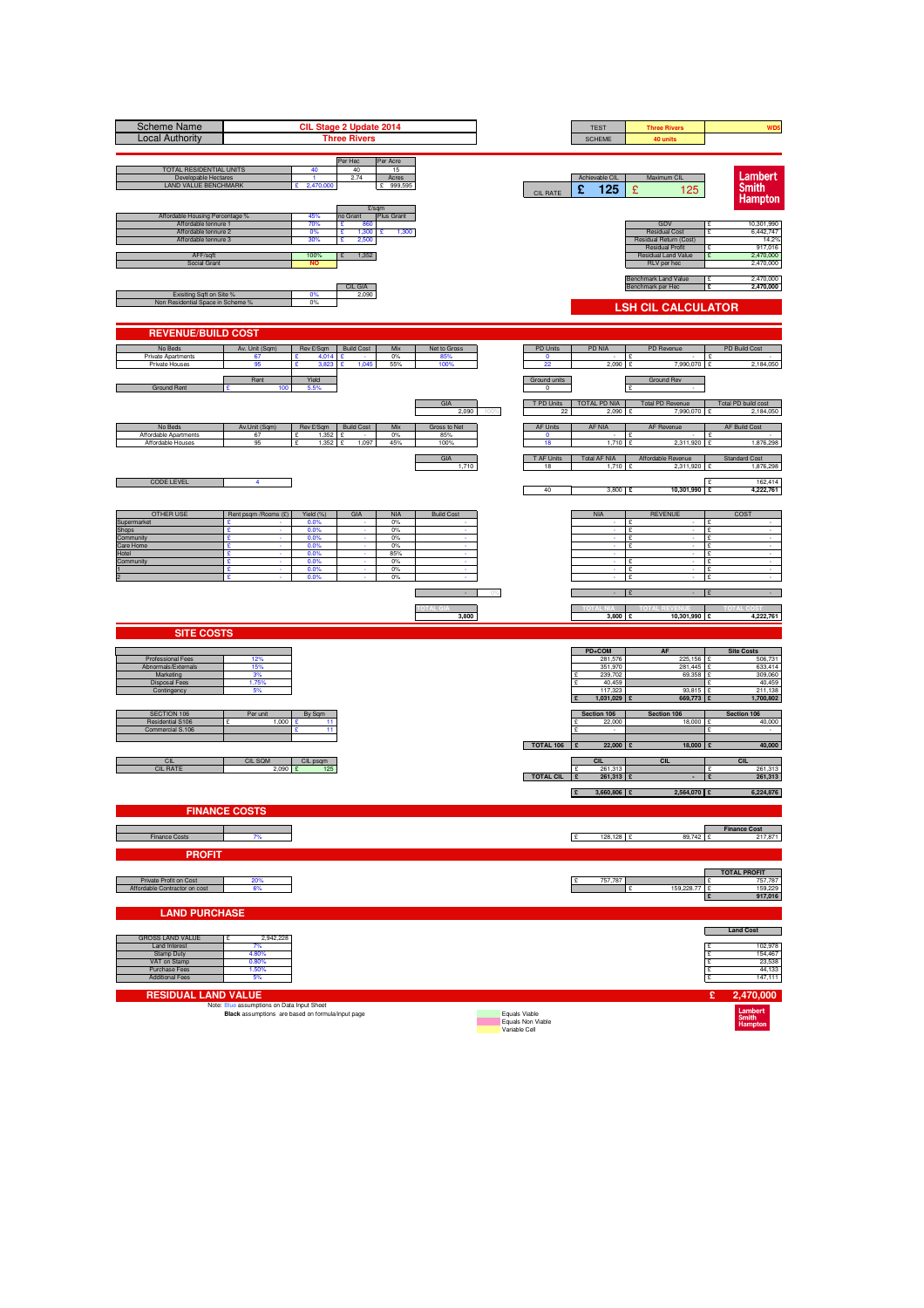| <b>Scheme Name</b><br><b>Local Authority</b>                                                                                        |                                                   |                                                                  | CIL Stage 2 Update 2014<br><b>Three Rivers</b>                         |                             |                                                     |                                               | <b>TEST</b><br><b>SCHEME</b>                                              | <b>Three Rivers</b><br>70 units                                                                                       | WD <sub>5</sub>                                                                          |
|-------------------------------------------------------------------------------------------------------------------------------------|---------------------------------------------------|------------------------------------------------------------------|------------------------------------------------------------------------|-----------------------------|-----------------------------------------------------|-----------------------------------------------|---------------------------------------------------------------------------|-----------------------------------------------------------------------------------------------------------------------|------------------------------------------------------------------------------------------|
| TOTAL RESIDENTIAL UNITS<br>Developable Hectares<br><b>LAND VALUE BENCHMARK</b>                                                      |                                                   | 70<br>$\overline{1}$<br>1,700,000                                | Per Hec<br>Per Acre<br>70<br>26<br>2.74<br>Acres<br>£ 687,981<br>£/sqm |                             |                                                     | <b>CIL RATE</b>                               | Achievable CIL<br>£<br>122                                                | Maximum CIL<br>£<br>122                                                                                               | Lambert<br><b>Smith</b><br><b>Hampton</b>                                                |
| Affordable Housing Percentage %<br>Affordable tennure 1<br>Affordable tennure 2<br>Affordable tennure 3<br>AFF/sqft<br>Social Grant |                                                   | 45%<br>70%<br>£<br>£<br>0%<br>30%<br>£<br>100%<br>£<br><b>NO</b> | Plus Grant<br>no Grant<br>860<br>1,300<br>÷<br>2,500<br>1,352          | 1,300                       |                                                     |                                               |                                                                           | GDV<br><b>Residual Cost</b><br>Residual Return (Cost)<br><b>Residual Profit</b><br>Residual Land Value<br>RLV per hec | 14,228,013<br>10,693,848<br>$\mathbf{S}$<br>14.1%<br>1,509,151<br>1,700,000<br>1,700,000 |
| Exisiting Sqft on Site %<br>Non Residential Space in Scheme 9                                                                       |                                                   | 15%<br>0%                                                        | CIL GIA<br>2,639                                                       |                             |                                                     |                                               |                                                                           | Benchmark Land Value<br>Benchmark per Hec<br><b>LSH CIL CALCULATOR</b>                                                | 1,700,000<br>£<br>1,700,000<br>E                                                         |
| <b>REVENUE/BUILD COST</b>                                                                                                           |                                                   |                                                                  |                                                                        |                             |                                                     |                                               |                                                                           |                                                                                                                       |                                                                                          |
| No Beds<br>Private Apartments<br>Private Houses                                                                                     | Av. Unit (Sqm)<br>67<br>95<br>Rent                | Rev £/Sqm<br>4,014 $E$                                           | <b>Build Cost</b><br>Mix<br>1,221<br>44%<br>1.045<br>11%               | Net to Gross<br>85%<br>100  |                                                     | <b>PD Units</b><br>31                         | PD NIA<br>$2,064$ £<br>732                                                | PD Revenue<br>8,283,600 £<br>2.796                                                                                    | PD Build Cost<br>2,964,301<br>764,418                                                    |
| <b>Ground Rent</b>                                                                                                                  | 100                                               | Yield<br>5.5%                                                    |                                                                        | GIA<br>3.105                | 100%                                                | Ground units<br>31<br>T PD Units<br>39        | TOTAL PD NIA<br>2.795                                                     | Ground Rev<br>56,000<br>Total PD Revenue<br>11,136,124                                                                | Total PD build cost<br>3,728,718                                                         |
| No Beds<br>Affordable Apartments<br>Affordable Houses                                                                               | Av.Unit (Sqm)<br>67<br>95                         | Rev £/Sqm Build Cost<br>1.352<br>£<br>1,352<br>ç                 | Mix<br>36%<br>1.282<br>1,097<br>9%                                     | Gross to Net<br>85%<br>100% |                                                     | <b>AF Units</b><br>25<br>6                    | AF NIA<br>1.688<br>599                                                    | AF Revenue<br>2.282.717<br>809,172                                                                                    | <b>AF Build Cost</b><br>2,546,604<br>656,704                                             |
| <b>CODE LEVEL</b>                                                                                                                   | 4                                                 |                                                                  |                                                                        | GIA<br>2,540                |                                                     | T AF Units<br>32                              | <b>Total AF NIA</b><br>$2,287$ £                                          | Affordable Revenue<br>3,091,889 £                                                                                     | <b>Standard Cost</b><br>3,203,308<br>277,281                                             |
|                                                                                                                                     |                                                   |                                                                  |                                                                        |                             |                                                     | 70                                            | $5,082$ £                                                                 | 14,228,013 £                                                                                                          | 7,209,307                                                                                |
| <b>OTHER USE</b><br>Supermarket<br>Shops<br>Community<br>Care Home                                                                  | Rent psqm / Rooms (£)<br>£<br>£<br>ç<br>£         | Yield (%)<br>0.0%<br>0.0%<br>0.0%<br>0.0%                        | GIA<br><b>NIA</b><br>0%<br>0%<br>0%<br>0%                              | <b>Build Cost</b>           |                                                     |                                               | <b>NIA</b>                                                                | <b>REVENUE</b><br>£<br>£<br>$\overline{\phantom{a}}$<br>$\mathbf{f}$<br>£                                             | COST<br>۱ç<br>Ŀ<br>$\sim$<br>$\sim$<br>ç                                                 |
| Hotel<br>Community                                                                                                                  | £<br>÷<br>£<br>£                                  | 0.0%<br>0.0%<br>0.0%<br>0.0%                                     | 85%<br>0%<br>0%<br>0%                                                  |                             |                                                     |                                               |                                                                           | ١£<br>$\sim$<br>ç<br>$\cdot$<br>£<br>£                                                                                | $\sim$<br>١£<br>$\sim$<br>Ē<br>١£                                                        |
|                                                                                                                                     |                                                   |                                                                  |                                                                        | 5,645                       |                                                     |                                               | 5,082                                                                     | $\mathbf{f}$<br>14,228,013 £<br>Ι£                                                                                    | 7,209,307                                                                                |
| <b>SITE COSTS</b>                                                                                                                   |                                                   |                                                                  |                                                                        |                             |                                                     |                                               |                                                                           |                                                                                                                       |                                                                                          |
| Professional Fees<br>Abnormals/Externals<br>Marketing<br><b>Disposal Fees</b><br>Contingency                                        | 12%<br>15%<br>3%<br>1.75%                         |                                                                  |                                                                        |                             |                                                     |                                               | PD+COM<br>480,720<br>600,900<br>334,084<br>14,161<br>200,300<br>1,630,164 | <b>AF</b><br>384,397 £<br>480,496<br>92,757<br>160,165<br>1,117,815                                                   | <b>Site Costs</b><br>865,117<br>1,081,396<br>426,840<br>14,161<br>360,465<br>2,747,979   |
| SECTION 106<br>Residential S106<br>Commercial S.106                                                                                 | Per unit<br>764                                   | By Sqm<br>11<br>11                                               |                                                                        |                             |                                                     | $\mathbf{c}$                                  | Section 106<br>29,422                                                     | Section 106<br>24,073                                                                                                 | Section 106<br>53,495                                                                    |
| CIL<br><b>CIL RATE</b>                                                                                                              | CIL SQM<br>$2,639$ £                              | CIL psqm<br>122                                                  |                                                                        |                             |                                                     | TOTAL 106<br>$\mathbf{f}$<br><b>TOTAL CIL</b> | 29,422<br><b>CIL</b><br>321,439<br>321,439                                | 24,073<br><b>CIL</b>                                                                                                  | 53,495<br><b>CIL</b><br>321,439<br>$\mathbf{r}$<br>321,439                               |
|                                                                                                                                     |                                                   |                                                                  |                                                                        |                             |                                                     | Π£                                            | 5,987,024                                                                 | 4,345,196 £                                                                                                           | 10,332,220                                                                               |
| Finance Costs                                                                                                                       | <b>FINANCE COSTS</b><br>7%                        |                                                                  |                                                                        |                             |                                                     | E                                             | 209,546 £                                                                 | 152,082 £                                                                                                             | <b>Finance Cost</b><br>361,628                                                           |
| <b>PROFIT</b>                                                                                                                       |                                                   |                                                                  |                                                                        |                             |                                                     |                                               |                                                                           |                                                                                                                       | <b>TOTAL PROFIT</b>                                                                      |
| Private Profit on Cost<br>Affordable Contractor on cost<br><b>LAND PURCHASE</b>                                                     | 20%<br>6%                                         |                                                                  |                                                                        |                             |                                                     |                                               | 1,239,314                                                                 | 269,836.66 £<br>¢                                                                                                     | ,239,314<br>269,837<br>1,509,151<br>Ι£                                                   |
| <b>GROSS LAND VALUE</b>                                                                                                             | 2,025,015                                         |                                                                  |                                                                        |                             |                                                     |                                               |                                                                           |                                                                                                                       | <b>Land Cost</b>                                                                         |
| Land Interest<br><b>Stamp Duty</b><br>VAT on Stamp<br>Purchase Fees<br><b>Additional Fees</b>                                       | 7%<br>4.80%<br>0.80%<br>1.50%<br>5%               |                                                                  |                                                                        |                             |                                                     |                                               |                                                                           |                                                                                                                       | 70,876<br>۱ç<br>106,313<br>16,200<br>30,375<br>£<br>101,251<br>١£                        |
| <b>RESIDUAL LAND VALUE</b>                                                                                                          | Note: Blue assumptions on Data Input Sheet        |                                                                  |                                                                        |                             |                                                     |                                               |                                                                           |                                                                                                                       | £<br>1,700,000                                                                           |
|                                                                                                                                     | Black assumptions are based on formula/input page |                                                                  |                                                                        |                             | Equals Viable<br>Equals Non Viable<br>Variable Cell |                                               |                                                                           |                                                                                                                       | Lambert<br>Smith<br>Hampton                                                              |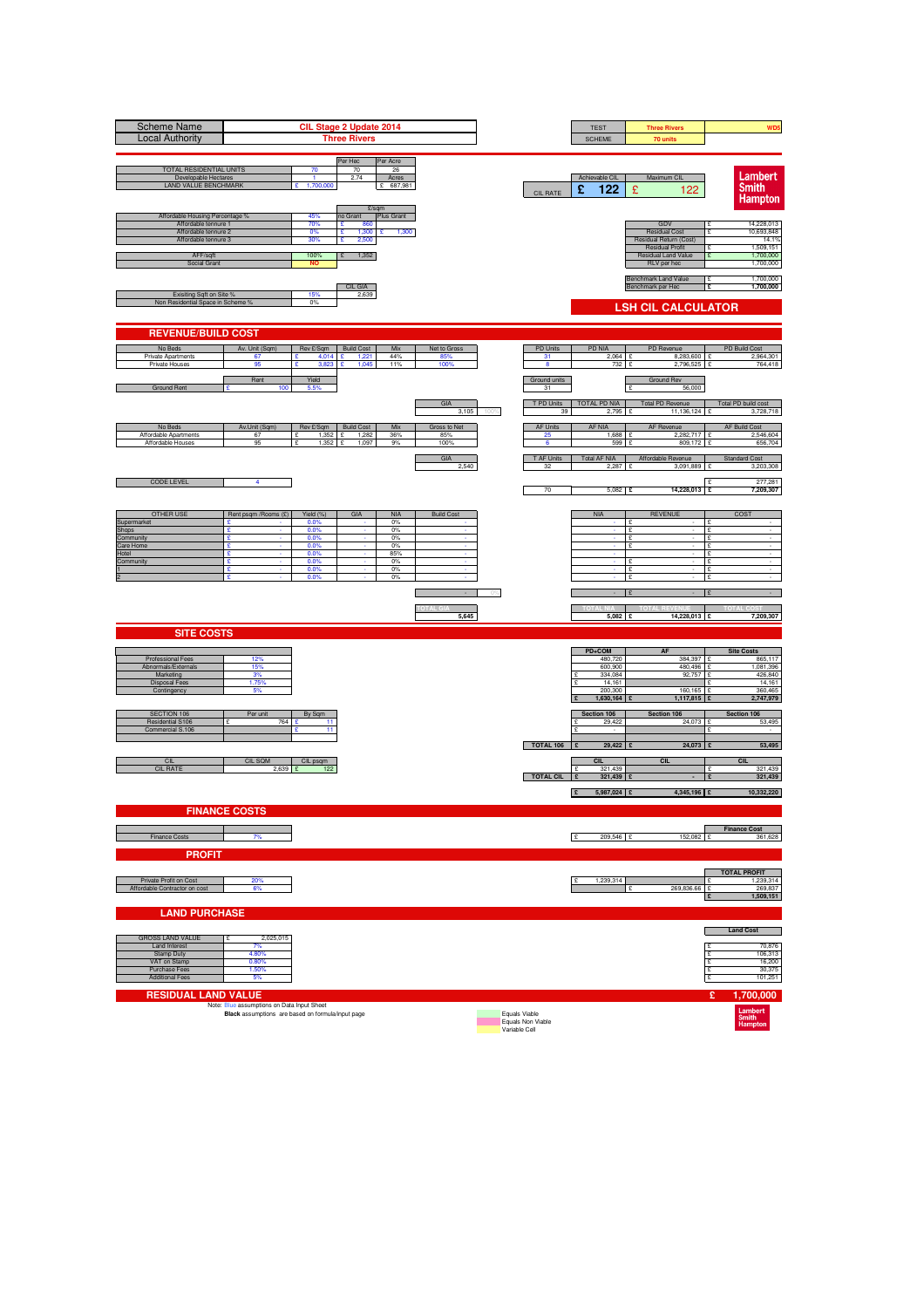| <b>Scheme Name</b><br><b>Local Authority</b>                                                            |                                                                                                 |                                   | CIL Stage 2 Update 2014<br><b>Three Rivers</b>   |                                     |                   |       |                                    | <b>TEST</b><br><b>SCHEME</b> | <b>Three Rivers</b><br>25 units                                                        | WD25                                             |
|---------------------------------------------------------------------------------------------------------|-------------------------------------------------------------------------------------------------|-----------------------------------|--------------------------------------------------|-------------------------------------|-------------------|-------|------------------------------------|------------------------------|----------------------------------------------------------------------------------------|--------------------------------------------------|
| <b>TOTAL RESIDENTIAL UNITS</b><br>Developable Hectares<br>LAND VALUE BENCHMARK                          |                                                                                                 | 25<br>$\overline{1}$<br>1,425,000 | Per Hec<br>25<br>2.74<br>£/sqm                   | Per Acre<br>9<br>Acres<br>£ 576,690 |                   |       | <b>CIL RATE</b>                    | Achievable CIL<br>£<br>133   | Maximum CIL<br>£<br>133                                                                | Lambert<br><b>Smith</b><br>Hampton               |
| Affordable Housing Percentage %<br>Affordable tennure 1<br>Affordable tennure 2<br>Affordable tennure 3 |                                                                                                 | 45%<br>70%<br>0%<br>30%           | no Grant<br>÷<br>860<br>1,300<br>£<br>2,500<br>£ | Plus Grant<br>1,300                 |                   |       |                                    |                              | GDV<br><b>Residual Cost</b><br>Residual Return (Cost)<br><b>Residual Profit</b>        | 6,305,506<br>4,033,563<br>14.2%<br>574,504       |
| AFF/sqft<br>Social Grant                                                                                |                                                                                                 | 100%<br>NO                        | 1,352<br>£<br><b>CIL GIA</b>                     |                                     |                   |       |                                    |                              | Residual Land Value<br><b>RLV</b> per hec<br>Benchmark Land Value<br>Benchmark per Hec | 1,425,000<br>1,425,000<br>1,425,000<br>1,425,000 |
| Exisiting Sqft on Site %<br>Non Residential Space in Scheme %                                           |                                                                                                 | 0%<br>0%                          | 1,306                                            |                                     |                   |       |                                    |                              | <b>LSH CIL CALCULATOR</b>                                                              |                                                  |
| <b>REVENUE/BUILD COST</b>                                                                               |                                                                                                 |                                   |                                                  |                                     |                   |       |                                    |                              |                                                                                        |                                                  |
| No Beds                                                                                                 | Av. Unit (Sqm)                                                                                  | Rev £/Sqm                         | <b>Build Cost</b>                                | Mix                                 | Net to Gross      |       | PD Units                           | PD NIA                       | PD Revenue                                                                             | PD Build Cost                                    |
| <b>Private Apartments</b><br>Private Houses                                                             | 67<br>95                                                                                        | 3,907 $E$<br>3,721                | 1.045<br>c                                       | 0%<br>55%                           | 85%<br>100%       |       | $\mathbf{0}$<br>14                 | $\sim$<br>1,306 £            | ١£<br>$\cdot$ $\cdot$<br>4,860,556                                                     | $\sim$<br>1,365,031<br>£                         |
| <b>Ground Rent</b>                                                                                      | Rent<br>100<br>۰                                                                                | Yield<br>5.5%                     |                                                  |                                     |                   |       | Ground units<br>$\Omega$           |                              | Ground Rev                                                                             |                                                  |
|                                                                                                         |                                                                                                 |                                   |                                                  |                                     | GIA<br>1.306      |       | T PD Units<br>14                   | <b>TOTAL PD NIA</b><br>1.306 | <b>Total PD Revenue</b><br>4.860                                                       | Total PD build cost<br>1,365,031                 |
| No Beds                                                                                                 | Av.Unit (Sqm)                                                                                   | Rev £/Sqm                         | <b>Build Cost</b>                                | Mix                                 | Gross to Net      |       | <b>AF Units</b>                    | AF NIA                       | AF Revenue                                                                             | AF Build Cost                                    |
| Affordable Apartments<br>Affordable Houses                                                              | 67<br>95                                                                                        | 1,352<br>$1,352$ £                | 1,097                                            | 0%<br>45%                           | 85%<br>100%       |       | 0<br>11                            | 1,069                        | 1,444,950<br>£                                                                         | 1,172,686<br>÷                                   |
|                                                                                                         |                                                                                                 |                                   |                                                  |                                     | GIA<br>1,069      |       | T AF Units<br>11                   | <b>Total AF NIA</b><br>1,069 | Affordable Revenue<br>1,444,950 £                                                      | <b>Standard Cost</b><br>1,172,686                |
| <b>CODE LEVEL</b>                                                                                       | 4                                                                                               |                                   |                                                  |                                     |                   |       | 25                                 | $2,375$ £                    | 6,305,506 £                                                                            | 101,509<br>2,639,226                             |
| <b>OTHER USE</b>                                                                                        | Rent psqm / Rooms (£)                                                                           | Yield (%)                         | GIA                                              | <b>NIA</b>                          | <b>Build Cost</b> |       |                                    | <b>NIA</b>                   | <b>REVENUE</b>                                                                         | COST                                             |
| Supermarket<br>Shops                                                                                    | £                                                                                               | 0.0%<br>0.0%                      |                                                  | 0%<br>0%                            |                   |       |                                    |                              | $\mathbf{f}$<br>£<br>$\sim$                                                            | ι٥<br>۱۶<br>$\sim$                               |
| Community<br>Care Home                                                                                  | £<br>÷                                                                                          | 0.0%<br>0.0%                      |                                                  | 0%<br>0%                            |                   |       |                                    |                              | £<br>$\cdot$<br>$\mathbf{f}$<br>$\cdot$                                                | $\sim$<br>$\sim$<br>- c                          |
| Hotel<br>Community                                                                                      | £<br>£<br>٠                                                                                     | 0.0%<br>0.0%                      |                                                  | 85%<br>0%                           | ×                 |       |                                    | $\sim$                       | ۱£<br>$\sim$                                                                           | $\sim$<br>$\sim$<br>۱£                           |
|                                                                                                         | £<br>ç                                                                                          | 0.0%<br>0.0%                      |                                                  | 0%<br>0%                            |                   |       |                                    |                              | $\mathbf{f}$                                                                           | ۱ç<br>$\sim$                                     |
|                                                                                                         |                                                                                                 |                                   |                                                  |                                     |                   | $0\%$ |                                    |                              |                                                                                        |                                                  |
| <b>SITE COSTS</b>                                                                                       |                                                                                                 |                                   |                                                  |                                     | 2,375             |       |                                    | 2,375 £                      | 6,305,506 £                                                                            | 2,639,226                                        |
|                                                                                                         |                                                                                                 |                                   |                                                  |                                     |                   |       |                                    | PD+COM                       | <b>AF</b>                                                                              | <b>Site Costs</b>                                |
| Professional Fees<br>Abnormals/Externals                                                                | 12%<br>15%                                                                                      |                                   |                                                  |                                     |                   |       |                                    | 175,985<br>219,981           | 140,722 £<br>175,903                                                                   | 316,707<br>395,884                               |
| Marketing                                                                                               | 3%<br>1.75%                                                                                     |                                   |                                                  |                                     |                   |       |                                    | 145,817<br>25,287<br>£       | 43,349                                                                                 | 189,165<br>25,287                                |
| <b>Disposal Fees</b><br>Contingency                                                                     | 5%                                                                                              |                                   |                                                  |                                     |                   |       |                                    | 73,327<br>640,396            | 58,634<br>418,608 £                                                                    | 131,961<br>1,059,004                             |
| SECTION 106                                                                                             | Per unit                                                                                        | By Sqm                            |                                                  |                                     |                   |       |                                    | Section 106                  | Section 106                                                                            | Section 106                                      |
| Residential S106<br>Commercial S.106                                                                    | 1,000<br>£                                                                                      | 11<br>11                          |                                                  |                                     |                   |       |                                    | 13,750<br>£<br>$\cdot$       | 11,250 £                                                                               | 25,000<br>$\epsilon$                             |
|                                                                                                         |                                                                                                 |                                   |                                                  |                                     |                   |       | TOTAL 106                          | 13,750 £<br>Ι£               | 11,250 $E$                                                                             | 25,000                                           |
| CIL<br><b>CIL RATE</b>                                                                                  | CIL SQI<br>1.306                                                                                | CIL psqm<br>133                   |                                                  |                                     |                   |       |                                    | CIL<br>173,933<br>£          | CIL                                                                                    | CII<br>173,933<br>۱£                             |
|                                                                                                         |                                                                                                 |                                   |                                                  |                                     |                   |       | <b>TOTAL CIL</b>                   | 173,933 £                    |                                                                                        | 173,933<br>£                                     |
|                                                                                                         |                                                                                                 |                                   |                                                  |                                     |                   |       |                                    | 2,294,619<br>۱£              | $1.602.544$   £                                                                        | 3,897,163                                        |
|                                                                                                         | <b>FINANCE COSTS</b>                                                                            |                                   |                                                  |                                     |                   |       |                                    |                              |                                                                                        |                                                  |
| <b>Finance Costs</b>                                                                                    | 7%                                                                                              |                                   |                                                  |                                     |                   |       |                                    | E<br>80,312 £                | 56,089 £                                                                               | <b>Finance Cost</b><br>136,401                   |
| <b>PROFIT</b>                                                                                           |                                                                                                 |                                   |                                                  |                                     |                   |       |                                    |                              |                                                                                        |                                                  |
| Private Profit on Cost                                                                                  | 20%                                                                                             |                                   |                                                  |                                     |                   |       |                                    | 474,986<br>١ç                |                                                                                        | <b>TOTAL PROFIT</b><br>474.986<br>ş              |
| Affordable Contractor on cost                                                                           | 6%                                                                                              |                                   |                                                  |                                     |                   |       |                                    |                              | 99,517.98                                                                              | 99,518<br>574,504<br>I                           |
| <b>LAND PURCHASE</b>                                                                                    |                                                                                                 |                                   |                                                  |                                     |                   |       |                                    |                              |                                                                                        | <b>Land Cost</b>                                 |
| <b>GROSS LAND VALUE</b><br>Land Interest                                                                | 1,697,439<br>7%                                                                                 |                                   |                                                  |                                     |                   |       |                                    |                              |                                                                                        | 59,410                                           |
| <b>Stamp Duty</b><br>VAT on Stamp                                                                       | 4.80%<br>0.80%                                                                                  |                                   |                                                  |                                     |                   |       |                                    |                              |                                                                                        | Ē<br>89,116<br>13,580<br>۱۶                      |
| Purchase Fees<br><b>Additional Fees</b>                                                                 | 1.50%<br>5%                                                                                     |                                   |                                                  |                                     |                   |       |                                    |                              |                                                                                        | 25,462<br>÷<br>84,872                            |
|                                                                                                         |                                                                                                 |                                   |                                                  |                                     |                   |       |                                    |                              |                                                                                        |                                                  |
| <b>RESIDUAL LAND VALUE</b>                                                                              | Note: Blue assumptions on Data Input Sheet<br>Black assumptions are based on formula/input page |                                   |                                                  |                                     |                   |       | Equals Viable<br>Equals Non Viable |                              |                                                                                        | £.<br>1,425,000<br>Lambert<br>Smith<br>Hampton   |
|                                                                                                         |                                                                                                 |                                   |                                                  |                                     |                   |       | Variable Cell                      |                              |                                                                                        |                                                  |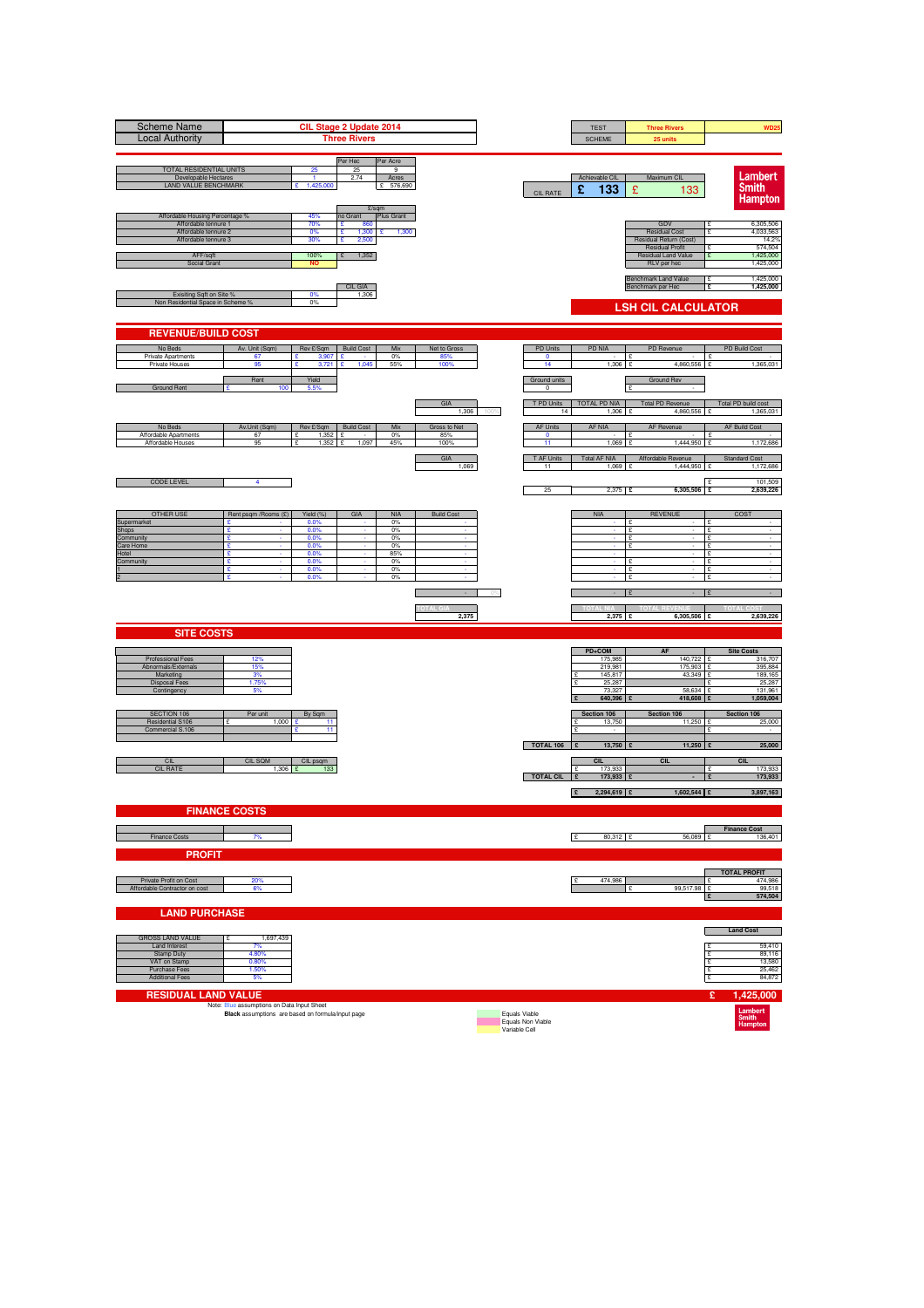| <b>Scheme Name</b><br><b>Local Authority</b>                                                                                        |                                                                                                 |                                              | CIL Stage 2 Update 2014<br><b>Three Rivers</b>                 |                                      |                      |      |                                                     | <b>TEST</b><br><b>SCHEME</b>            | <b>Three Rivers</b><br>40 units                                                                                       | WD25                                                                                  |
|-------------------------------------------------------------------------------------------------------------------------------------|-------------------------------------------------------------------------------------------------|----------------------------------------------|----------------------------------------------------------------|--------------------------------------|----------------------|------|-----------------------------------------------------|-----------------------------------------|-----------------------------------------------------------------------------------------------------------------------|---------------------------------------------------------------------------------------|
| TOTAL RESIDENTIAL UNITS<br>Developable Hectares<br><b>LAND VALUE BENCHMARK</b>                                                      |                                                                                                 | 40<br>$\blacktriangleleft$<br>2,290,000      | Per Hec<br>40<br>2.74<br>£/sqm                                 | Per Acre<br>15<br>Acres<br>£ 926,750 |                      |      | <b>CIL RATE</b>                                     | Achievable CIL<br>£<br>129              | Maximum CIL<br>£<br>129                                                                                               | Lambert<br><b>Smith</b><br><b>Hampton</b>                                             |
| Affordable Housing Percentage %<br>Affordable tennure 1<br>Affordable tennure 2<br>Affordable tennure 3<br>AFF/sqft<br>Social Grant |                                                                                                 | 45%<br>70%<br>0%<br>30%<br>100%<br><b>NO</b> | no Grant<br>£<br>860<br>£<br>1,300<br>£<br>2,500<br>1,352<br>£ | Plus Grant<br>1,300<br>÷             |                      |      |                                                     |                                         | GDV<br><b>Residual Cost</b><br>Residual Return (Cost)<br><b>Residual Profit</b><br>Residual Land Value<br>RLV per hec | 10,088,810<br>6,443,775<br>$\mathbf{S}$<br>14.2%<br>917,221<br>2,290,000<br>2,290,000 |
| Exisiting Sqft on Site %<br>Non Residential Space in Scheme 9                                                                       |                                                                                                 | 0%<br>0%                                     | CIL GIA<br>2,090                                               |                                      |                      |      |                                                     |                                         | Benchmark Land Value<br>Benchmark per Hec<br><b>LSH CIL CALCULATOR</b>                                                | 2,290,000<br>£<br>2,290,000<br>£                                                      |
| <b>REVENUE/BUILD COST</b>                                                                                                           |                                                                                                 |                                              |                                                                |                                      |                      |      |                                                     |                                         |                                                                                                                       |                                                                                       |
| No Beds<br>Private Apartments                                                                                                       | Av. Unit (Sqm)<br>67                                                                            | Rev £/Sqm<br>3,907 $E$                       | <b>Build Cost</b>                                              | Mix<br>$0\%$                         | Net to Gross<br>85%  |      | <b>PD Units</b><br>$\bullet$                        | <b>PD NIA</b>                           | PD Revenue<br>£                                                                                                       | PD Build Cost<br>Ι£                                                                   |
| Private Houses<br><b>Ground Rent</b>                                                                                                | 95<br>Rent<br>100                                                                               | Yield<br>5.5%                                |                                                                | 55%                                  | 100                  |      | 22<br>Ground units<br>$\mathbf 0$                   | 2,090                                   | 7.776.890<br><b>Ground Rev</b>                                                                                        | 2,184,050                                                                             |
|                                                                                                                                     |                                                                                                 |                                              |                                                                |                                      | GIA<br>2,090         | 100% | T PD Units<br>22                                    | TOTAL PD NIA<br>2.090                   | <b>Total PD Revenue</b><br>7,776,890                                                                                  | Total PD build cost<br>2,184,050                                                      |
| No Beds<br>Affordable Apartments                                                                                                    | Av.Unit (Sqm)<br>67                                                                             | Rev £/Sqm   Build Cost<br>1.352              | £                                                              | Mix<br>0%                            | Gross to Net<br>85%  |      | <b>AF Units</b><br>$\circ$                          | AF NIA                                  | AF Revenue                                                                                                            | <b>AF Build Cost</b>                                                                  |
| Affordable Houses                                                                                                                   | 95                                                                                              | 1,352                                        | 1,097<br>ç                                                     | 45%                                  | 100%<br>GIA<br>1,710 |      | 18<br>T AF Units<br>18                              | 1,710<br><b>Total AF NIA</b><br>1,710 £ | 2,311,920<br>Affordable Revenue<br>2,311,920 £                                                                        | 1,876,298<br><b>Standard Cost</b><br>1,876,298                                        |
| <b>CODE LEVEL</b>                                                                                                                   | 4                                                                                               |                                              |                                                                |                                      |                      |      | 40                                                  | $3,800$ £                               | 10,088,810 £                                                                                                          | 162,414<br>4,222,761                                                                  |
| <b>OTHER USE</b>                                                                                                                    | Rent psqm / Rooms (£)                                                                           | Yield (%)                                    | GIA                                                            | <b>NIA</b>                           | <b>Build Cost</b>    |      |                                                     | <b>NIA</b>                              | <b>REVENUE</b>                                                                                                        | COST                                                                                  |
| Supermarket<br>Shops<br>Community                                                                                                   | £<br>£<br>ç                                                                                     | 0.0%<br>0.0%<br>0.0%                         |                                                                | 0%<br>0%<br>0%                       |                      |      |                                                     |                                         | £<br>£<br>$\overline{\phantom{a}}$<br>$\mathbf{f}$                                                                    | ۱ç<br>١£<br>$\sim$<br>$\sim$                                                          |
| Care Home<br>Hotel                                                                                                                  | £<br>£                                                                                          | 0.0%<br>0.0%                                 |                                                                | 0%<br>85%                            |                      |      |                                                     |                                         | £<br>$\sim$                                                                                                           | ç<br>١£<br>$\sim$                                                                     |
| Community                                                                                                                           | ÷<br>£<br>£                                                                                     | 0.0%<br>0.0%<br>0.0%                         |                                                                | 0%<br>0%<br>0%                       |                      |      |                                                     |                                         | ç<br>$\cdot$<br>£<br>£                                                                                                | ١£<br>$\sim$<br>Ē<br>١£                                                               |
|                                                                                                                                     |                                                                                                 |                                              |                                                                |                                      |                      |      |                                                     |                                         |                                                                                                                       |                                                                                       |
|                                                                                                                                     |                                                                                                 |                                              |                                                                |                                      | 3,800                |      |                                                     | 3,800 £                                 | 10,088,810 £                                                                                                          | 4,222,761                                                                             |
| <b>SITE COSTS</b>                                                                                                                   |                                                                                                 |                                              |                                                                |                                      |                      |      |                                                     | PD+COM                                  | <b>AF</b>                                                                                                             | <b>Site Costs</b>                                                                     |
| Professional Fees<br>Abnormals/Externals                                                                                            | 12%<br>15%<br>3%                                                                                |                                              |                                                                |                                      |                      |      |                                                     | 281,576<br>351,970<br>233,307           | 225,156 £<br>281,445                                                                                                  | 506,731<br>633,414<br>302,664                                                         |
| Marketing<br><b>Disposal Fees</b><br>Contingency                                                                                    | 1.75%                                                                                           |                                              |                                                                |                                      |                      |      |                                                     | 40,459<br>117,323                       | 69,358 £<br>93,815                                                                                                    | 40,459<br>211,138                                                                     |
| SECTION 106                                                                                                                         | Per unit                                                                                        | By Sqm                                       |                                                                |                                      |                      |      |                                                     | 1,024,634<br>Section 106                | 669,773<br>Section 106                                                                                                | 1,694,407<br>Section 106                                                              |
| Residential S106<br>Commercial S.106                                                                                                | 1,000                                                                                           | 11<br>11                                     |                                                                |                                      |                      |      |                                                     | 22,000<br>$\mathbf{c}$                  | 18,000                                                                                                                | 40,000                                                                                |
| CIL                                                                                                                                 | CIL SQM                                                                                         | CIL psqm                                     |                                                                |                                      |                      |      | TOTAL 106                                           | 22,000<br><b>CIL</b>                    | 18,000<br><b>CIL</b>                                                                                                  | 40,000<br><b>CIL</b>                                                                  |
| <b>CIL RATE</b>                                                                                                                     | $2,090$ £                                                                                       | 129                                          |                                                                |                                      |                      |      | <b>TOTAL CIL</b>                                    | 268,701<br>$\mathbf{f}$<br>268,701      |                                                                                                                       | 268,701<br>$\mathbf{r}$<br>268,701                                                    |
|                                                                                                                                     |                                                                                                 |                                              |                                                                |                                      |                      |      |                                                     | $3,661,799$ 1<br>Π£                     | 2,564,070 £                                                                                                           | 6,225,869                                                                             |
|                                                                                                                                     | <b>FINANCE COSTS</b>                                                                            |                                              |                                                                |                                      |                      |      |                                                     |                                         |                                                                                                                       | <b>Finance Cost</b>                                                                   |
| Finance Costs                                                                                                                       | 7%                                                                                              |                                              |                                                                |                                      |                      |      |                                                     | E<br>128,163 £                          | 89,742 £                                                                                                              | 217,905                                                                               |
| <b>PROFIT</b>                                                                                                                       |                                                                                                 |                                              |                                                                |                                      |                      |      |                                                     |                                         |                                                                                                                       | <b>TOTAL PROFIT</b>                                                                   |
| Private Profit on Cost<br>Affordable Contractor on cost                                                                             | 20%<br>6%                                                                                       |                                              |                                                                |                                      |                      |      |                                                     | 757,992                                 | 159,228.77 £<br>¢                                                                                                     | 757,992<br>159,229<br>917,221<br>Ι£                                                   |
| <b>LAND PURCHASE</b>                                                                                                                |                                                                                                 |                                              |                                                                |                                      |                      |      |                                                     |                                         |                                                                                                                       |                                                                                       |
| <b>GROSS LAND VALUE</b><br>Land Interest                                                                                            | 2,727,814<br>7%                                                                                 |                                              |                                                                |                                      |                      |      |                                                     |                                         |                                                                                                                       | <b>Land Cost</b><br>95,473<br>۱ç                                                      |
| <b>Stamp Duty</b><br>VAT on Stamp<br>Purchase Fees                                                                                  | 4.80%<br>0.80%<br>1.50%                                                                         |                                              |                                                                |                                      |                      |      |                                                     |                                         |                                                                                                                       | 143,210<br>21,823<br>40,917<br>£                                                      |
| <b>Additional Fees</b>                                                                                                              | 5%                                                                                              |                                              |                                                                |                                      |                      |      |                                                     |                                         |                                                                                                                       | 136,391<br>١£                                                                         |
| <b>RESIDUAL LAND VALUE</b>                                                                                                          | Note: Blue assumptions on Data Input Sheet<br>Black assumptions are based on formula/input page |                                              |                                                                |                                      |                      |      | Equals Viable<br>Equals Non Viable<br>Variable Cell |                                         |                                                                                                                       | £<br>2,290,000<br>Lambert<br>Smith<br>Hampton                                         |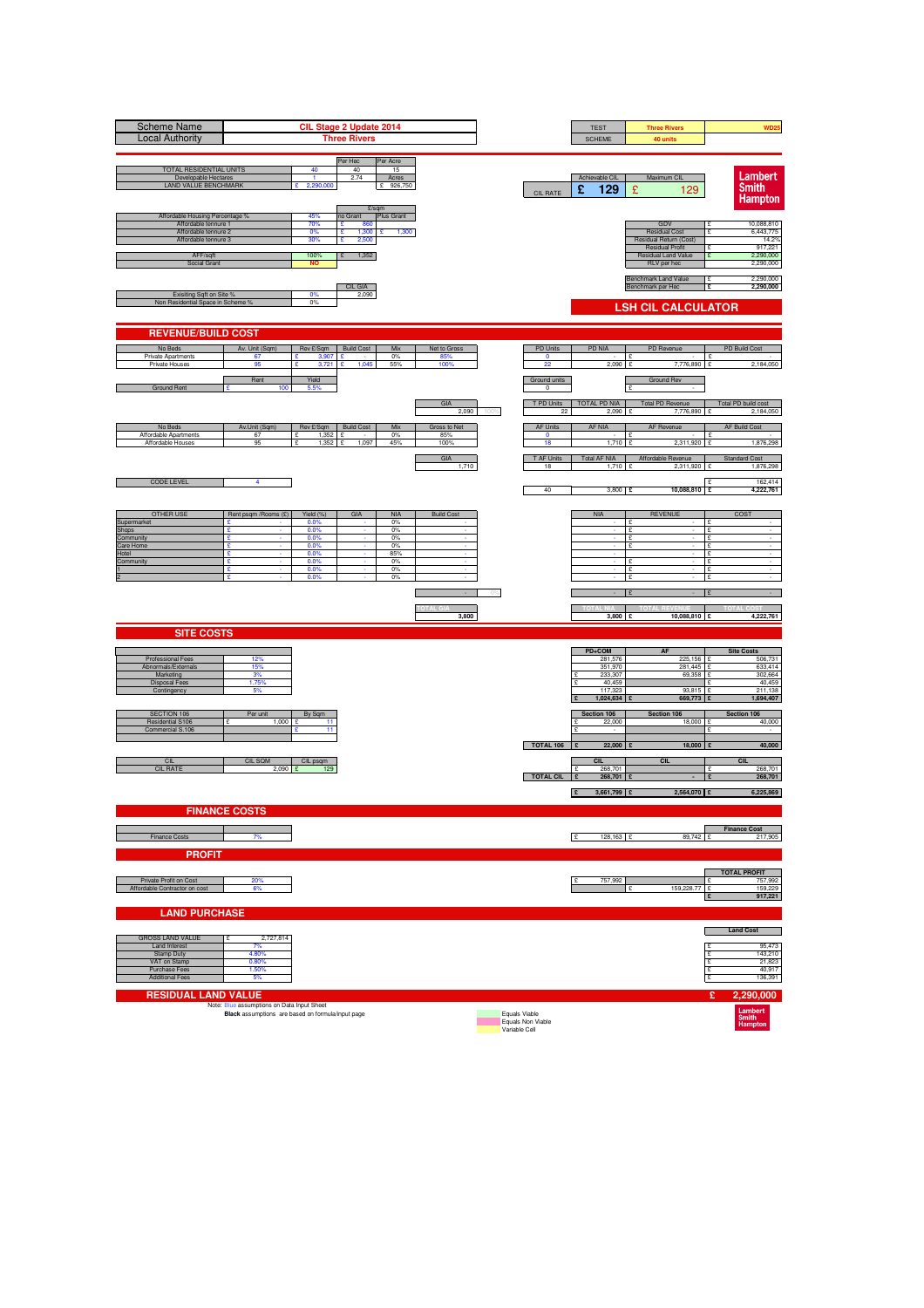| <b>Scheme Name</b><br><b>Local Authority</b>                                                                                        |                                                   |                                              | CIL Stage 2 Update 2014<br><b>Three Rivers</b>                 |                                     |                             |      |                                                     | <b>TEST</b><br><b>SCHEME</b>                     | <b>Three Rivers</b><br>25 units                                                                                       | WD3                                                                                  |
|-------------------------------------------------------------------------------------------------------------------------------------|---------------------------------------------------|----------------------------------------------|----------------------------------------------------------------|-------------------------------------|-----------------------------|------|-----------------------------------------------------|--------------------------------------------------|-----------------------------------------------------------------------------------------------------------------------|--------------------------------------------------------------------------------------|
| TOTAL RESIDENTIAL UNITS<br>Developable Hectares<br><b>LAND VALUE BENCHMARK</b>                                                      |                                                   | 25<br>$\overline{1}$<br>2,330,000            | Per Hec<br>25<br>2.74<br>£/sqm                                 | Per Acre<br>9<br>Acres<br>£ 942,938 |                             |      | <b>CIL RATE</b>                                     | Achievable CIL<br>£<br>182                       | Maximum CIL<br>£<br>182                                                                                               | Lambert<br><b>Smith</b><br><b>Hampton</b>                                            |
| Affordable Housing Percentage %<br>Affordable tennure 1<br>Affordable tennure 2<br>Affordable tennure 3<br>AFF/sqft<br>Social Grant |                                                   | 45%<br>70%<br>0%<br>30%<br>100%<br><b>NO</b> | no Grant<br>£<br>860<br>£<br>1,300<br>£<br>2,500<br>1,352<br>£ | Plus Grant<br>1,300<br>÷            |                             |      |                                                     |                                                  | GDV<br><b>Residual Cost</b><br>Residual Return (Cost)<br><b>Residual Profit</b><br>Residual Land Value<br>RLV per hec | 7,649,638<br>4,261,581<br>$\mathbf{S}$<br>14.4%<br>612,595<br>2,330,000<br>2,330,000 |
| Exisiting Sqft on Site %<br>Non Residential Space in Scheme 9                                                                       |                                                   | 0%<br>0%                                     | CIL GIA<br>1,306                                               |                                     |                             |      |                                                     |                                                  | Benchmark Land Value<br>Benchmark per Hec<br><b>LSH CIL CALCULATOR</b>                                                | 2,330,000<br>£<br>2,330,000<br>E                                                     |
| <b>REVENUE/BUILD COST</b>                                                                                                           |                                                   |                                              |                                                                |                                     |                             |      |                                                     |                                                  |                                                                                                                       |                                                                                      |
| No Beds<br>Private Apartments                                                                                                       | Av. Unit (Sqm)<br>67                              | Rev £/Sqm<br>4,988 £                         | <b>Build Cost</b>                                              | Mix<br>$0\%$                        | Net to Gross<br>85%         |      | <b>PD Units</b><br>$\mathbf 0$                      | <b>PD NIA</b>                                    | PD Revenue<br>£                                                                                                       | PD Build Cost<br>١£                                                                  |
| Private Houses                                                                                                                      | 95<br>Rent                                        | 4.750<br>Yield                               |                                                                | 55%                                 | 100                         |      | 14<br>Ground units                                  | 1,306                                            | 6,204,688<br><b>Ground Rev</b>                                                                                        | 1,410,750                                                                            |
| <b>Ground Rent</b>                                                                                                                  | 100                                               | 5.5%                                         |                                                                |                                     | GIA                         |      | $\mathbf 0$<br>T PD Units                           | TOTAL PD NIA                                     | <b>Total PD Revenue</b>                                                                                               | Total PD build cost                                                                  |
|                                                                                                                                     |                                                   |                                              |                                                                |                                     | 1,306                       | 100% | 14                                                  | 1.306                                            | 6,204,688                                                                                                             | 1,410,750                                                                            |
| No Beds<br>Affordable Apartments<br>Affordable Houses                                                                               | Av.Unit (Sqm)<br>67<br>95                         | Rev £/Sqm   Build Cost<br>1.352<br>1,352     | £<br>1,134<br>ç                                                | Mix<br>0%<br>45%                    | Gross to Net<br>85%<br>100% |      | <b>AF Units</b><br>$\circ$<br>11                    | AF NIA<br>1,069                                  | AF Revenue<br>1,444,950                                                                                               | <b>AF Build Cost</b><br>1,211,963                                                    |
|                                                                                                                                     |                                                   |                                              |                                                                |                                     | GIA<br>1,069                |      | T AF Units<br>11                                    | <b>Total AF NIA</b><br>1,069 £                   | Affordable Revenue<br>1,444,950                                                                                       | <b>Standard Cost</b><br>1,211,963<br>ç                                               |
| <b>CODE LEVEL</b>                                                                                                                   | 4                                                 |                                              |                                                                |                                     |                             |      | 25                                                  | $2,375$ £                                        | 7,649,638 £                                                                                                           | 104,909<br>£<br>2,727,621                                                            |
| <b>OTHER USE</b>                                                                                                                    | Rent psqm / Rooms (£)                             | Yield (%)                                    | GIA                                                            | <b>NIA</b>                          | <b>Build Cost</b>           |      |                                                     | <b>NIA</b>                                       | <b>REVENUE</b>                                                                                                        | COST                                                                                 |
| Supermarket<br>Shops                                                                                                                | £<br>£                                            | 0.0%<br>0.0%                                 |                                                                | 0%<br>0%                            |                             |      |                                                     |                                                  | £<br>£<br>$\cdot$                                                                                                     | ۱ç<br>١£<br>$\sim$                                                                   |
| Community<br>Care Home                                                                                                              | ç<br>£<br>£                                       | 0.0%<br>0.0%<br>0.0%                         |                                                                | 0%<br>0%<br>85%                     |                             |      |                                                     |                                                  | $\mathbf{f}$<br>£<br>$\sim$                                                                                           | $\sim$<br>ç<br>١£<br>$\sim$                                                          |
| Hotel<br>Community                                                                                                                  | ÷<br>£<br>£                                       | 0.0%<br>0.0%<br>0.0%                         |                                                                | 0%<br>0%<br>0%                      |                             |      |                                                     |                                                  | ç<br>$\cdot$<br>£<br>£                                                                                                | ١£<br>$\sim$<br>Ē<br>١£                                                              |
|                                                                                                                                     |                                                   |                                              |                                                                |                                     |                             |      |                                                     |                                                  | $\mathcal{L}$                                                                                                         |                                                                                      |
|                                                                                                                                     |                                                   |                                              |                                                                |                                     | 2,375                       |      |                                                     | $2,375$ £                                        | 7,649,638 £                                                                                                           | 2,727,621                                                                            |
| <b>SITE COSTS</b>                                                                                                                   |                                                   |                                              |                                                                |                                     |                             |      |                                                     |                                                  |                                                                                                                       |                                                                                      |
| Professional Fees                                                                                                                   | 12%                                               |                                              |                                                                |                                     |                             |      |                                                     | PD+COM<br>181,879                                | <b>AF</b><br>145,436 £                                                                                                | <b>Site Costs</b><br>327,315                                                         |
| Abnormals/Externals<br>Marketing                                                                                                    | 15%<br>3%                                         |                                              |                                                                |                                     |                             |      |                                                     | 227,349<br>186,141                               | 181,794<br>43,349 £                                                                                                   | 409,143<br>229,489                                                                   |
| <b>Disposal Fees</b><br>Contingency                                                                                                 | 1.75%                                             |                                              |                                                                |                                     |                             |      |                                                     | 25,287<br>75,783<br>696,438                      | 60,598<br>431,177                                                                                                     | 25,287<br>136,381<br>1,127,614                                                       |
| SECTION 106                                                                                                                         | Per unit                                          | By Sqm                                       |                                                                |                                     |                             |      |                                                     | Section 106                                      | Section 106                                                                                                           | Section 106                                                                          |
| Residential S106<br>Commercial S.106                                                                                                | 1,000                                             | 11<br>11                                     |                                                                |                                     |                             |      |                                                     | 13,750<br>$\mathbf{c}$                           | 11,250 £                                                                                                              | 25,000                                                                               |
|                                                                                                                                     |                                                   |                                              |                                                                |                                     |                             |      | TOTAL 106                                           | 13,750                                           | 11,250                                                                                                                | 25,000                                                                               |
| CIL<br><b>CIL RATE</b>                                                                                                              | CIL SQM<br>$1,306$ £                              | CIL psqm<br>182                              |                                                                |                                     |                             |      | <b>TOTAL CIL</b>                                    | <b>CIL</b><br>237,234<br>$\mathbf{f}$<br>237,234 | CIL                                                                                                                   | <b>CIL</b><br>237,234<br>۱£<br>237,234                                               |
|                                                                                                                                     |                                                   |                                              |                                                                |                                     |                             |      |                                                     | 2,463,080<br>Π£                                  | 1,654,389 £                                                                                                           | 4,117,469                                                                            |
|                                                                                                                                     | <b>FINANCE COSTS</b>                              |                                              |                                                                |                                     |                             |      |                                                     |                                                  |                                                                                                                       |                                                                                      |
| Finance Costs                                                                                                                       | 7%                                                |                                              |                                                                |                                     |                             |      |                                                     | E<br>86,208 £                                    | 57,904 £                                                                                                              | <b>Finance Cost</b><br>144,111                                                       |
| <b>PROFIT</b>                                                                                                                       |                                                   |                                              |                                                                |                                     |                             |      |                                                     |                                                  |                                                                                                                       |                                                                                      |
| Private Profit on Cost                                                                                                              | 20%                                               |                                              |                                                                |                                     |                             |      |                                                     | 509.858                                          |                                                                                                                       | <b>TOTAL PROFIT</b><br>509,858                                                       |
| Affordable Contractor on cost                                                                                                       | 6%                                                |                                              |                                                                |                                     |                             |      |                                                     |                                                  | 102,737.56 £<br>¢                                                                                                     | 102,738<br>612,595<br>١£                                                             |
| <b>LAND PURCHASE</b>                                                                                                                |                                                   |                                              |                                                                |                                     |                             |      |                                                     |                                                  |                                                                                                                       | <b>Land Cost</b>                                                                     |
| <b>GROSS LAND VALUE</b><br>Land Interest                                                                                            | 2,775,462<br>7%                                   |                                              |                                                                |                                     |                             |      |                                                     |                                                  |                                                                                                                       | 97,141<br>۱ç                                                                         |
| <b>Stamp Duty</b><br>VAT on Stamp                                                                                                   | 4.80%<br>0.80%                                    |                                              |                                                                |                                     |                             |      |                                                     |                                                  |                                                                                                                       | 145,712<br>22,204                                                                    |
| Purchase Fees<br><b>Additional Fees</b>                                                                                             | 1.50%<br>5%                                       |                                              |                                                                |                                     |                             |      |                                                     |                                                  |                                                                                                                       | 41,632<br>£<br>138,773<br>١£                                                         |
| <b>RESIDUAL LAND VALUE</b>                                                                                                          | Note: Blue assumptions on Data Input Sheet        |                                              |                                                                |                                     |                             |      |                                                     |                                                  |                                                                                                                       | £<br>2,330,000                                                                       |
|                                                                                                                                     | Black assumptions are based on formula/input page |                                              |                                                                |                                     |                             |      | Equals Viable<br>Equals Non Viable<br>Variable Cell |                                                  |                                                                                                                       | Lambert<br>Smith<br>Hampton                                                          |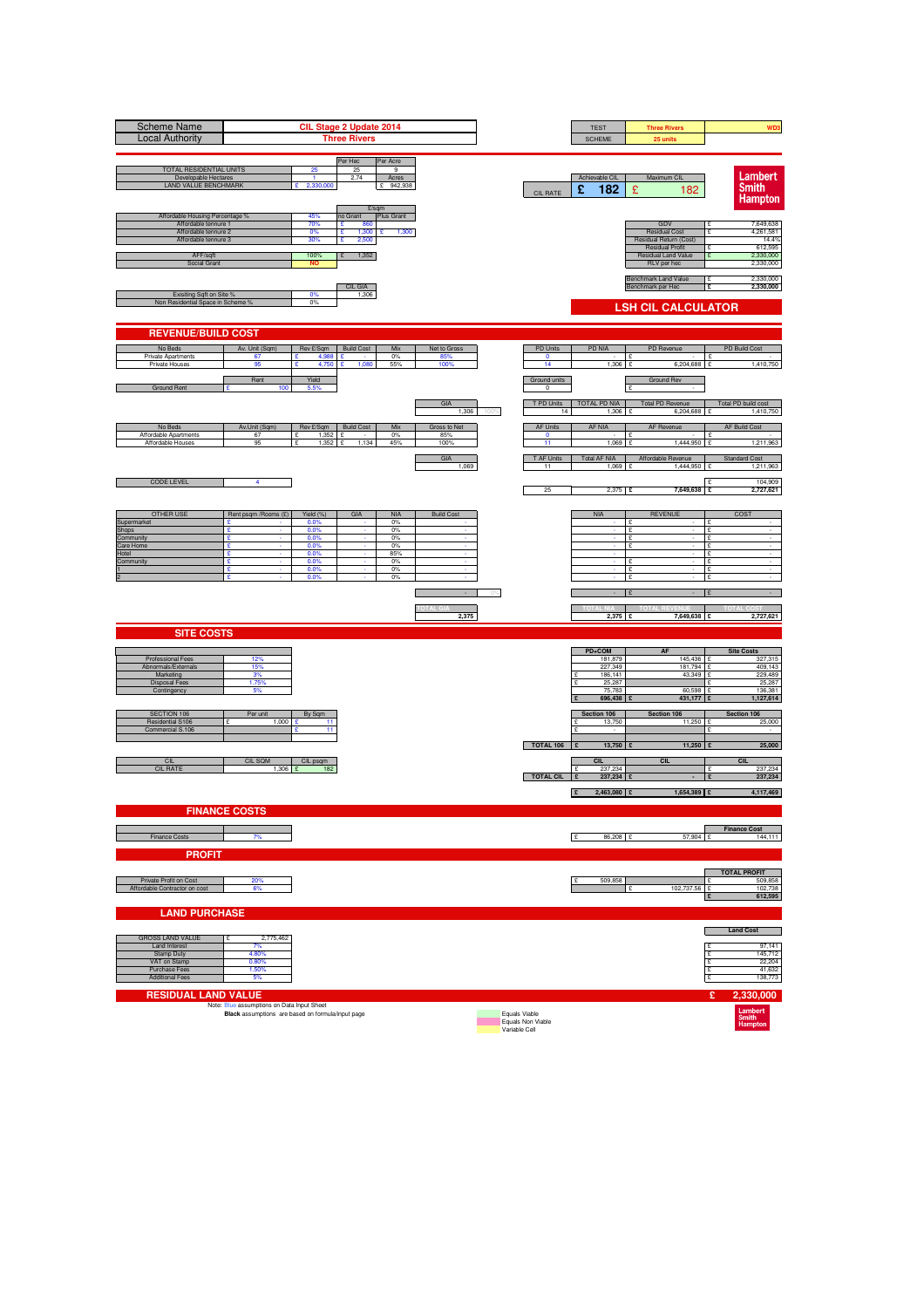| <b>Scheme Name</b><br><b>Local Authority</b>                                                                                        |                                                                                                 | CIL Stage 2 Update 2014                      | <b>Three Rivers</b>                                            |                                       |                      |      |                                                     | <b>TEST</b><br><b>SCHEME</b>                     | <b>Three Rivers</b><br>40 units                                                                                       | WD3                                                                                     |
|-------------------------------------------------------------------------------------------------------------------------------------|-------------------------------------------------------------------------------------------------|----------------------------------------------|----------------------------------------------------------------|---------------------------------------|----------------------|------|-----------------------------------------------------|--------------------------------------------------|-----------------------------------------------------------------------------------------------------------------------|-----------------------------------------------------------------------------------------|
| TOTAL RESIDENTIAL UNITS<br>Developable Hectares<br><b>LAND VALUE BENCHMARK</b>                                                      |                                                                                                 | 40<br>$\overline{1}$<br>3,450,000            | Per Hec<br>40<br>2.74<br>£/sqm                                 | Per Acre<br>15<br>Acres<br>£1,396,196 |                      |      | <b>CIL RATE</b>                                     | Achievable CIL<br>£<br>200                       | Maximum CIL<br>£<br>200                                                                                               | Lambert<br><b>Smith</b><br><b>Hampton</b>                                               |
| Affordable Housing Percentage %<br>Affordable tennure 1<br>Affordable tennure 2<br>Affordable tennure 3<br>AFF/sqft<br>Social Grant |                                                                                                 | 45%<br>70%<br>0%<br>30%<br>100%<br><b>NO</b> | no Grant<br>£<br>860<br>£<br>1,300<br>£<br>2,500<br>1,352<br>£ | Plus Grant<br>1,300<br>÷              |                      |      |                                                     |                                                  | GDV<br><b>Residual Cost</b><br>Residual Return (Cost)<br><b>Residual Profit</b><br>Residual Land Value<br>RLV per hec | 12,239,420<br>7,107,365<br>$\mathbf{S}$<br>14.4%<br>1,022,466<br>3,450,000<br>3,450,000 |
| Exisiting Sqft on Site %<br>Non Residential Space in Scheme 9                                                                       |                                                                                                 | 0%<br>0%                                     | CIL GIA<br>2,090                                               |                                       |                      |      |                                                     |                                                  | Benchmark Land Value<br>Benchmark per Hec<br><b>LSH CIL CALCULATOR</b>                                                | 3,450,000<br>£<br>3,450,000<br>£                                                        |
| <b>REVENUE/BUILD COST</b>                                                                                                           |                                                                                                 |                                              |                                                                |                                       |                      |      |                                                     |                                                  |                                                                                                                       |                                                                                         |
| No Beds<br>Private Apartments                                                                                                       | Av. Unit (Sqm)<br>67                                                                            | Rev £/Sqm<br>4,988 £                         | <b>Build Cost</b>                                              | Mix<br>$0\%$                          | Net to Gross<br>85%  |      | <b>PD Units</b><br>$\bullet$                        | <b>PD NIA</b>                                    | PD Revenue<br>£                                                                                                       | PD Build Cost<br>Ι£                                                                     |
| Private Houses<br><b>Ground Rent</b>                                                                                                | 95<br>Rent<br>100                                                                               | 4.750<br>Yield<br>5.5%                       |                                                                | 55%                                   | 100                  |      | 22<br>Ground units<br>$\mathbf 0$                   | 2,090                                            | 500<br>9.927<br><b>Ground Rev</b>                                                                                     | 2,351,250                                                                               |
|                                                                                                                                     |                                                                                                 |                                              |                                                                |                                       | GIA<br>2,090         | 100% | T PD Units<br>22                                    | TOTAL PD NIA<br>2.090                            | <b>Total PD Revenue</b><br>9,927,500                                                                                  | Total PD build cost<br>2,351,250                                                        |
| No Beds<br>Affordable Apartments                                                                                                    | Av.Unit (Sqm)<br>67                                                                             | Rev £/Sqm   Build Cost<br>1.352              | £                                                              | Mix<br>0%                             | Gross to Net<br>85%  |      | <b>AF Units</b><br>$\circ$                          | AF NIA                                           | AF Revenue                                                                                                            | <b>AF Build Cost</b>                                                                    |
| Affordable Houses                                                                                                                   | 95                                                                                              | 1,352                                        | 1,181<br>ç                                                     | 45%                                   | 100%<br>GIA<br>1,710 |      | 18<br>T AF Units<br>18                              | 1,710<br><b>Total AF NIA</b><br>1,710 £          | 2,311,920<br>Affordable Revenue<br>2,311,920 £                                                                        | 2,019,938<br>Standard Cost<br>2,019,938                                                 |
| <b>CODE LEVEL</b>                                                                                                                   | 4                                                                                               |                                              |                                                                |                                       |                      |      | 40                                                  | $3,800$ £                                        | 12,239,420 £                                                                                                          | 174,848<br>4,546,035                                                                    |
| <b>OTHER USE</b>                                                                                                                    | Rent psqm / Rooms (£)                                                                           | Yield (%)                                    | GIA                                                            | <b>NIA</b>                            | <b>Build Cost</b>    |      |                                                     | <b>NIA</b>                                       | <b>REVENUE</b>                                                                                                        | COST                                                                                    |
| Supermarket<br>Shops<br>Community                                                                                                   | £<br>£<br>ç                                                                                     | 0.0%<br>0.0%<br>0.0%                         |                                                                | 0%<br>0%<br>0%                        |                      |      |                                                     |                                                  | £<br>£<br>$\overline{\phantom{a}}$<br>$\mathbf{f}$                                                                    | ۱ç<br>Ŀ<br>$\sim$<br>$\sim$                                                             |
| Care Home<br>Hotel<br>Community                                                                                                     | £<br>£<br>÷                                                                                     | 0.0%<br>0.0%<br>0.0%                         |                                                                | 0%<br>85%<br>0%                       |                      |      |                                                     |                                                  | £<br>$\sim$<br>ç<br>$\cdot$                                                                                           | ç<br>١£<br>$\sim$<br>١£<br>$\sim$<br>Ē                                                  |
|                                                                                                                                     | £<br>£                                                                                          | 0.0%<br>0.0%                                 |                                                                | 0%<br>0%                              |                      |      |                                                     |                                                  | £<br>£                                                                                                                | ١£                                                                                      |
|                                                                                                                                     |                                                                                                 |                                              |                                                                |                                       | 3,800                |      |                                                     | 3,800 £                                          | 12,239,420 £                                                                                                          | 4,546,035                                                                               |
| <b>SITE COSTS</b>                                                                                                                   |                                                                                                 |                                              |                                                                |                                       |                      |      |                                                     |                                                  |                                                                                                                       |                                                                                         |
| Professional Fees<br>Abnormals/Externals<br>Marketing                                                                               | 12%<br>15%<br>3%                                                                                |                                              |                                                                |                                       |                      |      |                                                     | PD+COM<br>303,132<br>378,915<br>297,825          | <b>AF</b><br>242,393 £<br>302,991<br>69,358 £                                                                         | <b>Site Costs</b><br>545,524<br>681,905<br>367,183                                      |
| <b>Disposal Fees</b><br>Contingency                                                                                                 | 1.75%                                                                                           |                                              |                                                                |                                       |                      |      |                                                     | 40,459<br>126,305<br>1,146,635                   | 100,997<br>715,738                                                                                                    | 40,459<br>227,302<br>1,862,372                                                          |
| SECTION 106<br>Residential S106<br>Commercial S.106                                                                                 | Per unit<br>1,000                                                                               | By Sqm<br>11<br>11                           |                                                                |                                       |                      |      |                                                     | Section 106<br>22,000<br>$\mathbf{c}$            | Section 106<br>18,000                                                                                                 | Section 106<br>40,000                                                                   |
|                                                                                                                                     |                                                                                                 |                                              |                                                                |                                       |                      |      | TOTAL 106                                           | 22,000                                           | 18,000                                                                                                                | 40,000                                                                                  |
| CIL<br><b>CIL RATE</b>                                                                                                              | CIL SQM<br>$2,090$ £                                                                            | CIL psqm<br>200                              |                                                                |                                       |                      |      | <b>TOTAL CIL</b>                                    | <b>CIL</b><br>$\mathbf{f}$<br>418,612<br>418,612 | CIL                                                                                                                   | <b>CIL</b><br>418,612<br>$\mathbf{r}$<br>418,612                                        |
|                                                                                                                                     | <b>FINANCE COSTS</b>                                                                            |                                              |                                                                |                                       |                      |      |                                                     | 4,113,345 £<br>Π£                                | 2,753,675 £                                                                                                           | 6,867,020                                                                               |
|                                                                                                                                     |                                                                                                 |                                              |                                                                |                                       |                      |      |                                                     |                                                  |                                                                                                                       | <b>Finance Cost</b>                                                                     |
| Finance Costs<br><b>PROFIT</b>                                                                                                      | 7%                                                                                              |                                              |                                                                |                                       |                      |      |                                                     | E<br>143,967 £                                   | 96,379 £                                                                                                              | 240,346                                                                                 |
| Private Profit on Cost<br>Affordable Contractor on cost                                                                             | 20%<br>6%                                                                                       |                                              |                                                                |                                       |                      |      |                                                     | 851,462                                          | 171,003.22 £<br>¢                                                                                                     | <b>TOTAL PROFIT</b><br>851,462<br>171,003                                               |
| <b>LAND PURCHASE</b>                                                                                                                |                                                                                                 |                                              |                                                                |                                       |                      |      |                                                     |                                                  |                                                                                                                       | 1,022,466<br>£                                                                          |
| <b>GROSS LAND VALUE</b><br>Land Interest                                                                                            | 4,109,589<br>7%                                                                                 |                                              |                                                                |                                       |                      |      |                                                     |                                                  |                                                                                                                       | <b>Land Cost</b><br>143,836<br>۱ç                                                       |
| <b>Stamp Duty</b><br>VAT on Stamp<br>Purchase Fees                                                                                  | 4.80%<br>0.80%<br>1.50%                                                                         |                                              |                                                                |                                       |                      |      |                                                     |                                                  |                                                                                                                       | 215,753<br>32,877<br>£                                                                  |
| <b>Additional Fees</b>                                                                                                              | 5%                                                                                              |                                              |                                                                |                                       |                      |      |                                                     |                                                  |                                                                                                                       | 61,644<br>205,479<br>١£                                                                 |
| <b>RESIDUAL LAND VALUE</b>                                                                                                          | Note: Blue assumptions on Data Input Sheet<br>Black assumptions are based on formula/input page |                                              |                                                                |                                       |                      |      | Equals Viable<br>Equals Non Viable<br>Variable Cell |                                                  |                                                                                                                       | £<br>3,450,000<br>Lambert<br>Smith<br>Hampton                                           |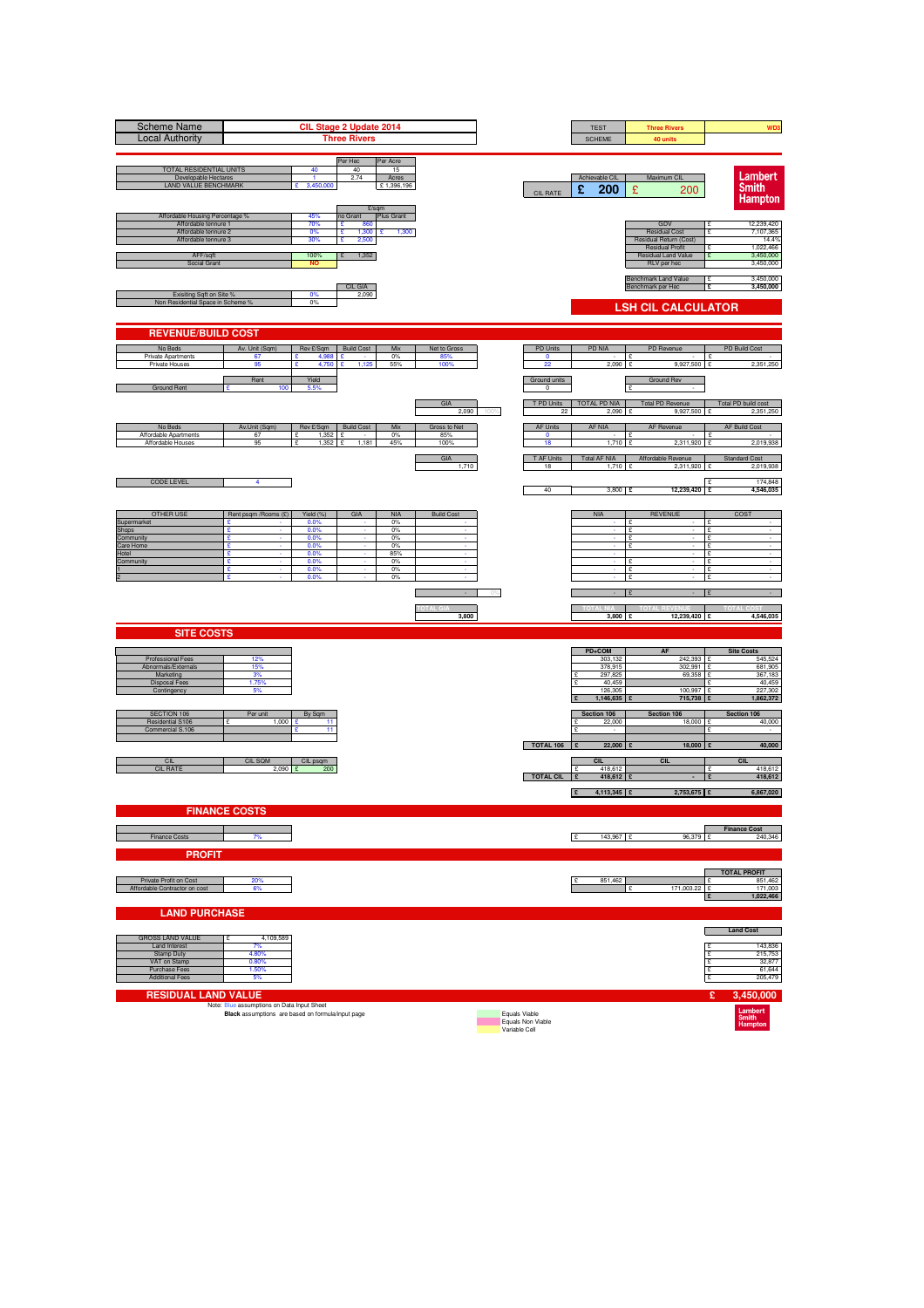| <b>Scheme Name</b><br><b>Local Authority</b>                                                                                        |                                                                                                 | CIL Stage 2 Update 2014                      | <b>Three Rivers</b>                                            |                                       |                             |      |                                                     | <b>TEST</b><br><b>SCHEME</b>                         | <b>Three Rivers</b><br>70 units                                                                                       | WD3                                                                                      |
|-------------------------------------------------------------------------------------------------------------------------------------|-------------------------------------------------------------------------------------------------|----------------------------------------------|----------------------------------------------------------------|---------------------------------------|-----------------------------|------|-----------------------------------------------------|------------------------------------------------------|-----------------------------------------------------------------------------------------------------------------------|------------------------------------------------------------------------------------------|
| TOTAL RESIDENTIAL UNITS<br>Developable Hectares<br><b>LAND VALUE BENCHMARK</b>                                                      |                                                                                                 | 70<br>$\overline{1}$<br>2,700,000            | Per Hec<br>70<br>2.74<br>£/sqm                                 | Per Acre<br>26<br>Acres<br>£1,092,675 |                             |      | <b>CIL RATE</b>                                     | Achievable CIL<br>£<br>196                           | Maximum CIL<br>£<br>196                                                                                               | Lambert<br><b>Smith</b><br><b>Hampton</b>                                                |
| Affordable Housing Percentage %<br>Affordable tennure 1<br>Affordable tennure 2<br>Affordable tennure 3<br>AFF/sqft<br>Social Grant |                                                                                                 | 45%<br>70%<br>0%<br>30%<br>100%<br><b>NO</b> | no Grant<br>£<br>860<br>£<br>1,300<br>£<br>2,500<br>1,352<br>£ | Plus Grant<br>1,300<br>÷              |                             |      |                                                     |                                                      | GDV<br><b>Residual Cost</b><br>Residual Return (Cost)<br><b>Residual Profit</b><br>Residual Land Value<br>RLV per hec | 16,914,719<br>11,992,674<br>$\mathbf{S}$<br>14.2%<br>1,705,845<br>2,700,000<br>2,700,000 |
| Exisiting Sqft on Site %<br>Non Residential Space in Scheme 9                                                                       |                                                                                                 | 15%<br>0%                                    | CIL GIA<br>2,639                                               |                                       |                             |      |                                                     |                                                      | Benchmark Land Value<br>Benchmark per Hec<br><b>LSH CIL CALCULATOR</b>                                                | 2,700,000<br>£<br>2,700,000<br>£                                                         |
| <b>REVENUE/BUILD COST</b>                                                                                                           |                                                                                                 |                                              |                                                                |                                       |                             |      |                                                     |                                                      |                                                                                                                       |                                                                                          |
| No Beds<br>Private Apartments<br>Private Houses                                                                                     | Av. Unit (Sqm)<br>67<br>95<br>Rent                                                              | Rev £/Sqm<br>4,988 £<br>4.75<br>Yield        | <b>Build Cost</b><br>1,355                                     | Mix<br>44%<br>11%                     | Net to Gross<br>85%<br>100  |      | <b>PD Units</b><br>31<br>Ground units               | PD NIA<br>$2,064$ £<br>732                           | PD Revenue<br>10,292,205<br>3,474,625<br>Ground Rev                                                                   | PD Build Cost<br>3,289,621<br>822,938                                                    |
| <b>Ground Rent</b>                                                                                                                  | 100                                                                                             | 5.5%                                         |                                                                |                                       | GIA<br>3.105                | 100% | 31<br>T PD Units<br>39                              | TOTAL PD NIA<br>2.795                                | 56,000<br>Total PD Revenue<br>13,822,830                                                                              | Total PD build cost<br>4,112,559                                                         |
| No Beds<br>Affordable Apartments<br>Affordable Houses                                                                               | Av.Unit (Sqm)<br>67<br>95                                                                       | Rev £/Sqm Build Cost<br>1.352<br>1,352       | £<br>1.423<br>ç<br>1,181                                       | Mix<br>36%<br>9%                      | Gross to Net<br>85%<br>100% |      | <b>AF Units</b><br>25<br>6                          | AF NIA<br>1.688<br>599                               | AF Revenue<br>2.282.717<br>809,172                                                                                    | <b>AF Build Cost</b><br>2,826,084<br>706,978                                             |
| <b>CODE LEVEL</b>                                                                                                                   | 4                                                                                               |                                              |                                                                |                                       | GIA<br>2,540                |      | T AF Units<br>32                                    | <b>Total AF NIA</b><br>$2,287$ £                     | Affordable Revenue<br>3,091,889 £                                                                                     | <b>Standard Cost</b><br>3,533,062<br>305,825                                             |
|                                                                                                                                     |                                                                                                 |                                              |                                                                |                                       |                             |      | 70                                                  | $5,082$ £                                            | 16,914,719 £                                                                                                          | 7,951,445                                                                                |
| <b>OTHER USE</b><br>Supermarket<br>Shops<br>Community                                                                               | Rent psqm /Rooms (£)<br>£<br>£<br>ç                                                             | Yield (%)<br>0.0%<br>0.0%<br>0.0%            | GIA                                                            | <b>NIA</b><br>0%<br>0%<br>0%          | <b>Build Cost</b>           |      |                                                     | <b>NIA</b>                                           | <b>REVENUE</b><br>£<br>£<br>$\overline{\phantom{a}}$<br>$\mathbf{f}$                                                  | COST<br>۱ç<br>١£<br>$\sim$<br>$\sim$                                                     |
| Care Home<br>Hotel<br>Community                                                                                                     | £<br>£<br>÷<br>£                                                                                | 0.0%<br>0.0%<br>0.0%<br>0.0%                 |                                                                | 0%<br>85%<br>0%<br>0%                 |                             |      |                                                     |                                                      | £<br>١£<br>$\sim$<br>ç<br>$\cdot$<br>£                                                                                | ç<br>$\sim$<br>١£<br>$\sim$<br>Ē                                                         |
|                                                                                                                                     | £                                                                                               | 0.0%                                         |                                                                | 0%                                    |                             |      |                                                     |                                                      | £<br>$\mathbf{f}$                                                                                                     | ١£                                                                                       |
| <b>SITE COSTS</b>                                                                                                                   |                                                                                                 |                                              |                                                                |                                       | 5,645                       |      |                                                     | 5,082                                                | 16,914,719 £<br>Ι£                                                                                                    | 7,951,445                                                                                |
| Professional Fees                                                                                                                   | 12%                                                                                             |                                              |                                                                |                                       |                             |      |                                                     | PD+COM<br>530,206                                    | <b>AF</b><br>423,967 £                                                                                                | <b>Site Costs</b><br>954,173                                                             |
| Abnormals/Externals<br>Marketing<br><b>Disposal Fees</b><br>Contingency                                                             | 15%<br>3%<br>1.75%                                                                              |                                              |                                                                |                                       |                             |      |                                                     | 662,758<br>414,685<br>14,161<br>220,919<br>1,842,728 | 529,959<br>92,757<br>176,653<br>1,223,336                                                                             | 1,192,717<br>507,442<br>14,161<br>397,572<br>3,066,065                                   |
| SECTION 106<br>Residential S106<br>Commercial S.106                                                                                 | Per unit<br>764                                                                                 | By Sqm<br>11<br>11                           |                                                                |                                       |                             |      |                                                     | Section 106<br>29,422<br>$\mathbf{c}$                | Section 106<br>24,073                                                                                                 | Section 106<br>53,495                                                                    |
| CIL<br><b>CIL RATE</b>                                                                                                              | CIL SQM<br>$2,639$ £                                                                            | CIL psqm<br>196                              |                                                                |                                       |                             |      | TOTAL 106                                           | 29,422<br><b>CIL</b><br>516,120<br>$\mathbf{f}$      | 24,073<br>CIL                                                                                                         | 53,495<br><b>CIL</b><br>516,120<br>$\mathbf{r}$                                          |
|                                                                                                                                     |                                                                                                 |                                              |                                                                |                                       |                             |      | <b>TOTAL CIL</b>                                    | 516,120<br>6,806,654 £<br>Π£                         | 4,780,471 £                                                                                                           | 516,120<br>11,587,125                                                                    |
|                                                                                                                                     | <b>FINANCE COSTS</b>                                                                            |                                              |                                                                |                                       |                             |      |                                                     |                                                      |                                                                                                                       | <b>Finance Cost</b>                                                                      |
| Finance Costs<br><b>PROFIT</b>                                                                                                      | 7%                                                                                              |                                              |                                                                |                                       |                             |      |                                                     | E<br>238,233 £                                       | 167,316 £                                                                                                             | 405,549                                                                                  |
| Private Profit on Cost<br>Affordable Contractor on cost                                                                             | 20%<br>6%                                                                                       |                                              |                                                                |                                       |                             |      |                                                     | 1,408,977                                            | 296,867.24 £<br>¢                                                                                                     | <b>TOTAL PROFIT</b><br>,408,977<br>296,867<br>1,705,845<br>Ι£                            |
| <b>LAND PURCHASE</b>                                                                                                                |                                                                                                 |                                              |                                                                |                                       |                             |      |                                                     |                                                      |                                                                                                                       | <b>Land Cost</b>                                                                         |
| <b>GROSS LAND VALUE</b><br>Land Interest<br><b>Stamp Duty</b><br>VAT on Stamp                                                       | 3,216,200<br>7%<br>4.80%<br>0.80%                                                               |                                              |                                                                |                                       |                             |      |                                                     |                                                      |                                                                                                                       | 112,567<br>۱ç<br>168,851<br>25,730                                                       |
| Purchase Fees<br><b>Additional Fees</b><br><b>RESIDUAL LAND VALUE</b>                                                               | 1.50%<br>5%                                                                                     |                                              |                                                                |                                       |                             |      |                                                     |                                                      |                                                                                                                       | 48,243<br>£<br>160,810<br>١£<br>£                                                        |
|                                                                                                                                     | Note: Blue assumptions on Data Input Sheet<br>Black assumptions are based on formula/input page |                                              |                                                                |                                       |                             |      | Equals Viable<br>Equals Non Viable<br>Variable Cell |                                                      |                                                                                                                       | 2,700,000<br>Lambert<br>Smith<br>Hampton                                                 |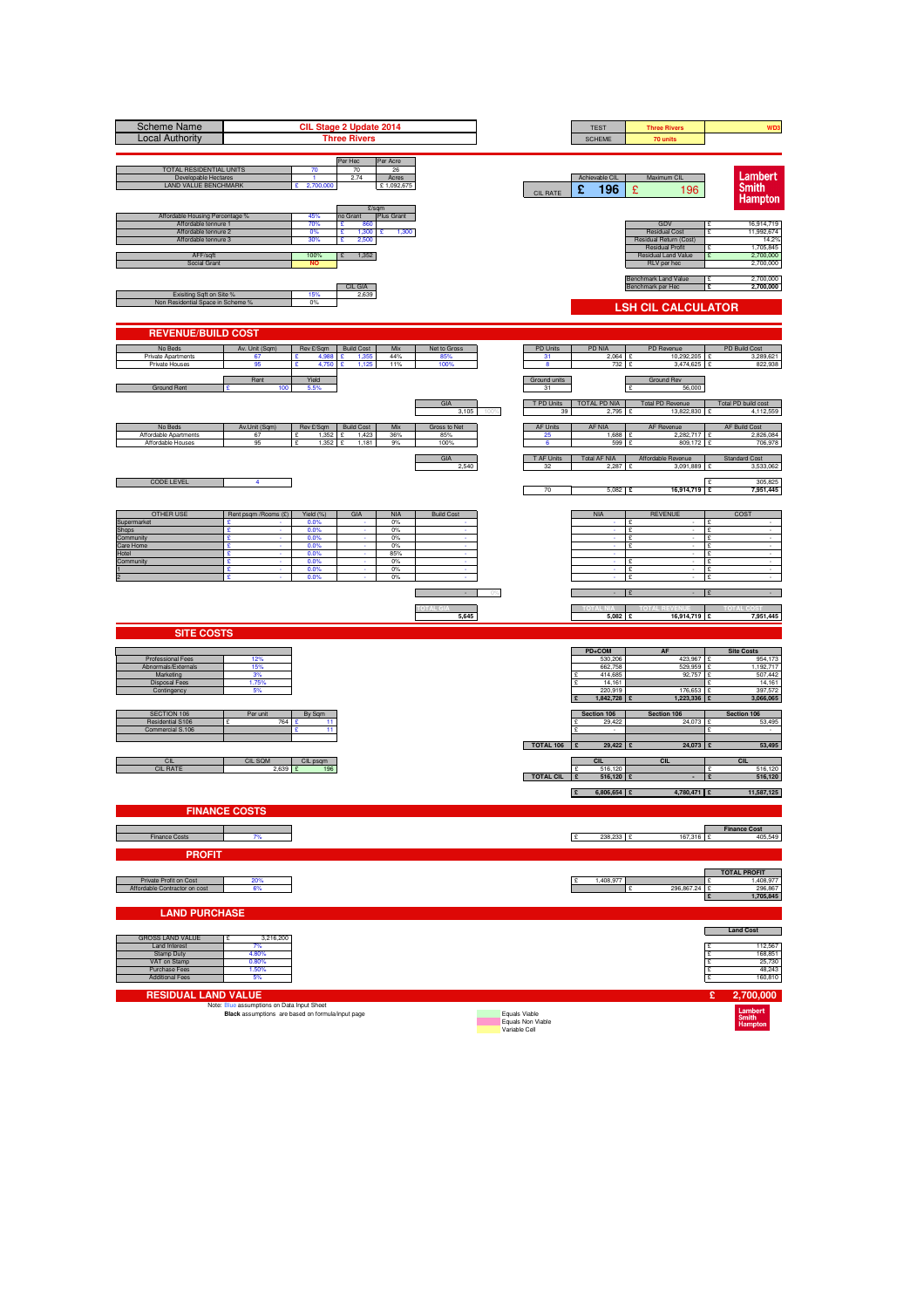| <b>Scheme Name</b><br><b>Local Authority</b>                                                                                        |                                                                                                 |                                              | CIL Stage 2 Update 2014<br><b>Three Rivers</b>                 |                                                |                             |      |                                                     | <b>TEST</b><br><b>SCHEME</b>                                         | <b>Three Rivers</b><br>100 units                                                                                      | WD3                                                                                      |
|-------------------------------------------------------------------------------------------------------------------------------------|-------------------------------------------------------------------------------------------------|----------------------------------------------|----------------------------------------------------------------|------------------------------------------------|-----------------------------|------|-----------------------------------------------------|----------------------------------------------------------------------|-----------------------------------------------------------------------------------------------------------------------|------------------------------------------------------------------------------------------|
| TOTAL RESIDENTIAL UNITS<br>Developable Hectares<br><b>LAND VALUE BENCHMARK</b>                                                      |                                                                                                 | 100<br>$\overline{1}$<br>2,500,000           | Per Hec<br>100<br>2.74                                         | Per Acre<br>36<br>Acres<br>£1,011,736<br>£/sqm |                             |      | <b>CIL RATE</b>                                     | Achievable CIL<br>£<br>207                                           | Maximum CIL<br>£<br>207                                                                                               | Lambert<br><b>Smith</b><br><b>Hampton</b>                                                |
| Affordable Housing Percentage %<br>Affordable tennure 1<br>Affordable tennure 2<br>Affordable tennure 3<br>AFF/sqft<br>Social Grant |                                                                                                 | 45%<br>70%<br>0%<br>30%<br>100%<br><b>NO</b> | no Grant<br>£<br>860<br>£<br>1,300<br>£<br>2,500<br>1,352<br>£ | Plus Grant<br>1,300<br>÷                       |                             |      |                                                     |                                                                      | GDV<br><b>Residual Cost</b><br>Residual Return (Cost)<br><b>Residual Profit</b><br>Residual Land Value<br>RLV per hec | 22,555,218<br>17,141,507<br>$\mathbf{S}$<br>14.2%<br>2,435,748<br>2,500,000<br>2,500,000 |
| Exisiting Sqft on Site %<br>Non Residential Space in Scheme 9                                                                       |                                                                                                 | 15%<br>0%                                    | CIL GIA<br>3,602                                               |                                                |                             |      |                                                     |                                                                      | Benchmark Land Value<br>Benchmark per Hec<br><b>LSH CIL CALCULATOR</b>                                                | 2,500,000<br>£<br>2,500,000<br>£                                                         |
| <b>REVENUE/BUILD COST</b>                                                                                                           |                                                                                                 |                                              |                                                                |                                                |                             |      |                                                     |                                                                      |                                                                                                                       |                                                                                          |
| No Beds<br>Private Apartments<br>Private Houses                                                                                     | Av. Unit (Sqm)<br>67<br>95                                                                      | Rev £/Sqm<br>4,988 £<br>4.750                | <b>Build Cost</b><br>1,362                                     | Mix<br>55%<br>0%                               | Net to Gross<br>85%<br>100  |      | <b>PD Units</b><br>55                               | PD NIA<br>3,685                                                      | PD Revenue<br>18,378,938<br>۱£                                                                                        | PD Build Cost<br>5,904,671                                                               |
| <b>Ground Rent</b>                                                                                                                  | Rent<br>100                                                                                     | Yield<br>5.5%                                |                                                                |                                                | GIA<br>4.238                | 100% | Ground units<br>55<br>T PD Units<br>55              | TOTAL PD NIA<br>3,685                                                | Ground Rev<br>100,000<br>Total PD Revenue<br>18,478,938                                                               | Total PD build cost<br>5,904,671                                                         |
| No Beds<br>Affordable Apartments<br>Affordable Houses                                                                               | Av.Unit (Sqm)<br>67<br>95                                                                       | Rev £/Sqm Build Cost<br>1.352<br>1,352       | 1,430<br>£<br>£                                                | Mix<br>45%<br>0%                               | Gross to Net<br>85%<br>100% |      | <b>AF Units</b><br>45<br>$\circ$                    | AF NIA<br>3,015                                                      | AF Revenue<br>4.076.280                                                                                               | AF Build Cost<br>5,072,649                                                               |
| <b>CODE LEVEL</b>                                                                                                                   | 4                                                                                               |                                              |                                                                |                                                | GIA<br>3,467                |      | T AF Units<br>45<br>100                             | <b>Total AF NIA</b><br>3,015 $E$<br>6,700 £                          | Affordable Revenue<br>4,076,280 £<br>22,555,218 £                                                                     | <b>Standard Cost</b><br>5,072,649<br>439,093<br>£<br>11,416,412                          |
| <b>OTHER USE</b>                                                                                                                    | Rent psqm / Rooms (£)                                                                           | Yield (%)                                    | GIA                                                            | <b>NIA</b>                                     | <b>Build Cost</b>           |      |                                                     | <b>NIA</b>                                                           | <b>REVENUE</b>                                                                                                        | COST                                                                                     |
| Supermarket<br><b>Shops</b><br>Community<br>Care Home<br>Hotel                                                                      | £<br>£<br>ç<br>£<br>£                                                                           | 0.0%<br>0.0%<br>0.0%<br>0.0%<br>0.0%         |                                                                | 0%<br>0%<br>0%<br>0%<br>85%                    |                             |      |                                                     |                                                                      | £<br>£<br>$\cdot$<br>$\mathbf{f}$<br>£<br>$\sim$                                                                      | ۱ç<br>١£<br>$\sim$<br>$\sim$<br>ç<br>١£<br>$\sim$                                        |
| Community                                                                                                                           | ÷<br>£<br>£                                                                                     | 0.0%<br>0.0%<br>0.0%                         |                                                                | 0%<br>0%<br>0%                                 |                             |      |                                                     |                                                                      | ç<br>$\cdot$<br>£<br>£                                                                                                | ١£<br>$\sim$<br>Ē<br>١£                                                                  |
|                                                                                                                                     |                                                                                                 |                                              |                                                                |                                                | 7,705                       |      |                                                     | $6,700$ £                                                            | 22,555,218 £                                                                                                          | 11,416,412                                                                               |
| <b>SITE COSTS</b>                                                                                                                   |                                                                                                 |                                              |                                                                |                                                |                             |      |                                                     | PD+COM                                                               | <b>AF</b>                                                                                                             | <b>Site Costs</b>                                                                        |
| Professional Fees<br>Abnormals/Externals<br>Marketing<br><b>Disposal Fees</b><br>Contingency                                        | 12%<br>15%<br>3%<br>1.75%                                                                       |                                              |                                                                |                                                |                             |      |                                                     | 761,252<br>951,565<br>554,368<br>$\overline{\phantom{a}}$<br>317,188 | 608.718 £<br>760,897<br>122,288<br>253,632                                                                            | 1,369,969<br>1,712,462<br>676,657<br>$\sim$<br>570,821                                   |
| SECTION 106<br>Residential S106<br>Commercial S.106                                                                                 | Per unit<br>705                                                                                 | By Sqm<br>11<br>11                           |                                                                |                                                |                             |      |                                                     | 2,584,372<br>Section 106<br>38,789<br>$\mathbf{c}$                   | 1,745,536<br>Section 106<br>31,737 £                                                                                  | 4,329,908<br>Section 106<br>70,526                                                       |
| CIL<br><b>CIL RATE</b>                                                                                                              | CIL SQM<br>3,602 $E$                                                                            | CIL psqm<br>207                              |                                                                |                                                |                             |      | TOTAL 106                                           | 38,789<br><b>CIL</b><br>$\mathbf{f}$<br>744,995                      | 31,737<br>CIL                                                                                                         | 70,526<br><b>CIL</b><br>744,995<br>$\mathbf{r}$                                          |
|                                                                                                                                     | <b>FINANCE COSTS</b>                                                                            |                                              |                                                                |                                                |                             |      | <b>TOTAL CIL</b>                                    | 744,995<br>9,711,921<br>Π£                                           | $6,849,922$ £                                                                                                         | 744,995<br>16,561,842                                                                    |
| Finance Costs                                                                                                                       | 7%                                                                                              |                                              |                                                                |                                                |                             |      |                                                     | E<br>339,917 £                                                       | 239,747 £                                                                                                             | <b>Finance Cost</b><br>579,664                                                           |
| <b>PROFIT</b><br>Private Profit on Cost<br>Affordable Contractor on cost                                                            | 20%<br>6%                                                                                       |                                              |                                                                |                                                |                             |      |                                                     | 2,010,368                                                            | 425,380.14<br>¢                                                                                                       | <b>TOTAL PROFIT</b><br>2,010,368<br>425,380                                              |
| <b>LAND PURCHASE</b>                                                                                                                |                                                                                                 |                                              |                                                                |                                                |                             |      |                                                     |                                                                      |                                                                                                                       | 2,435,748<br>Ι£                                                                          |
| <b>GROSS LAND VALUE</b><br>Land Interest<br><b>Stamp Duty</b><br>VAT on Stamp<br>Purchase Fees                                      | 2,977,963<br>7%<br>4.80%<br>0.80%<br>1.50%                                                      |                                              |                                                                |                                                |                             |      |                                                     |                                                                      |                                                                                                                       | <b>Land Cost</b><br>104,229<br>۱ç<br>156,343<br>23,824<br>44,669<br>£                    |
| <b>Additional Fees</b><br><b>RESIDUAL LAND VALUE</b>                                                                                | 5%                                                                                              |                                              |                                                                |                                                |                             |      |                                                     |                                                                      |                                                                                                                       | 148,898<br>١£<br>£<br>2,500,000                                                          |
|                                                                                                                                     | Note: Blue assumptions on Data Input Sheet<br>Black assumptions are based on formula/input page |                                              |                                                                |                                                |                             |      | Equals Viable<br>Equals Non Viable<br>Variable Cell |                                                                      |                                                                                                                       | Lambert<br>Smith<br>Hampton                                                              |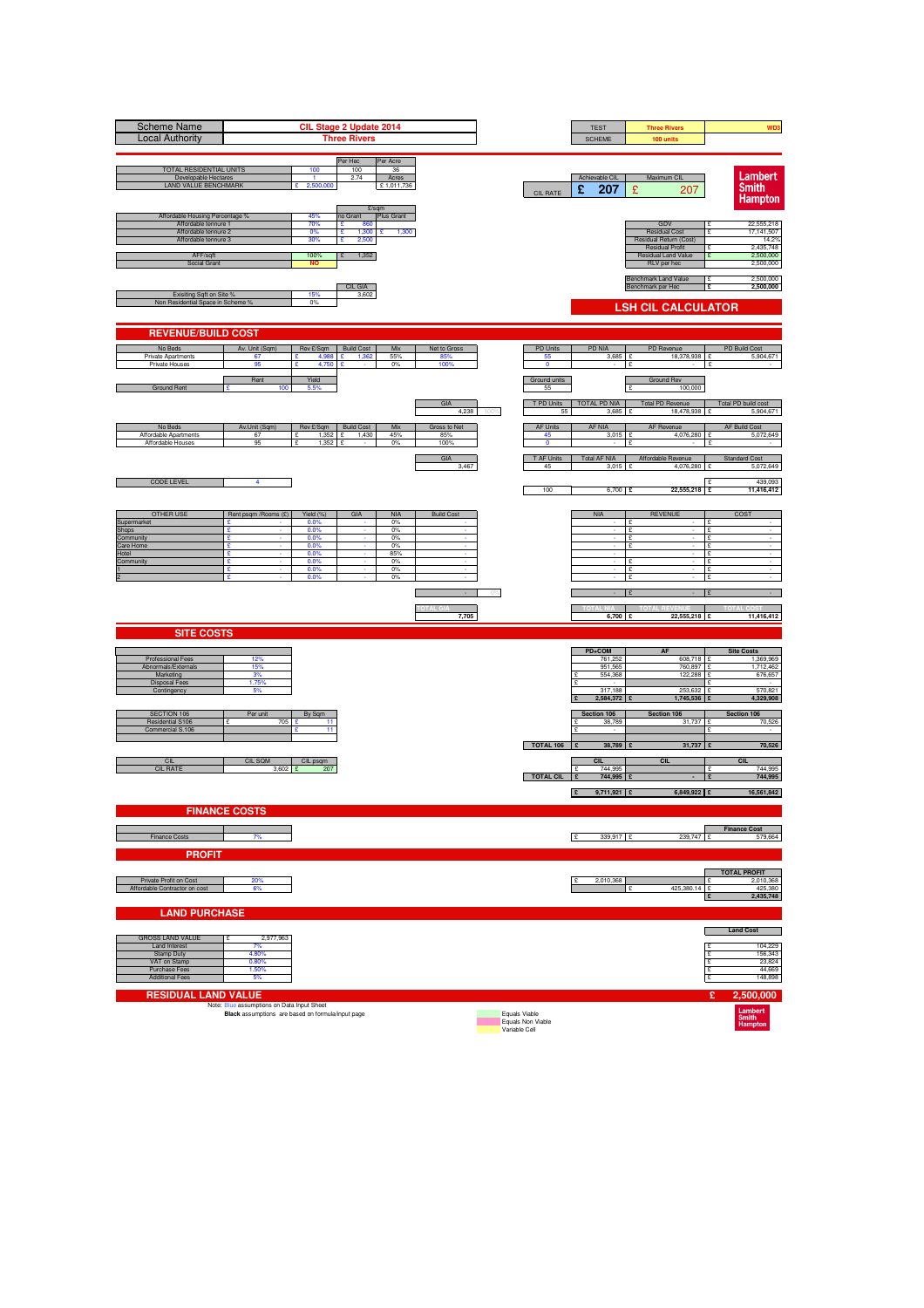| <b>Scheme Name</b><br><b>Local Authority</b>                                                                                        |                                                                                                 |                                              | CIL Stage 2 Update 2014<br><b>Three Rivers</b>                 |                                      |                             |      |                                                     | <b>TEST</b><br><b>SCHEME</b>            | <b>Three Rivers</b><br>40 units                                                                                       | <b>WD19</b>                                                                          |
|-------------------------------------------------------------------------------------------------------------------------------------|-------------------------------------------------------------------------------------------------|----------------------------------------------|----------------------------------------------------------------|--------------------------------------|-----------------------------|------|-----------------------------------------------------|-----------------------------------------|-----------------------------------------------------------------------------------------------------------------------|--------------------------------------------------------------------------------------|
| TOTAL RESIDENTIAL UNITS<br>Developable Hectares<br><b>LAND VALUE BENCHMARK</b>                                                      |                                                                                                 | 40<br>$\blacktriangleleft$<br>1,230,000      | Per Hec<br>40<br>2.74<br>£/sqm                                 | Per Acre<br>15<br>Acres<br>£ 497,774 |                             |      | <b>CIL RATE</b>                                     | Achievable CIL<br>£<br>17               | Maximum CIL<br>£<br>17                                                                                                | Lambert<br><b>Smith</b><br><b>Hampton</b>                                            |
| Affordable Housing Percentage %<br>Affordable tennure 1<br>Affordable tennure 2<br>Affordable tennure 3<br>AFF/sqft<br>Social Grant |                                                                                                 | 45%<br>70%<br>0%<br>30%<br>100%<br><b>NO</b> | no Grant<br>£<br>860<br>£<br>1,300<br>£<br>2,500<br>1,352<br>£ | Plus Grant<br>1,300<br>÷             |                             |      |                                                     |                                         | GDV<br><b>Residual Cost</b><br>Residual Return (Cost)<br><b>Residual Profit</b><br>Residual Land Value<br>RLV per hec | 8,477,420<br>6,153,163<br>$\mathbf{S}$<br>14.0%<br>859,099<br>1,230,000<br>1,230,000 |
| Exisiting Sqft on Site %<br>Non Residential Space in Scheme 9                                                                       |                                                                                                 | 0%<br>0%                                     | CIL GIA<br>2,090                                               |                                      |                             |      |                                                     |                                         | Benchmark Land Value<br>Benchmark per Hec<br><b>LSH CIL CALCULATOR</b>                                                | 1,230,000<br>£<br>£<br>1,230,000                                                     |
| <b>REVENUE/BUILD COST</b>                                                                                                           |                                                                                                 |                                              |                                                                |                                      |                             |      |                                                     |                                         |                                                                                                                       |                                                                                      |
| No Beds<br>Private Apartments<br>Private Houses                                                                                     | Av. Unit (Sqm)<br>67<br>95                                                                      | Rev £/Sqm<br>3,098 $E$                       | <b>Build Cost</b>                                              | Mix<br>$0\%$<br>55%                  | Net to Gross<br>85%<br>100  |      | <b>PD Units</b><br>$\mathbf{0}$<br>22               | <b>PD NIA</b><br>2,090                  | PD Revenue<br>£<br>6.165.500                                                                                          | PD Build Cost<br>Ι£<br>2,184,050                                                     |
| <b>Ground Rent</b>                                                                                                                  | Rent<br>100                                                                                     | Yield<br>5.5%                                |                                                                |                                      |                             |      | Ground units<br>$\mathbf 0$                         |                                         | <b>Ground Rev</b>                                                                                                     |                                                                                      |
|                                                                                                                                     |                                                                                                 |                                              |                                                                |                                      | GIA<br>2,090                | 100% | T PD Units<br>22                                    | TOTAL PD NIA<br>2.090                   | <b>Total PD Revenue</b><br>6,165,500                                                                                  | Total PD build cost<br>2,184,050                                                     |
| No Beds<br>Affordable Apartments<br>Affordable Houses                                                                               | Av.Unit (Sqm)<br>67<br>95                                                                       | Rev £/Sqm   Build Cost<br>1.352<br>1,352     | £<br>1,097<br>ç                                                | Mix<br>0%<br>45%                     | Gross to Net<br>85%<br>100% |      | <b>AF Units</b><br>$\circ$<br>18                    | AF NIA<br>1,710                         | AF Revenue<br>2,311,920                                                                                               | <b>AF Build Cost</b><br>1,876,298                                                    |
|                                                                                                                                     |                                                                                                 |                                              |                                                                |                                      | GIA<br>1,710                |      | T AF Units<br>18                                    | <b>Total AF NIA</b><br>1,710 £          | Affordable Revenue<br>2,311,920 £                                                                                     | <b>Standard Cost</b><br>1,876,298                                                    |
| <b>CODE LEVEL</b>                                                                                                                   | 4                                                                                               |                                              |                                                                |                                      |                             |      | 40                                                  | $3,800$ £                               | 8,477,420 £                                                                                                           | 162,414<br>4,222,761                                                                 |
| <b>OTHER USE</b><br>Supermarket                                                                                                     | Rent psqm / Rooms (£)<br>£                                                                      | Yield (%)<br>0.0%                            | GIA                                                            | <b>NIA</b><br>0%                     | <b>Build Cost</b>           |      |                                                     | <b>NIA</b>                              | <b>REVENUE</b><br>£                                                                                                   | COST<br>۱ç                                                                           |
| <b>Shops</b><br>Community<br>Care Home                                                                                              | £<br>ç<br>£                                                                                     | 0.0%<br>0.0%<br>0.0%                         |                                                                | 0%<br>0%<br>0%                       |                             |      |                                                     |                                         | £<br>$\cdot$<br>$\mathbf{f}$<br>£                                                                                     | ١£<br>$\sim$<br>$\sim$<br>ç                                                          |
| Hotel<br>Community                                                                                                                  | £<br>÷<br>£<br>£                                                                                | 0.0%<br>0.0%<br>0.0%<br>0.0%                 |                                                                | 85%<br>0%<br>0%<br>0%                |                             |      |                                                     |                                         | $\sim$<br>ç<br>$\cdot$<br>£<br>£                                                                                      | ١£<br>$\sim$<br>١£<br>$\sim$<br>Ē<br>١£                                              |
|                                                                                                                                     |                                                                                                 |                                              |                                                                |                                      |                             |      |                                                     |                                         |                                                                                                                       |                                                                                      |
|                                                                                                                                     |                                                                                                 |                                              |                                                                |                                      | 3,800                       |      |                                                     | 3,800 £                                 | 8,477,420 £                                                                                                           | 4,222,761                                                                            |
| <b>SITE COSTS</b>                                                                                                                   |                                                                                                 |                                              |                                                                |                                      |                             |      |                                                     | PD+COM                                  | <b>AF</b>                                                                                                             | <b>Site Costs</b>                                                                    |
| Professional Fees<br>Abnormals/Externals<br>Marketing                                                                               | 12%<br>15%<br>3%<br>1.75%                                                                       |                                              |                                                                |                                      |                             |      |                                                     | 281,576<br>351,970<br>184,965<br>40,459 | 225,156 £<br>281,445<br>69,358 £                                                                                      | 506,731<br>633,414<br>254,323                                                        |
| <b>Disposal Fees</b><br>Contingency                                                                                                 |                                                                                                 |                                              |                                                                |                                      |                             |      |                                                     | 117,323<br>976,292                      | 93,815<br>669,773                                                                                                     | 40,459<br>211,138<br>1,646,065                                                       |
| SECTION 106<br>Residential S106<br>Commercial S.106                                                                                 | Per unit<br>1,000                                                                               | By Sqm<br>11<br>11                           |                                                                |                                      |                             |      |                                                     | Section 106<br>22,000<br>$\mathbf{c}$   | Section 106<br>18,000                                                                                                 | Section 106<br>40,000                                                                |
| CIL                                                                                                                                 |                                                                                                 |                                              |                                                                |                                      |                             |      | TOTAL 106                                           | 22,000<br><b>CIL</b>                    | 18,000                                                                                                                | 40,000                                                                               |
| <b>CIL RATE</b>                                                                                                                     | CIL SQM<br>$2,090$ £                                                                            | CIL psqm<br>17                               |                                                                |                                      |                             |      | <b>TOTAL CIL</b>                                    | 36.259<br>$\mathbf{f}$<br>36,259        | CIL                                                                                                                   | <b>CIL</b><br>36,259<br>۱£<br>36,259                                                 |
|                                                                                                                                     | <b>FINANCE COSTS</b>                                                                            |                                              |                                                                |                                      |                             |      |                                                     | Π£<br>3,381,015                         | 2,564,070 £                                                                                                           | 5,945,085                                                                            |
| Finance Costs                                                                                                                       | 7%                                                                                              |                                              |                                                                |                                      |                             |      |                                                     | E<br>118,336 £                          | 89,742 £                                                                                                              | <b>Finance Cost</b><br>208,078                                                       |
| <b>PROFIT</b>                                                                                                                       |                                                                                                 |                                              |                                                                |                                      |                             |      |                                                     |                                         |                                                                                                                       |                                                                                      |
| Private Profit on Cost<br>Affordable Contractor on cost                                                                             | 20%<br>6%                                                                                       |                                              |                                                                |                                      |                             |      |                                                     | 699,870                                 | 159,228.77 £<br>¢                                                                                                     | <b>TOTAL PROFIT</b><br>699,870<br>159,229<br>859,099<br>Ι£                           |
| <b>LAND PURCHASE</b>                                                                                                                |                                                                                                 |                                              |                                                                |                                      |                             |      |                                                     |                                         |                                                                                                                       |                                                                                      |
| <b>GROSS LAND VALUE</b><br>Land Interest                                                                                            | 1,465,158<br>7%                                                                                 |                                              |                                                                |                                      |                             |      |                                                     |                                         |                                                                                                                       | <b>Land Cost</b><br>51,281<br>۱ç                                                     |
| <b>Stamp Duty</b><br>VAT on Stamp<br>Purchase Fees<br><b>Additional Fees</b>                                                        | 4.80%<br>0.80%<br>1.50%<br>5%                                                                   |                                              |                                                                |                                      |                             |      |                                                     |                                         |                                                                                                                       | 76,921<br>11,721<br>£<br>21,977<br>73,258<br>١£                                      |
| <b>RESIDUAL LAND VALUE</b>                                                                                                          |                                                                                                 |                                              |                                                                |                                      |                             |      |                                                     |                                         |                                                                                                                       | £<br>1,230,000                                                                       |
|                                                                                                                                     | Note: Blue assumptions on Data Input Sheet<br>Black assumptions are based on formula/input page |                                              |                                                                |                                      |                             |      | Equals Viable<br>Equals Non Viable<br>Variable Cell |                                         |                                                                                                                       | Lambert<br>Smith<br>Hampton                                                          |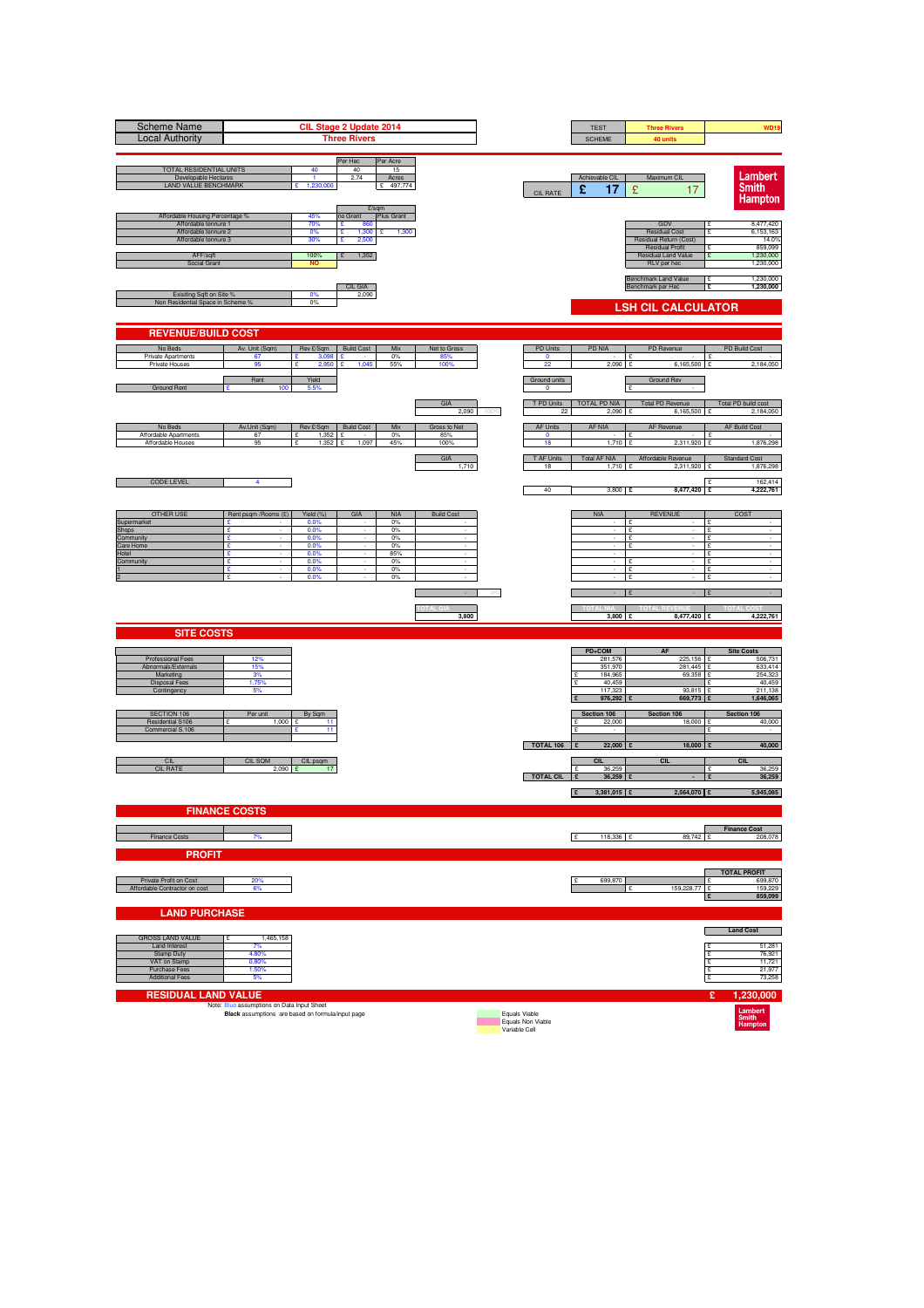| <b>Scheme Name</b><br><b>Local Authority</b>                                                                                        |                                                                                                 |                                              | CIL Stage 2 Update 2014<br><b>Three Rivers</b>                 |                                       |                     |      |                                                     | <b>TEST</b><br><b>SCHEME</b>                     | <b>Three Rivers</b><br>40 units                                                                                       | HA <sub>6</sub>                                                                       |
|-------------------------------------------------------------------------------------------------------------------------------------|-------------------------------------------------------------------------------------------------|----------------------------------------------|----------------------------------------------------------------|---------------------------------------|---------------------|------|-----------------------------------------------------|--------------------------------------------------|-----------------------------------------------------------------------------------------------------------------------|---------------------------------------------------------------------------------------|
| TOTAL RESIDENTIAL UNITS<br>Developable Hectares<br><b>LAND VALUE BENCHMARK</b>                                                      |                                                                                                 | 40<br>$\blacktriangleleft$<br>4,220,000      | Per Hec<br>40<br>2.74<br>£/sqm                                 | Per Acre<br>15<br>Acres<br>£1,707,811 |                     |      | <b>CIL RATE</b>                                     | Achievable CIL<br>£<br>203                       | Maximum CIL<br>£<br>203                                                                                               | Lambert<br><b>Smith</b><br><b>Hampton</b>                                             |
| Affordable Housing Percentage %<br>Affordable tennure 1<br>Affordable tennure 2<br>Affordable tennure 3<br>AFF/sqft<br>Social Grant |                                                                                                 | 45%<br>70%<br>0%<br>30%<br>100%<br><b>NO</b> | no Grant<br>£<br>860<br>£<br>1,300<br>£<br>2,500<br>1,352<br>£ | Plus Grant<br>1,300<br>÷              |                     |      |                                                     |                                                  | GDV<br><b>Residual Cost</b><br>Residual Return (Cost)<br><b>Residual Profit</b><br>Residual Land Value<br>RLV per hec | 12,678,320<br>6,685,877<br>$\mathbf{S}$<br>14.4%<br>965,642<br>4,220,000<br>4,220,000 |
| Exisiting Sqft on Site %<br>Non Residential Space in Scheme 9                                                                       |                                                                                                 | 0%<br>0%                                     | CIL GIA<br>2,090                                               |                                       |                     |      |                                                     |                                                  | Benchmark Land Value<br>Benchmark per Hec<br><b>LSH CIL CALCULATOR</b>                                                | 4,220,000<br>£<br>4,220,000<br>£                                                      |
| <b>REVENUE/BUILD COST</b>                                                                                                           |                                                                                                 |                                              |                                                                |                                       |                     |      |                                                     |                                                  |                                                                                                                       |                                                                                       |
| No Beds<br>Private Apartments                                                                                                       | Av. Unit (Sqm)<br>67                                                                            | Rev £/Sqm<br>$5,208$ £                       | <b>Build Cost</b>                                              | Mix<br>$0\%$                          | Net to Gross<br>85% |      | <b>PD Units</b><br>$\mathbf{0}$                     | <b>PD NIA</b>                                    | PD Revenue<br>£                                                                                                       | PD Build Cost<br>Ι£                                                                   |
| Private Houses                                                                                                                      | 95<br>Rent                                                                                      | 4.96<br>Yield                                |                                                                | 55%                                   | 100                 |      | 22<br>Ground units                                  | 2,090                                            | 10,366,400<br><b>Ground Rev</b>                                                                                       | 2,184,050                                                                             |
| <b>Ground Rent</b>                                                                                                                  | 100                                                                                             | 5.5%                                         |                                                                |                                       | GIA<br>2,090        | 100% | $\mathbf 0$<br>T PD Units<br>22                     | TOTAL PD NIA<br>2.090                            | <b>Total PD Revenue</b><br>10,366,400                                                                                 | Total PD build cost<br>2,184,050                                                      |
| No Beds                                                                                                                             | Av.Unit (Sqm)                                                                                   | Rev £/Sqm   Build Cost                       |                                                                | Mix                                   | Gross to Net        |      | <b>AF Units</b>                                     | AF NIA                                           | AF Revenue                                                                                                            | <b>AF Build Cost</b>                                                                  |
| Affordable Apartments<br>Affordable Houses                                                                                          | 67<br>95                                                                                        | 1.352<br>1,352                               | £<br>1,097<br>ç                                                | 0%<br>45%                             | 85%<br>100%         |      | $\circ$<br>18                                       | 1,710                                            | 2,311,920                                                                                                             | 1,876,298                                                                             |
|                                                                                                                                     |                                                                                                 |                                              |                                                                |                                       | GIA<br>1,710        |      | T AF Units<br>18                                    | <b>Total AF NIA</b><br>1,710 £                   | Affordable Revenue<br>2,311,920 £                                                                                     | <b>Standard Cost</b><br>1,876,298                                                     |
| <b>CODE LEVEL</b>                                                                                                                   | 4                                                                                               |                                              |                                                                |                                       |                     |      | 40                                                  | $3,800$ £                                        | 12,678,320 £                                                                                                          | 162,414<br>4,222,761                                                                  |
| <b>OTHER USE</b>                                                                                                                    | Rent psqm / Rooms (£)                                                                           | Yield (%)                                    | GIA                                                            | <b>NIA</b>                            | <b>Build Cost</b>   |      |                                                     | <b>NIA</b>                                       | <b>REVENUE</b>                                                                                                        | COST                                                                                  |
| Supermarket<br><b>Shops</b><br>Community                                                                                            | £<br>£<br>ç                                                                                     | 0.0%<br>0.0%<br>0.0%                         |                                                                | 0%<br>0%<br>0%                        |                     |      |                                                     |                                                  | £<br>£<br>$\overline{\phantom{a}}$<br>$\mathbf{f}$                                                                    | ۱ç<br>١£<br>$\sim$<br>$\sim$                                                          |
| Care Home<br>Hotel                                                                                                                  | £<br>£                                                                                          | 0.0%<br>0.0%                                 |                                                                | 0%<br>85%                             |                     |      |                                                     |                                                  | £<br>١£<br>$\sim$                                                                                                     | ç<br>$\sim$                                                                           |
| Community                                                                                                                           | ÷<br>£<br>£                                                                                     | 0.0%<br>0.0%<br>0.0%                         |                                                                | 0%<br>0%<br>0%                        |                     |      |                                                     |                                                  | ç<br>$\cdot$<br>£<br>£                                                                                                | ١£<br>$\sim$<br>Ē<br>١£                                                               |
|                                                                                                                                     |                                                                                                 |                                              |                                                                |                                       |                     |      |                                                     |                                                  |                                                                                                                       |                                                                                       |
|                                                                                                                                     |                                                                                                 |                                              |                                                                |                                       | 3,800               |      |                                                     | 3,800 £                                          | 12,678,320 £                                                                                                          | 4,222,761                                                                             |
| <b>SITE COSTS</b>                                                                                                                   |                                                                                                 |                                              |                                                                |                                       |                     |      |                                                     |                                                  |                                                                                                                       |                                                                                       |
| Professional Fees                                                                                                                   | 12%                                                                                             |                                              |                                                                |                                       |                     |      |                                                     | PD+COM<br>281,576                                | <b>AF</b><br>225,156 £                                                                                                | <b>Site Costs</b><br>506,731                                                          |
| Abnormals/Externals<br>Marketing                                                                                                    | 15%<br>3%<br>1.75%                                                                              |                                              |                                                                |                                       |                     |      |                                                     | 351,970<br>310,992<br>40,459                     | 281,445<br>69,358 £                                                                                                   | 633,414<br>380,350<br>40,459                                                          |
| <b>Disposal Fees</b><br>Contingency                                                                                                 |                                                                                                 |                                              |                                                                |                                       |                     |      |                                                     | 117,323<br>1,102,319                             | 93,815<br>669,773                                                                                                     | 211,138<br>1,772,092                                                                  |
| SECTION 106                                                                                                                         | Per unit                                                                                        | By Sqm                                       |                                                                |                                       |                     |      |                                                     | Section 106                                      | Section 106                                                                                                           | Section 106                                                                           |
| Residential S106<br>Commercial S.106                                                                                                | 1,000                                                                                           | 11<br>11                                     |                                                                |                                       |                     |      |                                                     | 22,000<br>$\mathbf{c}$                           | 18,000                                                                                                                | 40,000                                                                                |
|                                                                                                                                     |                                                                                                 |                                              |                                                                |                                       |                     |      | TOTAL 106                                           | 22,000                                           | 18,000                                                                                                                | 40,000                                                                                |
| CIL<br><b>CIL RATE</b>                                                                                                              | CIL SQM<br>$2,090$ £                                                                            | CIL psqm<br>203                              |                                                                |                                       |                     |      | <b>TOTAL CIL</b>                                    | <b>CIL</b><br>424,931<br>$\mathbf{f}$<br>424,931 | <b>CIL</b>                                                                                                            | <b>CIL</b><br>424,931<br>$\mathbf{r}$<br>424,931                                      |
|                                                                                                                                     |                                                                                                 |                                              |                                                                |                                       |                     |      |                                                     | 3,895,714<br>Π£                                  | 2,564,070 £                                                                                                           | 6,459,784                                                                             |
|                                                                                                                                     | <b>FINANCE COSTS</b>                                                                            |                                              |                                                                |                                       |                     |      |                                                     |                                                  |                                                                                                                       |                                                                                       |
| Finance Costs                                                                                                                       | 7%                                                                                              |                                              |                                                                |                                       |                     |      |                                                     | E<br>136,350 £                                   | 89,742 £                                                                                                              | <b>Finance Cost</b><br>226,092                                                        |
| <b>PROFIT</b>                                                                                                                       |                                                                                                 |                                              |                                                                |                                       |                     |      |                                                     |                                                  |                                                                                                                       |                                                                                       |
| Private Profit on Cost<br>Affordable Contractor on cost                                                                             | 20%<br>6%                                                                                       |                                              |                                                                |                                       |                     |      |                                                     | 806,413                                          | 159,228.77 £<br>¢                                                                                                     | <b>TOTAL PROFIT</b><br>806,413<br>159,229<br>965,642                                  |
| <b>LAND PURCHASE</b>                                                                                                                |                                                                                                 |                                              |                                                                |                                       |                     |      |                                                     |                                                  |                                                                                                                       | Ι£                                                                                    |
| <b>GROSS LAND VALUE</b>                                                                                                             | 5,026,802                                                                                       |                                              |                                                                |                                       |                     |      |                                                     |                                                  |                                                                                                                       | <b>Land Cost</b>                                                                      |
| Land Interest<br><b>Stamp Duty</b>                                                                                                  | 7%<br>4.80%                                                                                     |                                              |                                                                |                                       |                     |      |                                                     |                                                  |                                                                                                                       | 175,938<br>۱ç<br>263,907                                                              |
| VAT on Stamp<br>Purchase Fees<br><b>Additional Fees</b>                                                                             | 0.80%<br>1.50%<br>5%                                                                            |                                              |                                                                |                                       |                     |      |                                                     |                                                  |                                                                                                                       | 40,214<br>75,402<br>£<br>251,340<br>١£                                                |
| <b>RESIDUAL LAND VALUE</b>                                                                                                          |                                                                                                 |                                              |                                                                |                                       |                     |      |                                                     |                                                  |                                                                                                                       | £<br>4,220,000                                                                        |
|                                                                                                                                     | Note: Blue assumptions on Data Input Sheet<br>Black assumptions are based on formula/input page |                                              |                                                                |                                       |                     |      | Equals Viable<br>Equals Non Viable<br>Variable Cell |                                                  |                                                                                                                       | Lambert<br>Smith<br>Hampton                                                           |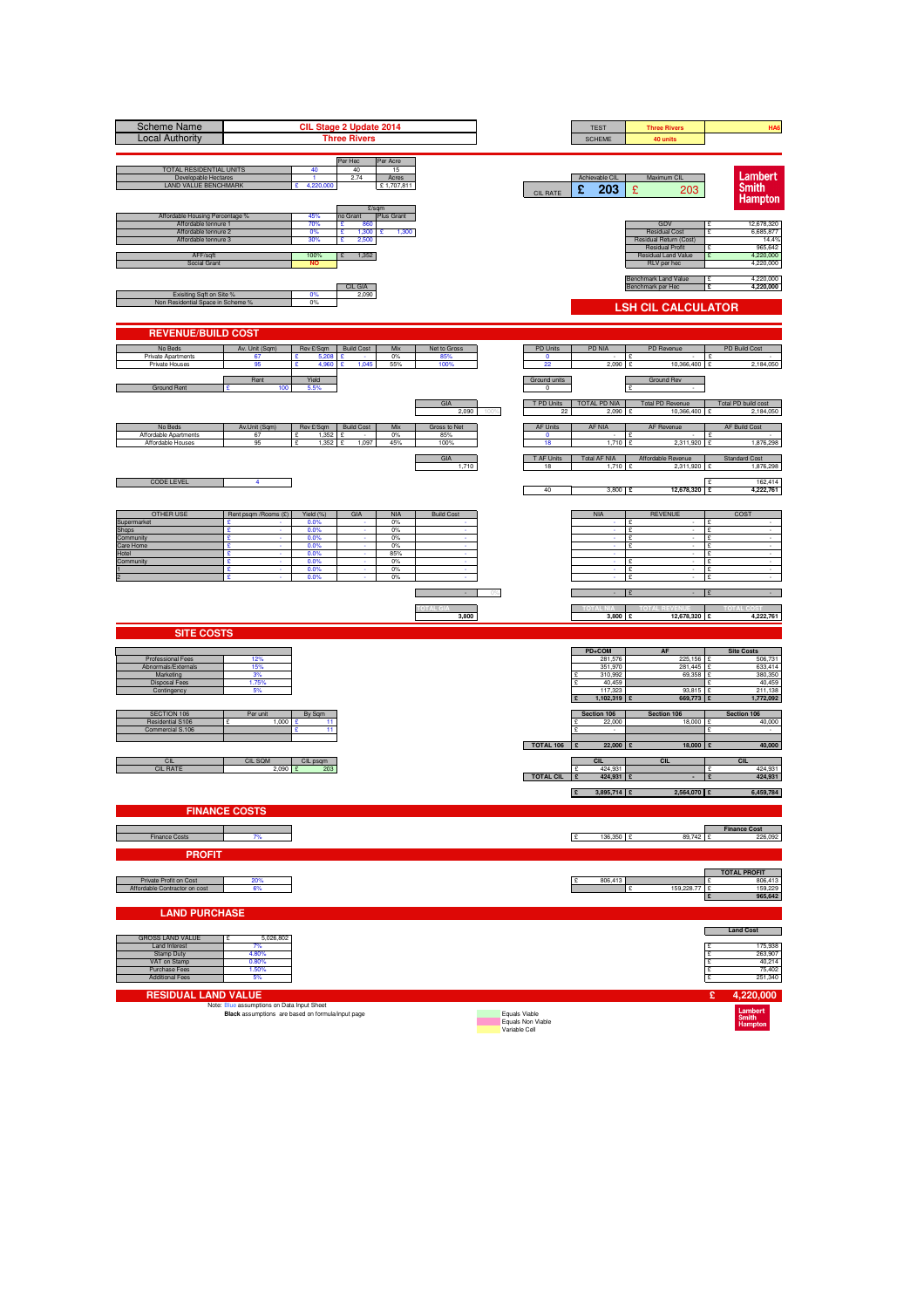Lambert<br>Smith<br>Hampton

# **Appendix 2: Retail**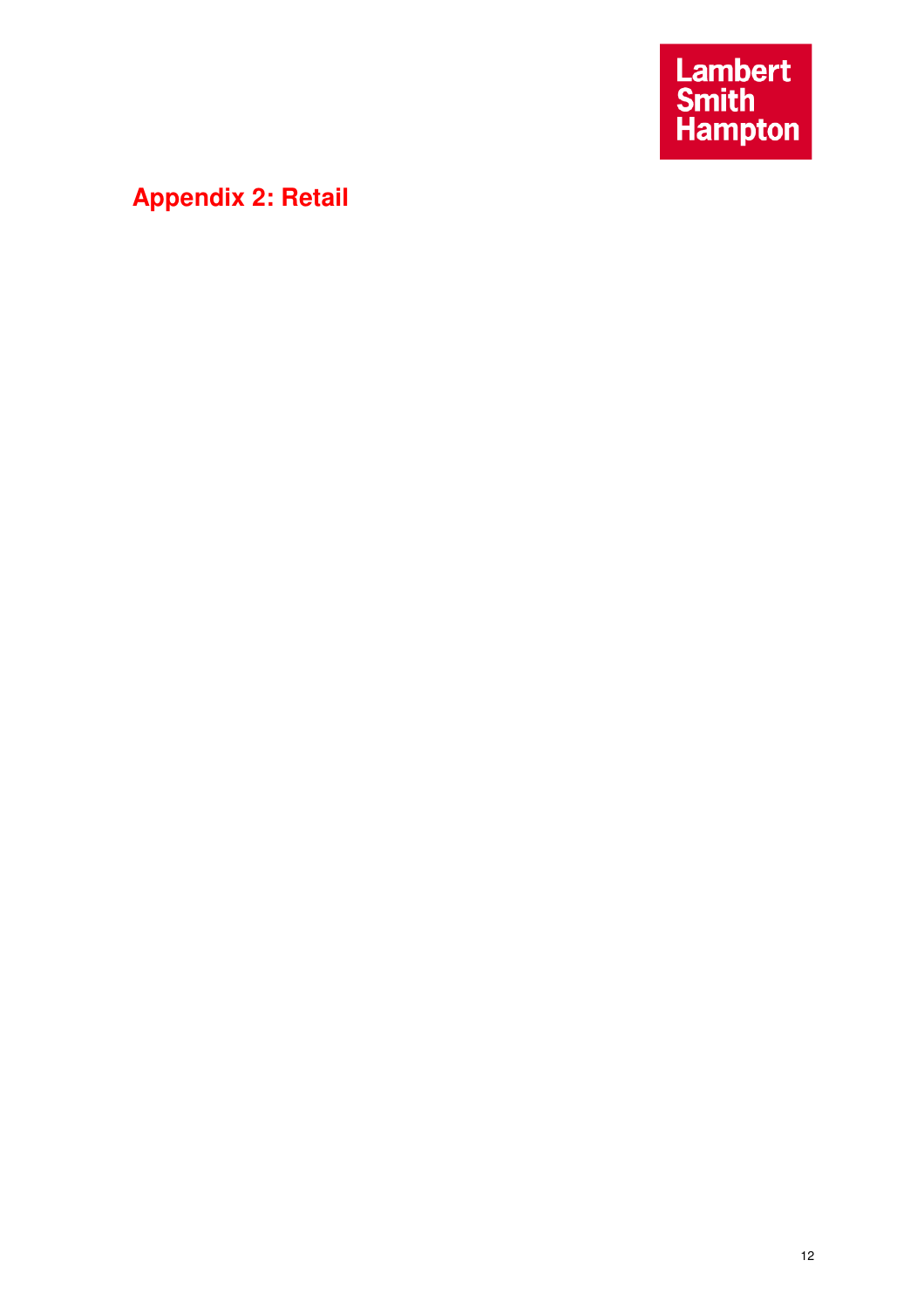| <b>Scheme Name</b><br><b>Local Authority</b>                                                                                        |                                                                                                 |                                              | CIL Stage 2 Update 2014<br><b>Three Rivers</b> |                                              |                                    |    |                                                     | <b>TEST</b><br><b>SCHEME</b>                                   | <b>Three Rivers</b><br>Chorleywd                                                                                      | Chorleywood                                                                                          |
|-------------------------------------------------------------------------------------------------------------------------------------|-------------------------------------------------------------------------------------------------|----------------------------------------------|------------------------------------------------|----------------------------------------------|------------------------------------|----|-----------------------------------------------------|----------------------------------------------------------------|-----------------------------------------------------------------------------------------------------------------------|------------------------------------------------------------------------------------------------------|
| TOTAL RESIDENTIAL UNITS<br>Developable Hectares<br><b>LAND VALUE BENCHMARK</b>                                                      |                                                                                                 | $\mathbf{0}$<br>$\mathbf{0}$<br>1,428,000    | Per Hec<br>$^{\circ}$<br>0.38                  | Per Acre<br>$^{\circ}$<br>Acres<br>£ 577,904 |                                    |    | CIL RATE                                            | Achievable CIL<br>£<br>66                                      | Maximum CIL<br>£<br>66                                                                                                | Lambert<br><b>Smith</b><br><b>Hampton</b>                                                            |
| Affordable Housing Percentage %<br>Affordable tennure 1<br>Affordable tennure 2<br>Affordable tennure 3<br>AFF/sqft<br>Social Grant |                                                                                                 | 45%<br>70%<br>0%<br>30%<br>100%<br><b>NO</b> | E/sqm<br>no Grant<br>£<br>£<br>£<br>×<br>£     | Plus Grant<br>£                              |                                    |    |                                                     |                                                                | GDV<br><b>Residual Cost</b><br>Residual Return (Cost)<br><b>Residual Profit</b><br>Residual Land Value<br>RLV per hec | 379,385<br>122,820<br>$\mathbf{S}$<br>15.0%<br>18,423<br>199,920<br>1,428,000                        |
| Exisiting Sqft on Site %<br>Non Residential Space in Scheme 9                                                                       |                                                                                                 | 15%<br>100%                                  | CIL GIA<br>84                                  |                                              |                                    |    |                                                     |                                                                | Benchmark Land Value<br>Benchmark per Hec<br><b>LSH CIL CALCULATOR</b>                                                | 199,920<br>£<br>1,428,000<br>£                                                                       |
| <b>REVENUE/BUILD COST</b>                                                                                                           |                                                                                                 |                                              |                                                |                                              |                                    |    |                                                     |                                                                |                                                                                                                       |                                                                                                      |
| No Beds<br>Private Apartments<br>Private Houses                                                                                     | Av. Unit (Sqm)<br>67<br>95                                                                      | Rev £/Sqm<br>£                               | <b>Build Cost</b><br>÷.                        | Mix<br>#DIV/0!<br>#DIV/0!                    | Net to Gross<br>85%<br>100%        |    | <b>PD Units</b><br>$\mathbf 0$<br>$\circ$           | <b>PD NIA</b>                                                  | PD Revenue<br>£                                                                                                       | PD Build Cost<br>£                                                                                   |
| <b>Ground Rent</b>                                                                                                                  | Rent                                                                                            | Yield<br>0.0%                                |                                                |                                              | GIA                                | 0% | Ground units<br>$^{\circ}$<br>T PD Units            | <b>TOTAL PD NIA</b>                                            | <b>Ground Rev</b><br><b>Total PD Revenue</b>                                                                          | Total PD build cost                                                                                  |
| No Beds<br>Affordable Apartments<br>Affordable Houses                                                                               | Av.Unit (Sqm)<br>67<br>95                                                                       | Rev £/Sqm<br>£                               | <b>Build Cost</b><br>£                         | Mix<br>#DIV/0!<br>#DIV/0!                    | Gross to Net<br>85%<br>100%<br>GIA |    | <b>AF Units</b><br>$\circ$<br>$\circ$<br>T AF Units | AF NIA<br><b>Total AF NIA</b>                                  | AF Revenue<br>Ŧ<br>Affordable Revenue                                                                                 | <b>AF Build Cost</b><br>¢<br><b>Standard Cost</b>                                                    |
| <b>CODE LEVEL</b>                                                                                                                   | 4                                                                                               |                                              |                                                |                                              |                                    |    | $\Omega$<br>$\overline{\mathbf{0}}$                 |                                                                | £                                                                                                                     | ç<br>£<br>$\sim$<br>£<br>$\sim$                                                                      |
| <b>OTHER USE</b><br>Supermarket<br>Shops                                                                                            | Rent psqm /Rooms (£)<br>÷<br>274<br>£                                                           | Yield (%)<br>0.0%<br>6.5%                    | GIA<br>99                                      | <b>NIA</b><br>0%<br>91%                      | <b>Build Cost</b><br>748           |    |                                                     | <b>NIA</b><br>90                                               | <b>REVENUE</b><br>379,385<br>£                                                                                        | COST<br>74,052                                                                                       |
| Community<br>Care Home<br>Hotel<br>Community                                                                                        | ç<br>£<br>£<br>÷<br>×<br>£<br>£                                                                 | 0.0%<br>0.0%<br>0.0%<br>0.0%<br>0.0%         |                                                | 0%<br>$0\%$<br>85%<br>0%<br>0%<br>0%         | ×                                  |    |                                                     |                                                                | ÷<br>£<br>$\sim$<br>£<br>$\sim$<br>£<br>£                                                                             | $\sim$<br>ç<br>$\sim$<br>١£<br>$\sim$<br>۱ç<br>$\sim$<br>£<br>١£<br>$\sim$                           |
|                                                                                                                                     |                                                                                                 |                                              |                                                |                                              | 99                                 |    |                                                     | 90                                                             | 379,385 £                                                                                                             | 74,052                                                                                               |
| <b>SITE COSTS</b>                                                                                                                   |                                                                                                 |                                              |                                                |                                              | 99                                 |    |                                                     | $90$ $E$                                                       | 379,385 E                                                                                                             | 74,052                                                                                               |
| Professional Fees<br>Abnormals/Externals<br>Marketing<br><b>Disposal Fees</b><br>Contingency                                        | 12%<br>10%<br>3%<br>1.75%<br>5%                                                                 |                                              |                                                |                                              |                                    |    |                                                     | PD+COM<br>8,886<br>7,405<br>11,382<br>6,639<br>3,703<br>38,015 | <b>AF</b><br>$\cdot$                                                                                                  | <b>Site Costs</b><br>8,886<br>١£<br>7,405<br>£<br>11,382<br>١£<br>6,639<br>£<br>3,703<br>38,015<br>£ |
| SECTION 106<br>Residential S106<br>Commercial S.106                                                                                 | Per unit                                                                                        | By Sqm<br>11<br>11                           |                                                |                                              |                                    |    | TOTAL 106                                           | Section 106<br>1,042<br>$\mathbf{c}$<br>1,042                  | Section 106                                                                                                           | Section 106<br>ις<br>£<br>1,042<br>1,042                                                             |
| CII<br><b>CIL RATE</b>                                                                                                              | CIL SQM<br>84 £                                                                                 | CIL psqm<br>66                               |                                                |                                              |                                    |    | <b>TOTAL CIL</b>                                    | <b>CIL</b><br>5,558<br>$\mathbf{f}$<br>5,558                   | CL                                                                                                                    | <b>CIL</b><br>5,558<br>ç<br>5,558                                                                    |
|                                                                                                                                     | <b>FINANCE COSTS</b>                                                                            |                                              |                                                |                                              |                                    |    |                                                     | E<br>118,667 £                                                 |                                                                                                                       | 118,667                                                                                              |
| Finance Costs<br><b>PROFIT</b>                                                                                                      | 7%                                                                                              |                                              |                                                |                                              |                                    |    |                                                     | E<br>4,153 $E$                                                 |                                                                                                                       | <b>Finance Cost</b><br>£<br>4,153                                                                    |
| Private Profit on Cost<br>Affordable Contractor on cost                                                                             | 15%<br>6%                                                                                       |                                              |                                                |                                              |                                    |    |                                                     | 18,423                                                         | ¢                                                                                                                     | <b>TOTAL PROFIT</b><br>18,423<br>÷<br>۱۶<br>18,423<br>$\mathbf{E}$                                   |
| <b>LAND PURCHASE</b><br><b>GROSS LAND VALUE</b>                                                                                     | 238,142                                                                                         |                                              |                                                |                                              |                                    |    |                                                     |                                                                |                                                                                                                       | <b>Land Cost</b>                                                                                     |
| Land Interest<br><b>Stamp Duty</b><br>VAT on Stamp<br>Purchase Fees<br><b>Additional Fees</b>                                       | 7%<br>4.80%<br>0.80%<br>1.50%<br>5%                                                             |                                              |                                                |                                              |                                    |    |                                                     |                                                                |                                                                                                                       | 8,335<br>۱ç<br>12,502<br>1,905<br>$\mathbf{E}$<br>3,572<br>11,907<br>١£                              |
| <b>RESIDUAL LAND VALUE</b>                                                                                                          | Note: Blue assumptions on Data Input Sheet<br>Black assumptions are based on formula/input page |                                              |                                                |                                              |                                    |    | Equals Viable<br>Equals Non Viable<br>Variable Cell |                                                                |                                                                                                                       | £<br>199,920<br>Lambert<br>Smith<br>Hampton                                                          |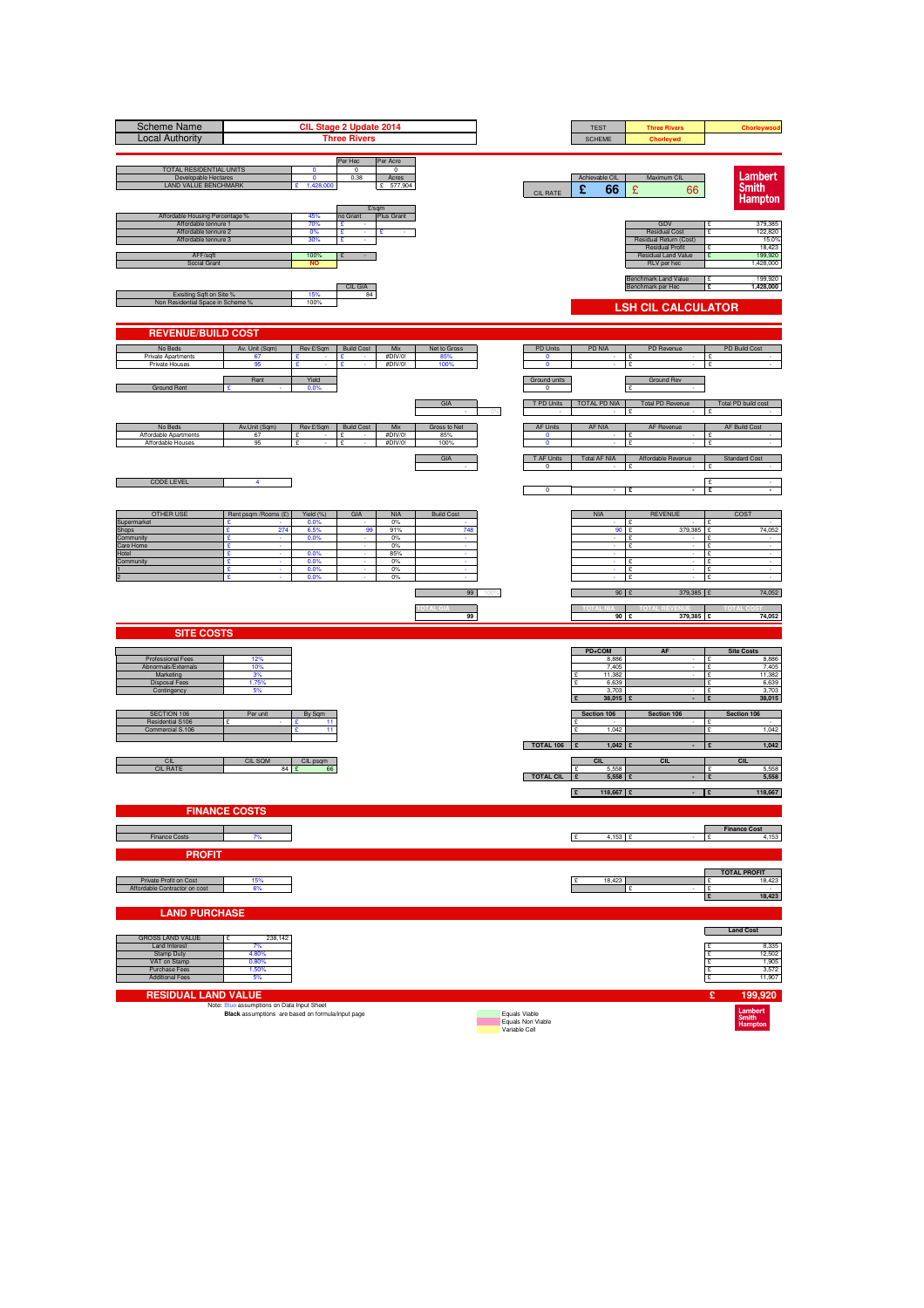| <b>Scheme Name</b><br><b>Local Authority</b>                                                                                        |                                                                                                 |                                              | CIL Stage 2 Update 2014<br><b>Three Rivers</b> |                                              |                                    |    |                                                     | <b>TEST</b><br><b>SCHEME</b>                                   | <b>Three Rivers</b><br>Crox                                                                                           | <b>Croxley Green</b>                                                                           |
|-------------------------------------------------------------------------------------------------------------------------------------|-------------------------------------------------------------------------------------------------|----------------------------------------------|------------------------------------------------|----------------------------------------------|------------------------------------|----|-----------------------------------------------------|----------------------------------------------------------------|-----------------------------------------------------------------------------------------------------------------------|------------------------------------------------------------------------------------------------|
| TOTAL RESIDENTIAL UNITS<br>Developable Hectares<br><b>LAND VALUE BENCHMARK</b>                                                      |                                                                                                 | $\mathbf{0}$<br>$\mathbf{0}$<br>1,428,000    | Per Hec<br>$^{\circ}$<br>0.38                  | Per Acre<br>$^{\circ}$<br>Acres<br>£ 577,904 |                                    |    | CIL RATE                                            | Achievable CIL<br>£<br>66                                      | Maximum CIL<br>£<br>66                                                                                                | Lambert<br><b>Smith</b><br><b>Hampton</b>                                                      |
| Affordable Housing Percentage %<br>Affordable tennure 1<br>Affordable tennure 2<br>Affordable tennure 3<br>AFF/sqft<br>Social Grant |                                                                                                 | 45%<br>70%<br>0%<br>30%<br>100%<br><b>NO</b> | E/sqm<br>no Grant<br>£<br>£<br>£<br>×<br>£     | Plus Grant<br>£                              |                                    |    |                                                     |                                                                | GDV<br><b>Residual Cost</b><br>Residual Return (Cost)<br><b>Residual Profit</b><br>Residual Land Value<br>RLV per hec | 379,385<br>122,820<br>$\mathbf{S}$<br>15.0%<br>18,423<br>199,920<br>1,428,000                  |
| Exisiting Sqft on Site %<br>Non Residential Space in Scheme 9                                                                       |                                                                                                 | 15%<br>100%                                  | CIL GIA<br>84                                  |                                              |                                    |    |                                                     |                                                                | Benchmark Land Value<br>Benchmark per Hec<br><b>LSH CIL CALCULATOR</b>                                                | 199,920<br>£<br>1,428,000<br>£                                                                 |
| <b>REVENUE/BUILD COST</b>                                                                                                           |                                                                                                 |                                              |                                                |                                              |                                    |    |                                                     |                                                                |                                                                                                                       |                                                                                                |
| No Beds<br>Private Apartments<br>Private Houses                                                                                     | Av. Unit (Sqm)<br>67<br>95                                                                      | Rev £/Sqm<br>£                               | <b>Build Cost</b><br>÷.                        | Mix<br>#DIV/0!<br>#DIV/0!                    | Net to Gross<br>85%<br>100%        |    | <b>PD Units</b><br>$\mathbf 0$<br>$\circ$           | <b>PD NIA</b>                                                  | PD Revenue<br>£                                                                                                       | PD Build Cost<br>£                                                                             |
| <b>Ground Rent</b>                                                                                                                  | Rent                                                                                            | Yield<br>0.0%                                |                                                |                                              | GIA                                | 0% | Ground units<br>$^{\circ}$<br>T PD Units            | <b>TOTAL PD NIA</b>                                            | <b>Ground Rev</b><br><b>Total PD Revenue</b>                                                                          | Total PD build cost                                                                            |
| No Beds<br>Affordable Apartments<br>Affordable Houses                                                                               | Av.Unit (Sqm)<br>67<br>95                                                                       | Rev £/Sqm<br>£                               | <b>Build Cost</b><br>£                         | Mix<br>#DIV/0!<br>#DIV/0!                    | Gross to Net<br>85%<br>100%<br>GIA |    | <b>AF Units</b><br>$\circ$<br>$\circ$<br>T AF Units | AF NIA<br><b>Total AF NIA</b>                                  | AF Revenue<br>Ŧ<br>Affordable Revenue                                                                                 | <b>AF Build Cost</b><br>¢<br><b>Standard Cost</b>                                              |
| <b>CODE LEVEL</b>                                                                                                                   | 4                                                                                               |                                              |                                                |                                              |                                    |    | $\Omega$<br>$\overline{\mathbf{0}}$                 |                                                                | £                                                                                                                     | ç<br>£<br>$\sim$<br>£<br>$\sim$                                                                |
| <b>OTHER USE</b><br>Supermarket<br>Shops                                                                                            | Rent psqm /Rooms (£)<br>÷<br>274<br>£<br>ç                                                      | Yield (%)<br>0.0%<br>6.5%                    | GIA<br>99                                      | <b>NIA</b><br>0%<br>91%<br>0%                | <b>Build Cost</b><br>748           |    |                                                     | <b>NIA</b><br>90                                               | <b>REVENUE</b><br>379,385<br>£<br>÷                                                                                   | COST<br>74,052<br>$\sim$                                                                       |
| Community<br>Care Home<br>Hotel<br>Community                                                                                        | £<br>£<br>÷<br>×<br>£<br>£                                                                      | 0.0%<br>0.0%<br>0.0%<br>0.0%<br>0.0%         |                                                | $0\%$<br>85%<br>0%<br>0%<br>0%               | ×                                  |    |                                                     |                                                                | £<br>١£<br>$\sim$<br>£<br>$\sim$<br>£<br>£<br>١£                                                                      | ç<br>$\sim$<br>$\sim$<br>۱ç<br>$\sim$<br>£<br>$\sim$                                           |
|                                                                                                                                     |                                                                                                 |                                              |                                                |                                              | 99                                 |    |                                                     | 90                                                             | 379,385 £                                                                                                             | 74,052                                                                                         |
| <b>SITE COSTS</b>                                                                                                                   |                                                                                                 |                                              |                                                |                                              | 99                                 |    |                                                     | $90$ $E$                                                       | 379,385 E                                                                                                             | 74,052                                                                                         |
| Professional Fees<br>Abnormals/Externals<br>Marketing<br><b>Disposal Fees</b><br>Contingency                                        | 12%<br>10%<br>3%<br>1.75%<br>5%                                                                 |                                              |                                                |                                              |                                    |    |                                                     | PD+COM<br>8,886<br>7,405<br>11,382<br>6,639<br>3,703<br>38,015 | <b>AF</b><br>$\cdot$<br>١£                                                                                            | <b>Site Costs</b><br>8,886<br>١£<br>7,405<br>£<br>11,382<br>6,639<br>£<br>3,703<br>38,015<br>£ |
| SECTION 106<br>Residential S106<br>Commercial S.106                                                                                 | Per unit                                                                                        | By Sqm<br>11<br>11                           |                                                |                                              |                                    |    | TOTAL 106                                           | Section 106<br>1,042<br>$\mathbf{c}$<br>1,042                  | Section 106<br>ις                                                                                                     | Section 106<br>£<br>1,042<br>1,042                                                             |
| CII<br><b>CIL RATE</b>                                                                                                              | CIL SQM<br>84 £                                                                                 | CIL psqm<br>66                               |                                                |                                              |                                    |    | <b>TOTAL CIL</b>                                    | <b>CIL</b><br>5,558<br>$\mathbf{f}$<br>5,558                   | CL                                                                                                                    | <b>CIL</b><br>5,558<br>ç<br>5,558                                                              |
|                                                                                                                                     | <b>FINANCE COSTS</b>                                                                            |                                              |                                                |                                              |                                    |    |                                                     | 118,667 £<br>E                                                 |                                                                                                                       | 118,667                                                                                        |
| Finance Costs<br><b>PROFIT</b>                                                                                                      | 7%                                                                                              |                                              |                                                |                                              |                                    |    |                                                     | E<br>4,153 $E$                                                 |                                                                                                                       | <b>Finance Cost</b><br>£<br>4,153                                                              |
| Private Profit on Cost<br>Affordable Contractor on cost                                                                             | 15%<br>6%                                                                                       |                                              |                                                |                                              |                                    |    |                                                     | 18,423                                                         | ¢                                                                                                                     | <b>TOTAL PROFIT</b><br>18,423<br>- c<br>۱۶<br>18,423<br>$\mathbf{E}$                           |
| <b>LAND PURCHASE</b><br><b>GROSS LAND VALUE</b>                                                                                     | 238,142                                                                                         |                                              |                                                |                                              |                                    |    |                                                     |                                                                |                                                                                                                       | <b>Land Cost</b>                                                                               |
| Land Interest<br><b>Stamp Duty</b><br>VAT on Stamp<br>Purchase Fees<br><b>Additional Fees</b>                                       | 7%<br>4.80%<br>0.80%<br>1.50%<br>5%                                                             |                                              |                                                |                                              |                                    |    |                                                     |                                                                |                                                                                                                       | 8,335<br>۱ç<br>12,502<br>1,905<br>$\mathbf{E}$<br>3,572<br>11,907<br>١£                        |
| <b>RESIDUAL LAND VALUE</b>                                                                                                          | Note: Blue assumptions on Data Input Sheet<br>Black assumptions are based on formula/input page |                                              |                                                |                                              |                                    |    | Equals Viable<br>Equals Non Viable<br>Variable Cell |                                                                |                                                                                                                       | £<br>199,920<br>Lambert<br>Smith<br>Hampton                                                    |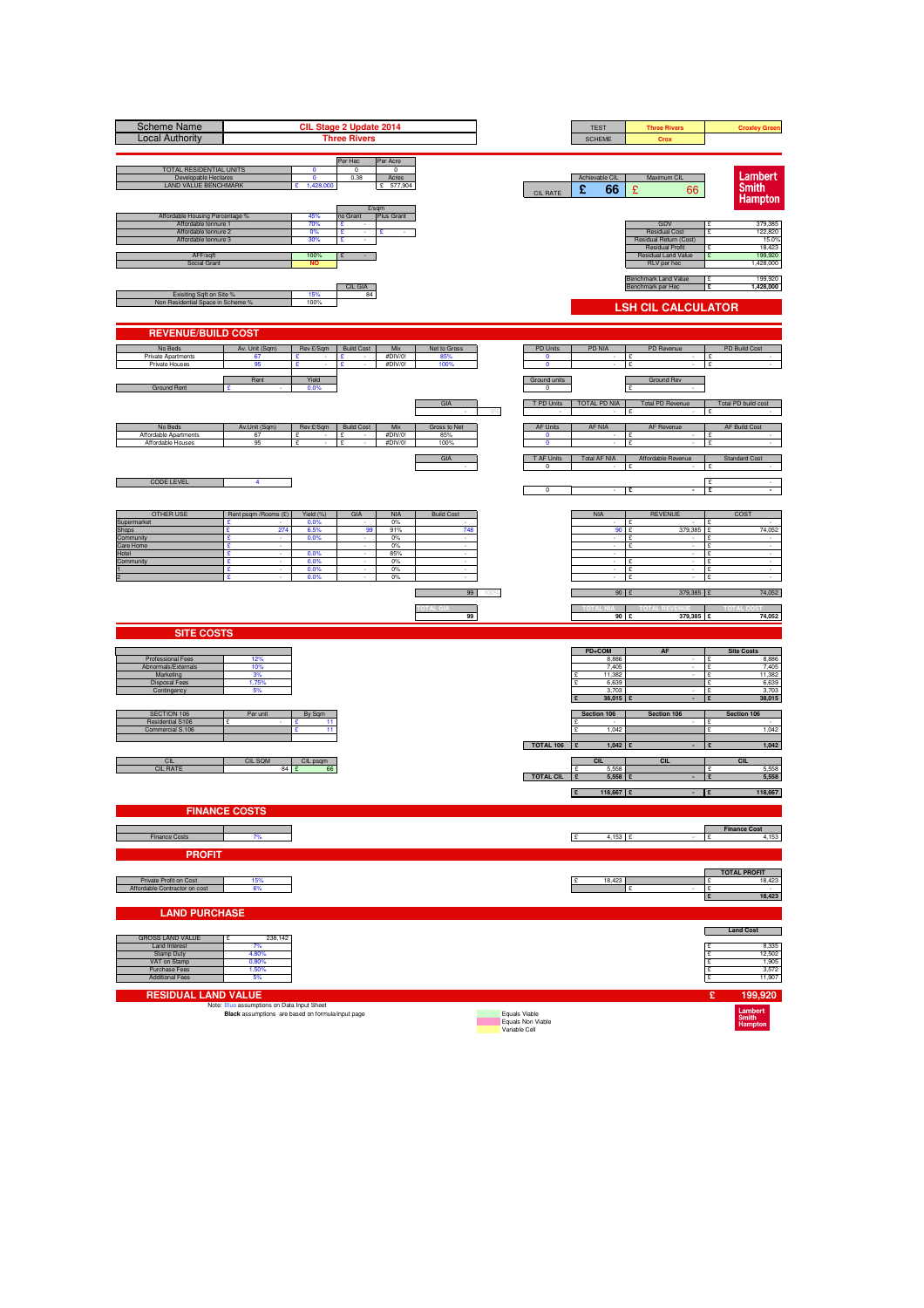| <b>Scheme Name</b><br><b>Local Authority</b>                                                                                        |                                                                                                 |                                              | CIL Stage 2 Update 2014<br><b>Three Rivers</b> |                                               |                             |    |                                                     | <b>TEST</b><br><b>SCHEME</b>                                    | <b>Three Rivers</b><br><b>RICK</b>                                                                                    | Rickmansworth                                                                                         |
|-------------------------------------------------------------------------------------------------------------------------------------|-------------------------------------------------------------------------------------------------|----------------------------------------------|------------------------------------------------|-----------------------------------------------|-----------------------------|----|-----------------------------------------------------|-----------------------------------------------------------------|-----------------------------------------------------------------------------------------------------------------------|-------------------------------------------------------------------------------------------------------|
| TOTAL RESIDENTIAL UNITS<br>Developable Hectares<br><b>LAND VALUE BENCHMARK</b>                                                      |                                                                                                 | $\mathbf{0}$<br>$\mathbf{0}$<br>2,914,000    | Per Hec<br>$^{\circ}$<br>0.38                  | Per Acre<br>$^{\circ}$<br>Acres<br>£1,179,280 |                             |    | CIL RATE                                            | Achievable CIL<br>£<br>96                                       | Maximum CIL<br>£<br>96                                                                                                | Lambert<br><b>Smith</b><br><b>Hampton</b>                                                             |
| Affordable Housing Percentage %<br>Affordable tennure 1<br>Affordable tennure 2<br>Affordable tennure 3<br>AFF/sqft<br>Social Grant |                                                                                                 | 45%<br>70%<br>0%<br>30%<br>100%<br><b>NO</b> | E/sqm<br>no Grant<br>£<br>£<br>£<br>×<br>£     | Plus Grant<br>£                               |                             |    |                                                     |                                                                 | GDV<br><b>Residual Cost</b><br>Residual Return (Cost)<br><b>Residual Profit</b><br>Residual Land Value<br>RLV per hec | 645,231<br>138,500<br>$\mathbf{S}$<br>15.0%<br>20,775<br>407,960<br>2,914,000                         |
| Exisiting Sqft on Site %<br>Non Residential Space in Scheme 9                                                                       |                                                                                                 | 15%<br>100%                                  | CIL GIA<br>84                                  |                                               |                             |    |                                                     |                                                                 | Benchmark Land Value<br>Benchmark per Hec<br><b>LSH CIL CALCULATOR</b>                                                | 407,960<br>£<br>2,914,000<br>£                                                                        |
| <b>REVENUE/BUILD COST</b>                                                                                                           |                                                                                                 |                                              |                                                |                                               |                             |    |                                                     |                                                                 |                                                                                                                       |                                                                                                       |
| No Beds<br>Private Apartments<br>Private Houses                                                                                     | Av. Unit (Sqm)<br>67<br>95                                                                      | Rev £/Sqm<br>£                               | <b>Build Cost</b><br>÷.                        | Mix<br>#DIV/0!<br>#DIV/0!                     | Net to Gross<br>85%<br>100% |    | <b>PD Units</b><br>$\mathbf 0$<br>$\circ$           | <b>PD NIA</b>                                                   | PD Revenue<br>£                                                                                                       | PD Build Cost<br>£                                                                                    |
| <b>Ground Rent</b>                                                                                                                  | Rent                                                                                            | Yield<br>0.0%                                |                                                |                                               | GIA                         | 0% | Ground units<br>$\circ$<br>T PD Units               | <b>TOTAL PD NIA</b>                                             | <b>Ground Rev</b><br><b>Total PD Revenue</b>                                                                          | Total PD build cost                                                                                   |
| No Beds<br>Affordable Apartments<br>Affordable Houses                                                                               | Av.Unit (Sqm)<br>67<br>95                                                                       | Rev £/Sqm<br>£                               | <b>Build Cost</b><br>£                         | Mix<br>#DIV/0!<br>#DIV/0!                     | Gross to Net<br>85%<br>100% |    | <b>AF Units</b><br>$\circ$<br>$\circ$               | AF NIA                                                          | AF Revenue<br>¥                                                                                                       | <b>AF Build Cost</b>                                                                                  |
| <b>CODE LEVEL</b>                                                                                                                   | 4                                                                                               |                                              |                                                |                                               | GIA                         |    | T AF Units<br>$\Omega$<br>$\overline{\mathbf{0}}$   | <b>Total AF NIA</b>                                             | Affordable Revenue<br>£                                                                                               | <b>Standard Cost</b><br>ç<br>£<br>$\sim$<br>£<br>$\sim$                                               |
| <b>OTHER USE</b><br>Supermarket<br>Shops                                                                                            | Rent psqm /Rooms (£)<br>÷<br>466<br>£                                                           | Yield (%)<br>0.0%<br>6.5%                    | GIA<br>99                                      | <b>NIA</b><br>0%<br>91%                       | <b>Build Cost</b><br>748    |    |                                                     | <b>NIA</b><br>90                                                | <b>REVENUE</b><br>645,231<br>£                                                                                        | COST<br>74,052                                                                                        |
| Community<br>Care Home<br>Hotel<br>Community                                                                                        | ç<br>£<br>£<br>÷<br>×<br>£                                                                      | 0.0%<br>0.0%<br>0.0%<br>0.0%                 |                                                | 0%<br>$0\%$<br>85%<br>0%<br>0%                | ×                           |    |                                                     |                                                                 | ÷<br>£<br>$\sim$<br>£<br>$\sim$<br>£                                                                                  | $\sim$<br>ç<br>٠<br>١£<br>$\sim$<br>۱ç<br>$\sim$<br>£                                                 |
|                                                                                                                                     | £                                                                                               | 0.0%                                         |                                                | 0%                                            | 99                          |    |                                                     | 90                                                              | £<br>645,231 £                                                                                                        | ١£<br>$\sim$<br>74,052                                                                                |
| <b>SITE COSTS</b>                                                                                                                   |                                                                                                 |                                              |                                                |                                               | 99                          |    |                                                     | $90$ $E$                                                        | 645,231 £                                                                                                             | 74,052                                                                                                |
| Professional Fees<br>Abnormals/Externals<br>Marketing<br><b>Disposal Fees</b><br>Contingency                                        | 12%<br>10%<br>3%<br>1.75%<br>5%                                                                 |                                              |                                                |                                               |                             |    |                                                     | PD+COM<br>8,886<br>7,405<br>19,357<br>11,292<br>3,703<br>50,643 | <b>AF</b><br>$\cdot$                                                                                                  | <b>Site Costs</b><br>8,886<br>١£<br>7,405<br>£<br>19,357<br>١£<br>11,292<br>£<br>3,703<br>50,643<br>£ |
| SECTION 106<br>Residential S106<br>Commercial S.106                                                                                 | Per unit                                                                                        | By Sqm<br>11<br>11                           |                                                |                                               |                             |    | TOTAL 106                                           | Section 106<br>1,042<br>$\mathbf{c}$<br>1,042                   | Section 106                                                                                                           | Section 106<br>ις<br>£<br>1,042<br>1,042                                                              |
| CII<br><b>CIL RATE</b>                                                                                                              | CIL SQM<br>84 £                                                                                 | CIL psqm<br>96                               |                                                |                                               |                             |    | <b>TOTAL CIL</b>                                    | <b>CIL</b><br>8,080<br>$\mathbf{f}$<br>8,080                    | CL                                                                                                                    | <b>CIL</b><br>8,080<br>ç<br>8,080                                                                     |
|                                                                                                                                     | <b>FINANCE COSTS</b>                                                                            |                                              |                                                |                                               |                             |    |                                                     | 133,816 £<br>E                                                  |                                                                                                                       | 133,816                                                                                               |
| Finance Costs<br><b>PROFIT</b>                                                                                                      | 7%                                                                                              |                                              |                                                |                                               |                             |    |                                                     | E<br>4,684 £                                                    |                                                                                                                       | <b>Finance Cost</b><br>£<br>4,684                                                                     |
| Private Profit on Cost<br>Affordable Contractor on cost                                                                             | 15%<br>6%                                                                                       |                                              |                                                |                                               |                             |    |                                                     | 20,775                                                          | ¢                                                                                                                     | <b>TOTAL PROFIT</b><br>20,775<br>- c<br>۱۶<br>20,775<br>$\mathbf{E}$                                  |
| <b>LAND PURCHASE</b><br><b>GROSS LAND VALUE</b>                                                                                     |                                                                                                 |                                              |                                                |                                               |                             |    |                                                     |                                                                 |                                                                                                                       | <b>Land Cost</b>                                                                                      |
| Land Interest<br><b>Stamp Duty</b><br>VAT on Stamp<br>Purchase Fees<br><b>Additional Fees</b>                                       | 485,956<br>7%<br>4.80%<br>0.80%<br>1.50%<br>5%                                                  |                                              |                                                |                                               |                             |    |                                                     |                                                                 |                                                                                                                       | 17,008<br>۱ç<br>25,513<br>3,888<br>$\mathbf{E}$<br>7,289<br>24,298<br>١£                              |
| <b>RESIDUAL LAND VALUE</b>                                                                                                          | Note: Blue assumptions on Data Input Sheet<br>Black assumptions are based on formula/input page |                                              |                                                |                                               |                             |    | Equals Viable<br>Equals Non Viable<br>Variable Cell |                                                                 |                                                                                                                       | £<br>407,960<br>Lambert<br>Smith<br>Hampton                                                           |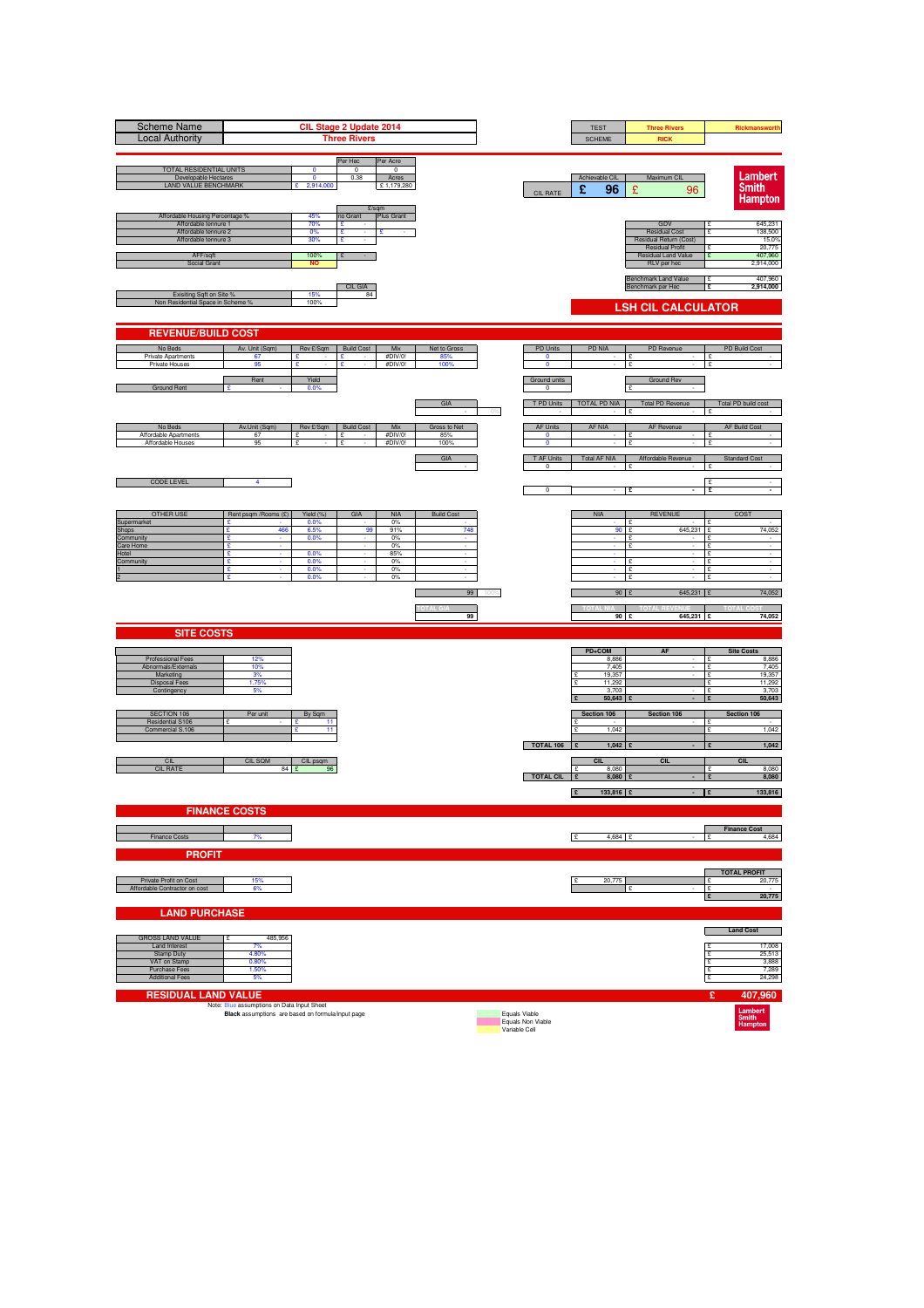| <b>Scheme Name</b><br><b>Local Authority</b>                                                                                        |                                                                                                 |                                              | CIL Stage 2 Update 2014<br><b>Three Rivers</b> |                                              |                             |    |                                                     | <b>TEST</b><br><b>SCHEME</b>                     | <b>Three Rivers</b><br><b>Abbots L</b>                                                                                | <b>Abbots Langley</b>                                                         |
|-------------------------------------------------------------------------------------------------------------------------------------|-------------------------------------------------------------------------------------------------|----------------------------------------------|------------------------------------------------|----------------------------------------------|-----------------------------|----|-----------------------------------------------------|--------------------------------------------------|-----------------------------------------------------------------------------------------------------------------------|-------------------------------------------------------------------------------|
| TOTAL RESIDENTIAL UNITS<br>Developable Hectares<br><b>LAND VALUE BENCHMARK</b>                                                      |                                                                                                 | $\mathbf{0}$<br>$\mathbf{0}$<br>1,425,500    | Per Hec<br>$^{\circ}$<br>0.38                  | Per Acre<br>$^{\circ}$<br>Acres<br>£ 576,892 |                             |    | CIL RATE                                            | Achievable CIL<br>£<br>70                        | Maximum CIL<br>£<br>70                                                                                                | Lambert<br><b>Smith</b><br><b>Hampton</b>                                     |
| Affordable Housing Percentage %<br>Affordable tennure 1<br>Affordable tennure 2<br>Affordable tennure 3<br>AFF/sqft<br>Social Grant |                                                                                                 | 45%<br>70%<br>0%<br>30%<br>100%<br><b>NO</b> | no Grant<br>£<br>£<br>£<br>×<br>£              | E/sqm<br>Plus Grant<br>£                     |                             |    |                                                     |                                                  | GDV<br><b>Residual Cost</b><br>Residual Return (Cost)<br><b>Residual Profit</b><br>Residual Land Value<br>RLV per hec | 379,385<br>123,182<br>$\mathbf{S}$<br>15.0%<br>18,477<br>199,570<br>1,425,500 |
| Exisiting Sqft on Site %<br>Non Residential Space in Scheme 9                                                                       |                                                                                                 | 15%<br>100%                                  | CIL GIA<br>84                                  |                                              |                             |    |                                                     |                                                  | Benchmark Land Value<br>Benchmark per Hec<br><b>LSH CIL CALCULATOR</b>                                                | 199,570<br>£<br>£<br>1,425,500                                                |
| <b>REVENUE/BUILD COST</b>                                                                                                           |                                                                                                 |                                              |                                                |                                              |                             |    |                                                     |                                                  |                                                                                                                       |                                                                               |
| No Beds<br>Private Apartments<br>Private Houses                                                                                     | Av. Unit (Sqm)<br>67<br>95                                                                      | Rev £/Sqm<br>£                               | <b>Build Cost</b><br>÷.                        | Mix<br>#DIV/0!<br>#DIV/0!                    | Net to Gross<br>85%<br>100% |    | <b>PD Units</b><br>$\mathbf 0$<br>$\circ$           | <b>PD NIA</b>                                    | PD Revenue<br>£                                                                                                       | PD Build Cost<br>£                                                            |
| <b>Ground Rent</b>                                                                                                                  | Rent                                                                                            | Yield<br>0.0%                                |                                                |                                              | GIA                         |    | Ground units<br>$\circ$<br>T PD Units               | <b>TOTAL PD NIA</b>                              | <b>Ground Rev</b><br><b>Total PD Revenue</b>                                                                          | Total PD build cost                                                           |
|                                                                                                                                     |                                                                                                 |                                              |                                                |                                              |                             | 0% |                                                     |                                                  | AF Revenue                                                                                                            | <b>AF Build Cost</b>                                                          |
| No Beds<br>Affordable Apartments<br>Affordable Houses                                                                               | Av.Unit (Sqm)<br>67<br>95                                                                       | Rev £/Sqm<br>£                               | <b>Build Cost</b><br>£                         | Mix<br>#DIV/0!<br>#DIV/0!                    | Gross to Net<br>85%<br>100% |    | <b>AF Units</b><br>$\circ$<br>$\circ$               | AF NIA<br><b>Total AF NIA</b>                    | ¥                                                                                                                     | ¢                                                                             |
| <b>CODE LEVEL</b>                                                                                                                   | 4                                                                                               |                                              |                                                |                                              | GIA                         |    | T AF Units<br>$\Omega$                              |                                                  | Affordable Revenue<br>£                                                                                               | <b>Standard Cost</b><br>ç<br>£<br>$\sim$<br>£<br>$\sim$                       |
| <b>OTHER USE</b>                                                                                                                    |                                                                                                 |                                              | GIA                                            |                                              | <b>Build Cost</b>           |    | $\overline{\mathbf{0}}$                             | <b>NIA</b>                                       | <b>REVENUE</b>                                                                                                        | COST                                                                          |
| Supermarket<br>Shops<br>Community                                                                                                   | Rent psqm /Rooms (£)<br>÷<br>274<br>£<br>ç                                                      | Yield (%)<br>0.0%<br>6.5%<br>0.0%            | 99                                             | <b>NIA</b><br>0%<br>91%<br>0%                | 748                         |    |                                                     | 90                                               | 379,385<br>£<br>÷                                                                                                     | 74,052<br>$\sim$                                                              |
| Care Home<br>Hotel<br>Community                                                                                                     | £<br>£<br>÷<br>×<br>£                                                                           | 0.0%<br>0.0%<br>0.0%                         |                                                | $0\%$<br>85%<br>0%<br>0%                     | ×                           |    |                                                     |                                                  | £<br>١£<br>$\sim$<br>£<br>$\sim$<br>£                                                                                 | ç<br>$\sim$<br>$\sim$<br>۱ç<br>$\sim$<br>£                                    |
|                                                                                                                                     | £                                                                                               | 0.0%                                         |                                                | 0%                                           | 99                          |    |                                                     | 90                                               | £<br>١£<br>379,385 £                                                                                                  | $\sim$<br>74,052                                                              |
|                                                                                                                                     |                                                                                                 |                                              |                                                |                                              | 99                          |    |                                                     | $90$ $E$                                         | 379,385 E                                                                                                             | 74,052                                                                        |
| <b>SITE COSTS</b>                                                                                                                   |                                                                                                 |                                              |                                                |                                              |                             |    |                                                     | PD+COM                                           | <b>AF</b>                                                                                                             | <b>Site Costs</b>                                                             |
| Professional Fees<br>Abnormals/Externals<br>Marketing<br><b>Disposal Fees</b>                                                       | 12%<br>10%<br>3%<br>1.75%                                                                       |                                              |                                                |                                              |                             |    |                                                     | 8,886<br>7,405<br>11,382<br>6,639                | $\cdot$<br>١£                                                                                                         | 8,886<br>١£<br>7,405<br>£<br>11,382<br>6,639<br>£                             |
| Contingency                                                                                                                         | 5%                                                                                              |                                              |                                                |                                              |                             |    |                                                     | 3,703<br>38,015                                  |                                                                                                                       | 3,703<br>38,015<br>£                                                          |
| SECTION 106<br>Residential S106<br>Commercial S.106                                                                                 | Per unit                                                                                        | By Sqm<br>11<br>11                           |                                                |                                              |                             |    |                                                     | Section 106<br>1,042<br>$\mathbf{c}$             | Section 106<br>ις                                                                                                     | Section 106<br>£<br>1,042                                                     |
| CII                                                                                                                                 | CIL SQM                                                                                         | CIL psqm                                     |                                                |                                              |                             |    | TOTAL 106                                           | 1,042<br><b>CIL</b>                              | CL                                                                                                                    | 1,042<br><b>CIL</b>                                                           |
| <b>CIL RATE</b>                                                                                                                     | 84 £                                                                                            | 70                                           |                                                |                                              |                             |    | <b>TOTAL CIL</b>                                    | 5,908<br>$\mathbf{f}$<br>5,908<br>119,017 £<br>E |                                                                                                                       | 5,908<br>ç<br>5,908<br>119,017                                                |
|                                                                                                                                     | <b>FINANCE COSTS</b>                                                                            |                                              |                                                |                                              |                             |    |                                                     |                                                  |                                                                                                                       |                                                                               |
| Finance Costs                                                                                                                       | 7%                                                                                              |                                              |                                                |                                              |                             |    |                                                     | E<br>4,166 £                                     |                                                                                                                       | <b>Finance Cost</b><br>£<br>4,166                                             |
| <b>PROFIT</b>                                                                                                                       |                                                                                                 |                                              |                                                |                                              |                             |    |                                                     |                                                  |                                                                                                                       | <b>TOTAL PROFIT</b>                                                           |
| Private Profit on Cost<br>Affordable Contractor on cost                                                                             | 15%<br>6%                                                                                       |                                              |                                                |                                              |                             |    |                                                     | 18,477                                           | ¢                                                                                                                     | 18,477<br>- c<br>۱۶<br>18,477<br>$\mathbf{E}$                                 |
| <b>LAND PURCHASE</b>                                                                                                                |                                                                                                 |                                              |                                                |                                              |                             |    |                                                     |                                                  |                                                                                                                       | <b>Land Cost</b>                                                              |
| <b>GROSS LAND VALUE</b><br>Land Interest<br><b>Stamp Duty</b>                                                                       | 237,725<br>7%<br>4.80%<br>0.80%                                                                 |                                              |                                                |                                              |                             |    |                                                     |                                                  |                                                                                                                       | 8,320<br>۱ç<br>12,481<br>1,902                                                |
| VAT on Stamp<br>Purchase Fees<br><b>Additional Fees</b>                                                                             | 1.50%<br>5%                                                                                     |                                              |                                                |                                              |                             |    |                                                     |                                                  |                                                                                                                       | $\mathbf{E}$<br>3,566<br>11,886<br>١£                                         |
| <b>RESIDUAL LAND VALUE</b>                                                                                                          | Note: Blue assumptions on Data Input Sheet<br>Black assumptions are based on formula/input page |                                              |                                                |                                              |                             |    | Equals Viable<br>Equals Non Viable<br>Variable Cell |                                                  |                                                                                                                       | £<br>199,570<br>Lambert<br>Smith<br>Hampton                                   |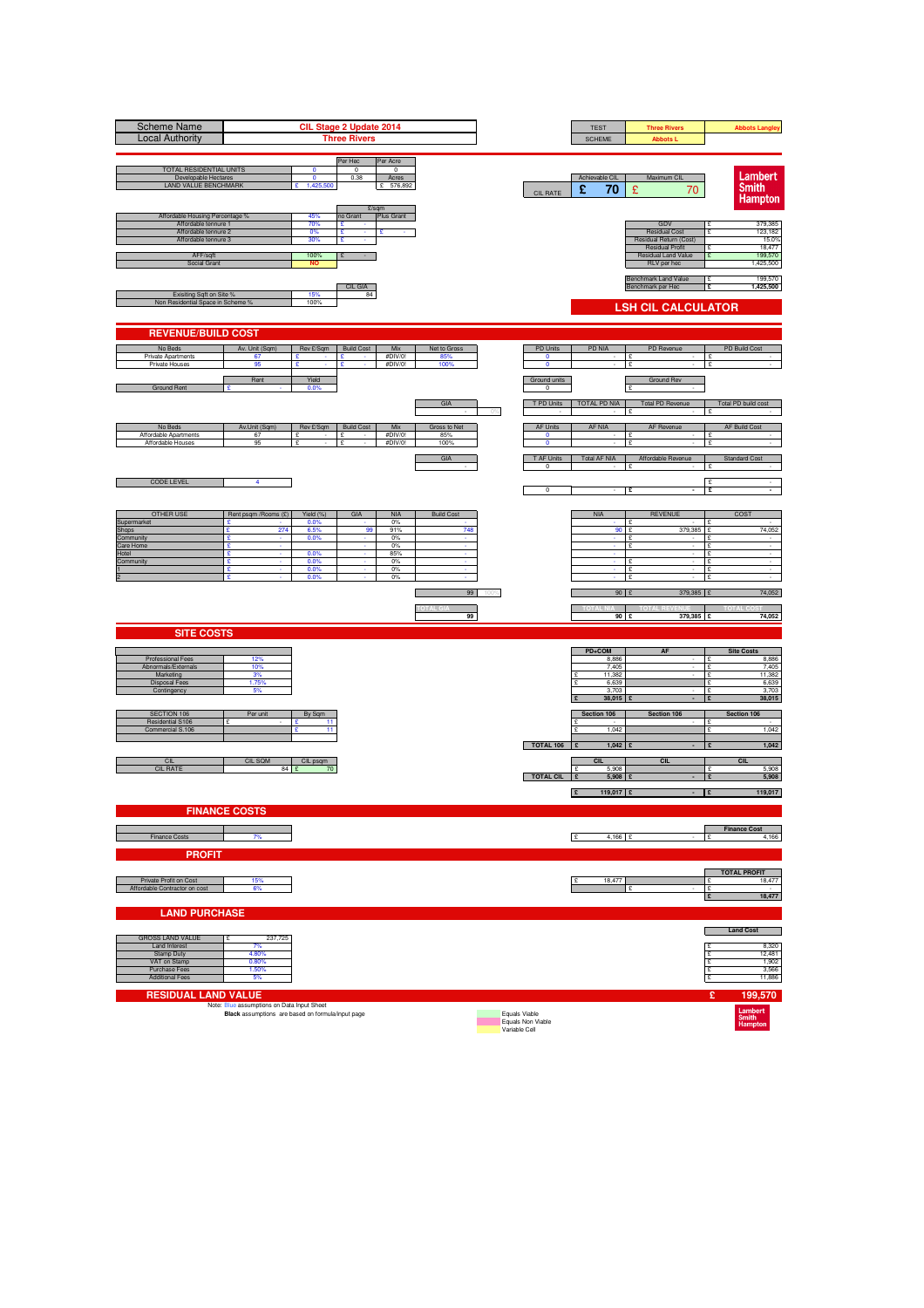| <b>Scheme Name</b><br><b>Local Authority</b>                                                                                        |                                                                                                 |                                              | CIL Stage 2 Update 2014<br><b>Three Rivers</b> |                                              |                             |    |                                                     | <b>TEST</b><br><b>SCHEME</b>                                  | <b>Three Rivers</b><br>Sout Ox                                                                                        | <b>South Oxhey</b>                                                                                 |
|-------------------------------------------------------------------------------------------------------------------------------------|-------------------------------------------------------------------------------------------------|----------------------------------------------|------------------------------------------------|----------------------------------------------|-----------------------------|----|-----------------------------------------------------|---------------------------------------------------------------|-----------------------------------------------------------------------------------------------------------------------|----------------------------------------------------------------------------------------------------|
| TOTAL RESIDENTIAL UNITS<br>Developable Hectares<br><b>LAND VALUE BENCHMARK</b>                                                      |                                                                                                 | $\mathbf{0}$<br>$\mathbf{0}$<br>815,000      | Per Hec<br>$^{\circ}$<br>0.38                  | Per Acre<br>$^{\circ}$<br>Acres<br>£ 329,826 |                             |    | CIL RATE                                            | Achievable CIL<br>£<br>30                                     | Maximum CIL<br>£<br>30                                                                                                | Lambert<br><b>Smith</b><br><b>Hampton</b>                                                          |
| Affordable Housing Percentage %<br>Affordable tennure 1<br>Affordable tennure 2<br>Affordable tennure 3<br>AFF/sqft<br>Social Grant |                                                                                                 | 45%<br>70%<br>0%<br>30%<br>100%<br><b>NO</b> | E/sqm<br>no Grant<br>£<br>£<br>£<br>×<br>£     | Plus Grant<br>£                              |                             |    |                                                     |                                                               | GDV<br><b>Residual Cost</b><br>Residual Return (Cost)<br><b>Residual Profit</b><br>Residual Land Value<br>RLV per hec | 267,231<br>114,188<br>$\mathbf{S}$<br>15.0%<br>17,128<br>114,100<br>815,000                        |
| Exisiting Sqft on Site %<br>Non Residential Space in Scheme 9                                                                       |                                                                                                 | 15%<br>100%                                  | CIL GIA<br>84                                  |                                              |                             |    |                                                     |                                                               | Benchmark Land Value<br>Benchmark per Hec<br><b>LSH CIL CALCULATOR</b>                                                | 114,100<br>£<br>£<br>815,000                                                                       |
| <b>REVENUE/BUILD COST</b>                                                                                                           |                                                                                                 |                                              |                                                |                                              |                             |    |                                                     |                                                               |                                                                                                                       |                                                                                                    |
| No Beds<br>Private Apartments<br>Private Houses                                                                                     | Av. Unit (Sqm)<br>67<br>95                                                                      | Rev £/Sqm<br>£                               | <b>Build Cost</b><br>÷.                        | Mix<br>#DIV/0!<br>#DIV/0!                    | Net to Gross<br>85%<br>100% |    | <b>PD Units</b><br>$\mathbf 0$<br>$\circ$           | <b>PD NIA</b>                                                 | PD Revenue<br>£                                                                                                       | PD Build Cost<br>£                                                                                 |
| <b>Ground Rent</b>                                                                                                                  | Rent                                                                                            | Yield<br>0.0%                                |                                                |                                              | GIA                         | 0% | Ground units<br>$\circ$<br>T PD Units               | <b>TOTAL PD NIA</b>                                           | <b>Ground Rev</b><br><b>Total PD Revenue</b>                                                                          | Total PD build cost                                                                                |
| No Beds<br>Affordable Apartments<br>Affordable Houses                                                                               | Av.Unit (Sqm)<br>67<br>95                                                                       | Rev £/Sqm<br>£                               | <b>Build Cost</b><br>£                         | Mix<br>#DIV/0!<br>#DIV/0!                    | Gross to Net<br>85%<br>100% |    | <b>AF Units</b><br>$\circ$<br>$\circ$               | AF NIA                                                        | AF Revenue<br>¥                                                                                                       | <b>AF Build Cost</b><br>¢                                                                          |
| <b>CODE LEVEL</b>                                                                                                                   | 4                                                                                               |                                              |                                                |                                              | GIA                         |    | T AF Units<br>$\Omega$<br>$\overline{\mathbf{0}}$   | <b>Total AF NIA</b>                                           | Affordable Revenue<br>£                                                                                               | <b>Standard Cost</b><br>ç<br>£<br>$\sim$<br>£<br>$\sim$                                            |
| <b>OTHER USE</b><br>Supermarket                                                                                                     | Rent psqm /Rooms (£)<br>÷                                                                       | Yield (%)<br>0.0%                            | GIA                                            | <b>NIA</b><br>0%                             | <b>Build Cost</b>           |    |                                                     | <b>NIA</b>                                                    | <b>REVENUE</b>                                                                                                        | COST                                                                                               |
| Shops<br>Community<br>Care Home<br>Hotel<br>Community                                                                               | 193<br>£<br>ç<br>£<br>£<br>÷<br>×                                                               | 6.5%<br>0.0%<br>0.0%<br>0.0%                 | 99                                             | 91%<br>0%<br>$0\%$<br>85%<br>0%              | 748<br>×                    |    |                                                     | 90                                                            | 267,231<br>£<br>÷<br>£<br>$\sim$<br>£<br>$\sim$                                                                       | 74,052<br>$\sim$<br>ç<br>٠<br>١£<br>$\sim$<br>۱ç<br>$\sim$                                         |
|                                                                                                                                     | £<br>£                                                                                          | 0.0%<br>0.0%                                 |                                                | 0%<br>0%                                     | 99                          |    |                                                     | 90                                                            | £<br>£<br>267,231 £                                                                                                   | £<br>١£<br>$\sim$<br>74,052                                                                        |
| <b>SITE COSTS</b>                                                                                                                   |                                                                                                 |                                              |                                                |                                              | 99                          |    |                                                     | $90$ $E$                                                      | 267,231 £                                                                                                             | 74,052                                                                                             |
| Professional Fees<br>Abnormals/Externals<br>Marketing<br><b>Disposal Fees</b><br>Contingency                                        | 12%<br>10%<br>3%<br>1.75%<br>5%                                                                 |                                              |                                                |                                              |                             |    |                                                     | PD+COM<br>8,886<br>7,405<br>8,017<br>4,677<br>3,703<br>32,688 | <b>AF</b><br>$\cdot$                                                                                                  | <b>Site Costs</b><br>8,886<br>١£<br>7,405<br>£<br>E<br>8,017<br>4,677<br>£<br>3,703<br>32,688<br>£ |
| SECTION 106<br>Residential S106<br>Commercial S.106                                                                                 | Per unit                                                                                        | By Sqm<br>11<br>11                           |                                                |                                              |                             |    | TOTAL 106                                           | Section 106<br>1,042<br>$\mathbf{c}$                          | Section 106                                                                                                           | Section 106<br>ις<br>£<br>1,042                                                                    |
| CII<br><b>CIL RATE</b>                                                                                                              | <b>CIL SQM</b><br>84 £                                                                          | CIL psqm<br>30                               |                                                |                                              |                             |    | <b>TOTAL CIL</b>                                    | 1,042<br><b>CIL</b><br>2,545<br>$\mathbf{f}$<br>2,545         | CL                                                                                                                    | 1,042<br><b>CIL</b><br>2,545<br>ç<br>2,545                                                         |
|                                                                                                                                     | <b>FINANCE COSTS</b>                                                                            |                                              |                                                |                                              |                             |    |                                                     | 110,327 £<br>E                                                |                                                                                                                       | 110,327                                                                                            |
| Finance Costs<br><b>PROFIT</b>                                                                                                      | 7%                                                                                              |                                              |                                                |                                              |                             |    |                                                     | E<br>3,861 £                                                  |                                                                                                                       | <b>Finance Cost</b><br>£<br>3,861                                                                  |
| Private Profit on Cost<br>Affordable Contractor on cost                                                                             | 15%<br>6%                                                                                       |                                              |                                                |                                              |                             |    |                                                     | 17,128                                                        | ¢                                                                                                                     | <b>TOTAL PROFIT</b><br>17,128<br>÷<br>۱۶<br>17,128<br>$\mathbf{E}$                                 |
| <b>LAND PURCHASE</b>                                                                                                                |                                                                                                 |                                              |                                                |                                              |                             |    |                                                     |                                                               |                                                                                                                       | <b>Land Cost</b>                                                                                   |
| <b>GROSS LAND VALUE</b><br>Land Interest<br><b>Stamp Duty</b><br>VAT on Stamp<br>Purchase Fees<br><b>Additional Fees</b>            | 135,914<br>7%<br>4.80%<br>0.80%<br>1.50%<br>5%                                                  |                                              |                                                |                                              |                             |    |                                                     |                                                               |                                                                                                                       | 4,757<br>۱ç<br>7,135<br>1,087<br>$\mathbf{E}$<br>2,039<br>6,796<br>١£                              |
| <b>RESIDUAL LAND VALUE</b>                                                                                                          | Note: Blue assumptions on Data Input Sheet<br>Black assumptions are based on formula/input page |                                              |                                                |                                              |                             |    | Equals Viable<br>Equals Non Viable<br>Variable Cell |                                                               |                                                                                                                       | £<br>114,100<br>Lambert<br>Smith<br>Hampton                                                        |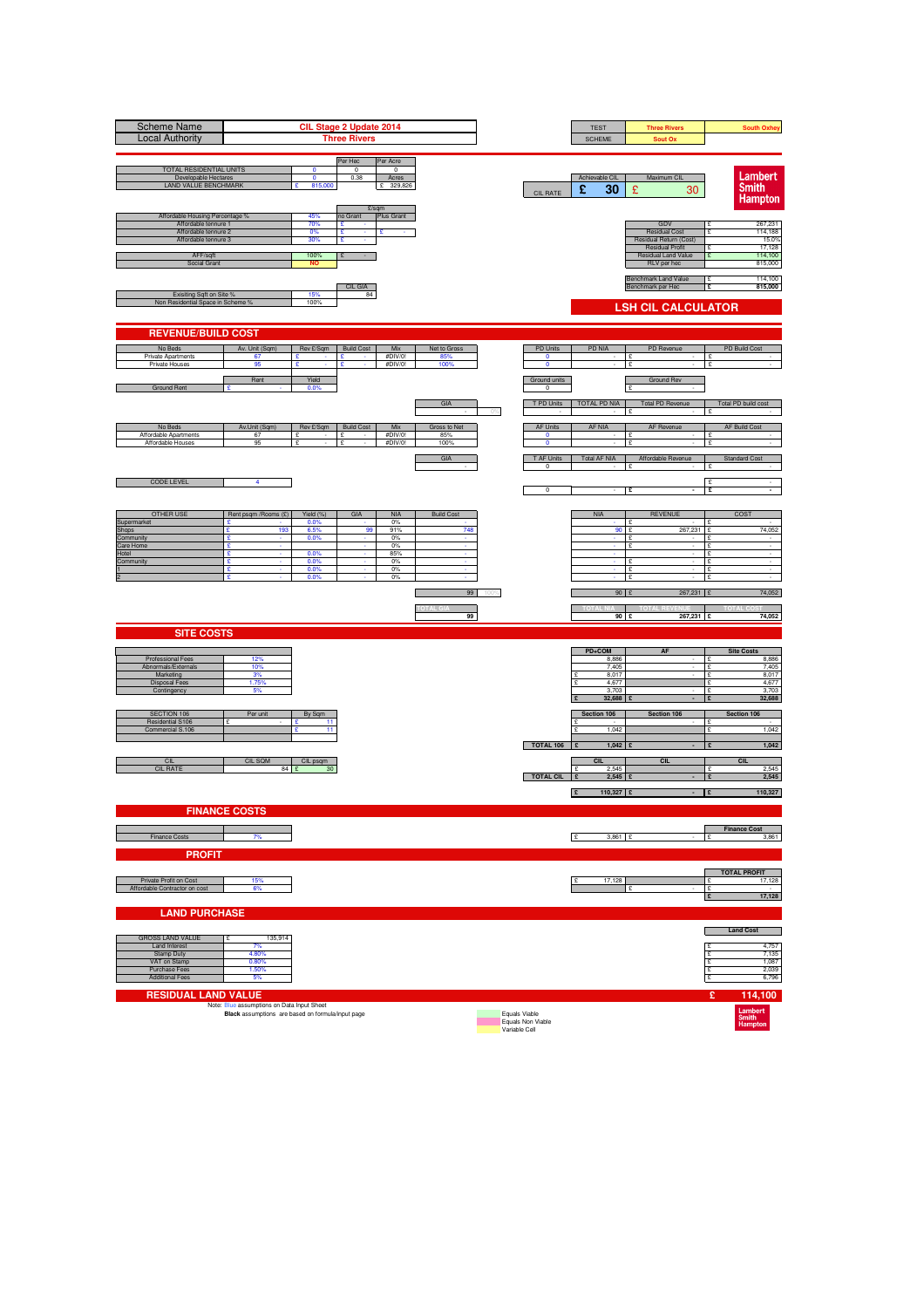# **Appendix 3: Retail Evidence**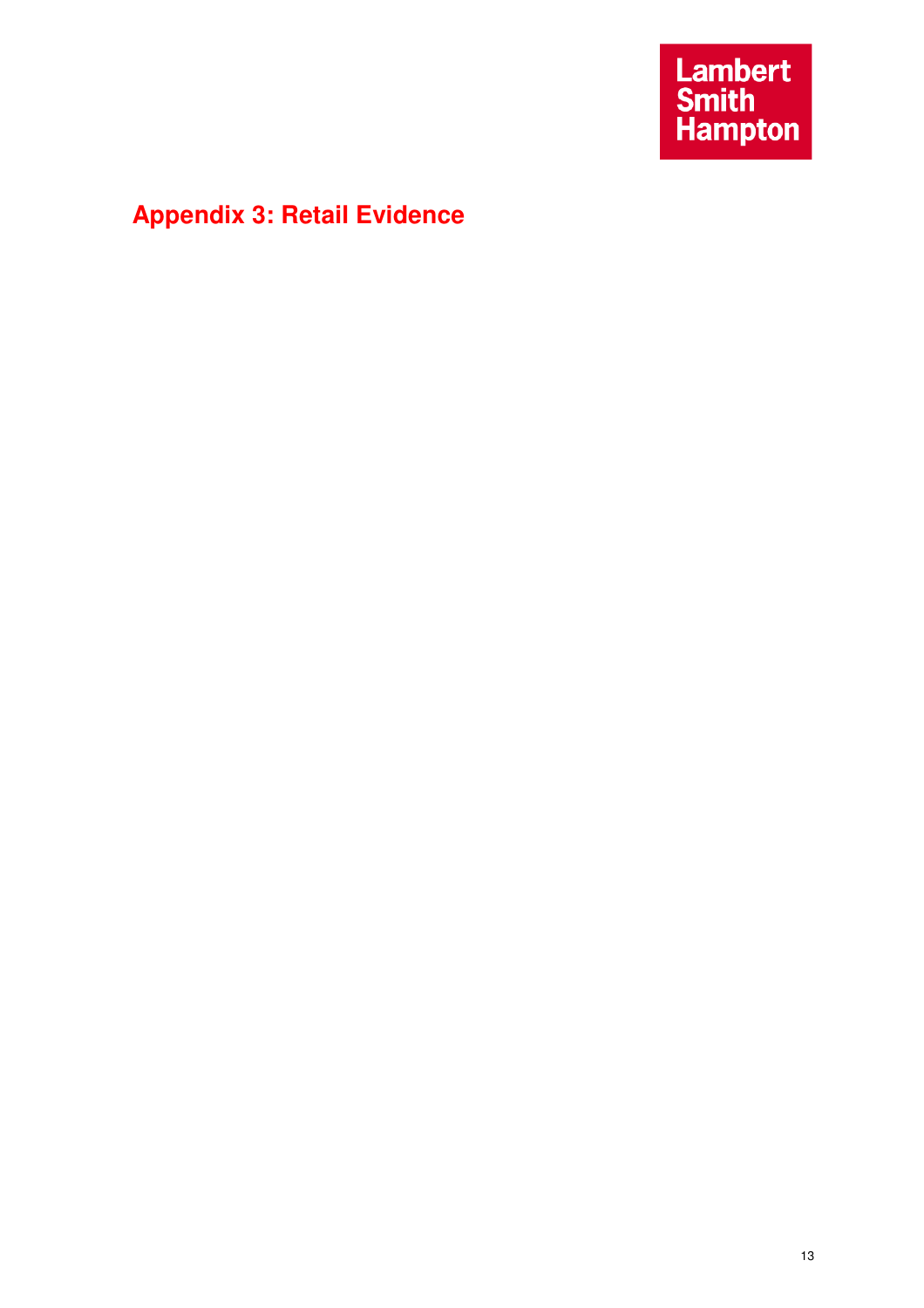#### **Retail Evidence**

| Date                   | <b>Type</b>                   | Size (Sqft) | rent p/a | <b>£psf overall</b> | <b>Average Size</b> | Average per a Comments |                          | <b>Cap Value</b> |     | value per Hec |
|------------------------|-------------------------------|-------------|----------|---------------------|---------------------|------------------------|--------------------------|------------------|-----|---------------|
|                        |                               |             |          |                     |                     |                        |                          |                  |     |               |
|                        | Chorleywood                   |             |          |                     |                     |                        | Assignment with 5        |                  |     |               |
|                        | 09/01/2014 retail high street | 2,779       | £51,250  | £18.44              | 563                 |                        | £25.42 years unexp term. | £ 788,462 £      |     | 1,036,004     |
|                        |                               |             |          |                     |                     |                        | 10 year FRI lease with   |                  |     |               |
|                        | Chorleywood                   |             |          |                     |                     |                        | mutual break in 5th      |                  |     |               |
|                        | 01/06/2013 retail high street | 658         | £15,500  | £23.56              |                     |                        | year.                    | £ 238,462        | l £ | 1,323,311     |
|                        |                               |             |          |                     |                     |                        | Assignment of lease      |                  |     |               |
|                        | Chorleywood                   |             |          |                     |                     |                        | with 2 year unexp        |                  |     |               |
|                        | 01/04/2012 retail high street | 467         | £16,000  | £34.26              |                     |                        | term.                    | £ $246,154$ £    |     | 1,924,684     |
|                        | Croxley retail                |             |          |                     |                     |                        | Assignment with 10       |                  |     |               |
| 01/01/2013 high street |                               | 602         | £16,000  | £26.58              | 965                 |                        | £25.68 years unexp term  | £ 246,154        | I £ | 1,477,700     |
|                        | Croxley retail                |             |          |                     |                     |                        |                          |                  |     |               |
| 18/05/2012 high street |                               | 726         | £17,998  | £24.79              |                     |                        |                          | £ 276,892        | £   | 1,378,321     |
|                        | Rick retail high              |             |          |                     |                     |                        |                          |                  |     |               |
| 21/02/2014 Street      |                               | 571         | £22,500  | £39.40              | 535                 | £43.31                 | £5,000 premium paid      | £ 346,154        | £   | 2,651,409     |
|                        |                               |             |          |                     |                     |                        | 3 year lease             |                  |     |               |
|                        | Rick retail high              |             |          |                     |                     |                        | tenant only break        |                  |     |               |
| 01/11/2013 Street      |                               | 162         | £9,000   | £55.56              |                     |                        | no rent free.            | £ 138,462        | l £ | 3,738,160     |
|                        |                               |             |          |                     |                     |                        |                          |                  |     |               |
|                        |                               |             |          |                     |                     |                        | <b>RSPCA</b> is tenant   |                  |     |               |
|                        | Rick retail high              |             |          |                     |                     |                        | 10 year lease            |                  |     |               |
| 20/03/2013 Street      |                               | 836         | £27,500  | £32.89              |                     |                        | TO break in 5th year     | 423,077 E<br>f   |     | 2,213,384     |
|                        | Rick retail high              |             |          |                     |                     |                        |                          |                  |     |               |
| 05/12/2012 Street      |                               | 533         | £29,998  | £56.28              |                     |                        | Quoted rent              | £ 461,508        | I £ | 3,787,001     |
|                        |                               |             |          |                     |                     |                        |                          |                  |     |               |
|                        |                               |             |          |                     |                     |                        | 15 yr lease              |                  |     |               |
|                        | Rick retail high              |             |          |                     |                     |                        | 5 yearly rent reviews    |                  |     |               |
| 04/05/2012 Street      |                               | 571         | £18,500  | £32.40              |                     |                        | local covenant           | £ $284,615$ $E$  |     | 2,180,048     |